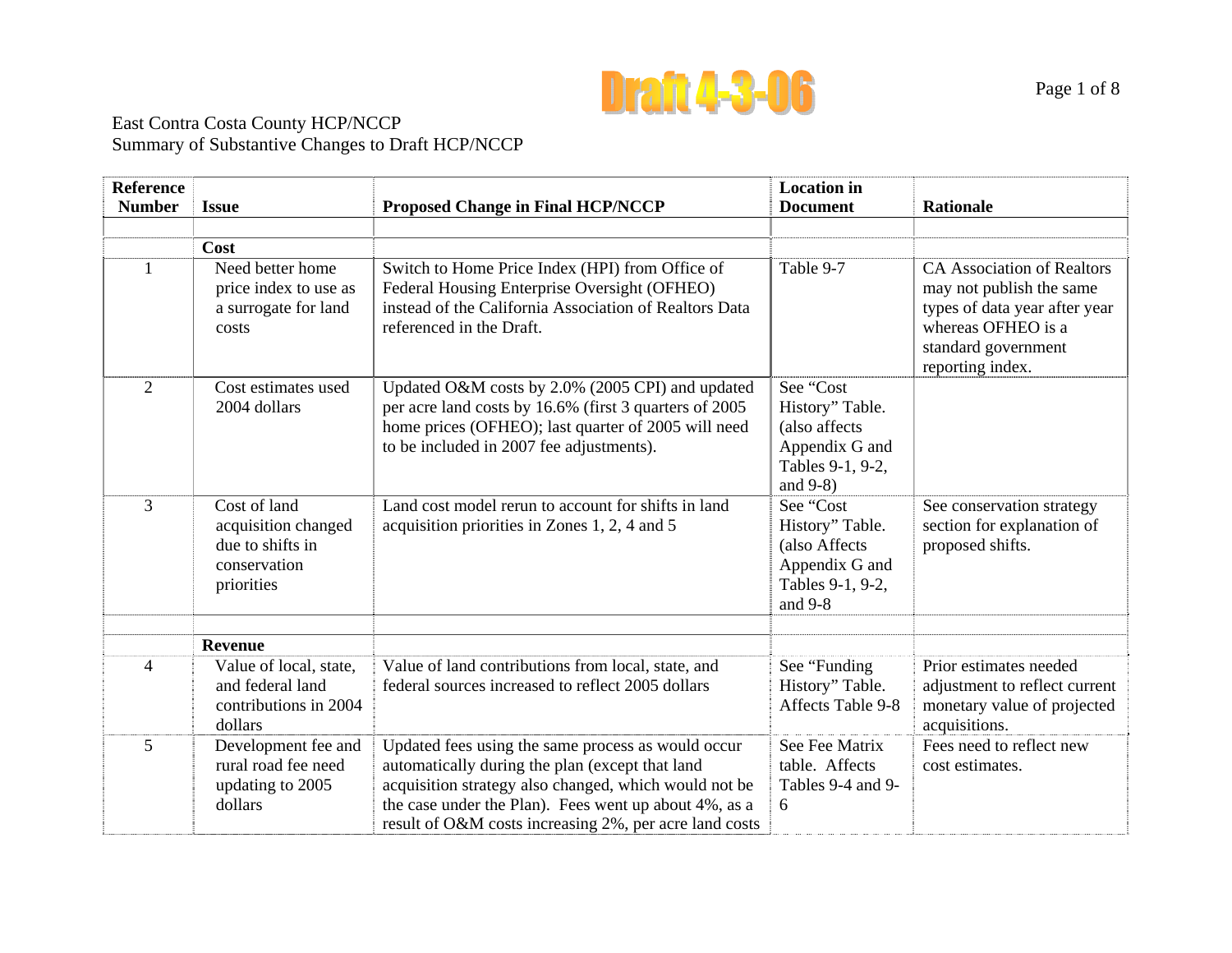| <b>Reference</b><br><b>Number</b> | <b>Issue</b>                                                                               | <b>Proposed Change in Final HCP/NCCP</b>                                                                                                                                                                                                                                                     | <b>Location</b> in<br><b>Document</b> | <b>Rationale</b>                                                                                                                                                                                                                                                                                  |
|-----------------------------------|--------------------------------------------------------------------------------------------|----------------------------------------------------------------------------------------------------------------------------------------------------------------------------------------------------------------------------------------------------------------------------------------------|---------------------------------------|---------------------------------------------------------------------------------------------------------------------------------------------------------------------------------------------------------------------------------------------------------------------------------------------------|
|                                   |                                                                                            | going up 16.6%, and the new land acquisition strategy.<br>The fee increases in future years would occur by<br>March 15. The fee increase after year 1 would need to<br>reflect the final quarter of the 2005 and all of 2006 for<br>portion of costs that are adjusted based on home prices. |                                       |                                                                                                                                                                                                                                                                                                   |
| 6                                 | Wetland fee needs<br>updating to 2005<br>dollars                                           | Wetland fees from Draft HCP/NCCP updated using<br>2005 CPI of 2.0%                                                                                                                                                                                                                           | Table 9-5                             | Fees need to reflect new<br>cost estimates.                                                                                                                                                                                                                                                       |
| 7<br>(see map)<br>packet)         | Fee Zone II (natural<br>areas) incorrectly<br>applied to urban<br>areas in Bay Point       | Fee Zone map updated to include urban areas in Bay<br>Point north of the Union Pacific Railroad in Fee Zone I<br>(agricultural zone)                                                                                                                                                         | Figure 9-1                            | Remaining undeveloped<br>areas are very small and are<br>essentially surrounded by<br>development. Impacts more<br>similar to those in ag zone<br>than those in natural zone.                                                                                                                     |
| 8                                 | Draft HCP/NCCP<br>silent on use of<br>mitigation revenue<br>from non-covered<br>activities | Included a new section describing how such revenues<br>would be spent under the Plan.                                                                                                                                                                                                        | Section 9.3.2                         | New section incentivizes<br>use of such funds to<br>complement conservation<br>required under HCP.                                                                                                                                                                                                |
|                                   | Implementation                                                                             |                                                                                                                                                                                                                                                                                              |                                       |                                                                                                                                                                                                                                                                                                   |
| 9<br>(see map)<br>packet)         | Interim conservation<br>unaccounted for in<br>Draft HCP/NCCP                               | Add new map and tables in Chapter 5 to account for<br>interim conservation and ensure that these lands may<br>be credited towards land acquisition and stay ahead<br>requirements under the HCP.                                                                                             | Tables 5-21 and<br>Figure 5-12        | The NCCP Act requires that<br>all projects that occur after<br>the Planning Agreement is<br>signed be tracked according<br>to impact and conservation.<br>Interim impacts have been<br>tracked and those with<br>mitigation requirements are<br>reflected in impact estimates<br>and take limits. |
| 10                                | <b>Stay Ahead</b><br>requirements needed<br>to be clarified.                               | For clarity, the Stay Ahead provisions from Chapter 5<br>and Chapter 8 were consolidated and occur only in<br>Chapter 8.                                                                                                                                                                     | Section 8.6.1                         |                                                                                                                                                                                                                                                                                                   |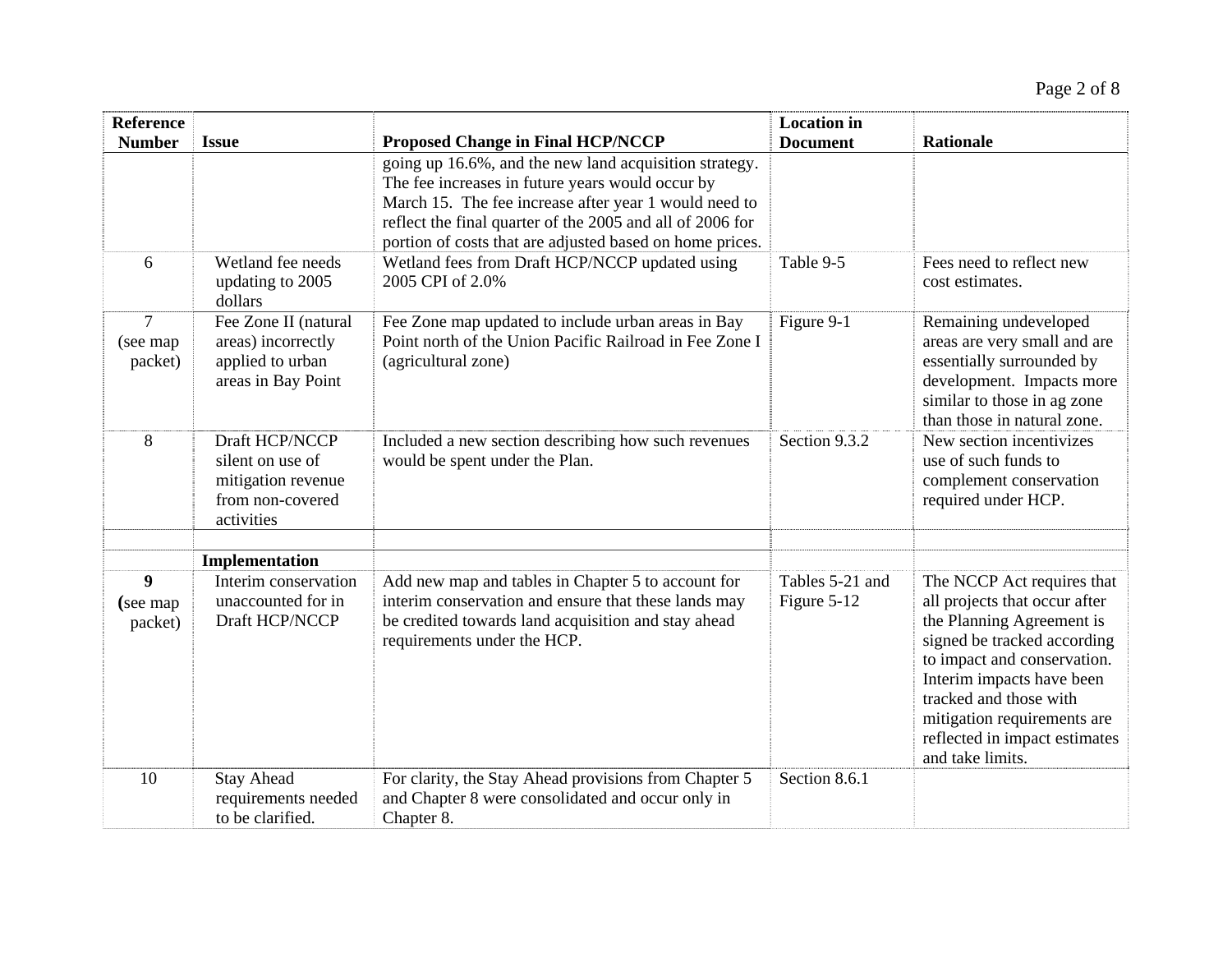| <b>Reference</b>         |                                                                                                                                                                  |                                                                                                                                                                                                                                                                                                                                                                                                                                                                                         | <b>Location</b> in                                                          |                                                                                                                                                                                  |  |
|--------------------------|------------------------------------------------------------------------------------------------------------------------------------------------------------------|-----------------------------------------------------------------------------------------------------------------------------------------------------------------------------------------------------------------------------------------------------------------------------------------------------------------------------------------------------------------------------------------------------------------------------------------------------------------------------------------|-----------------------------------------------------------------------------|----------------------------------------------------------------------------------------------------------------------------------------------------------------------------------|--|
| <b>Number</b>            | <b>Issue</b>                                                                                                                                                     | <b>Proposed Change in Final HCP/NCCP</b>                                                                                                                                                                                                                                                                                                                                                                                                                                                | <b>Document</b>                                                             | <b>Rationale</b>                                                                                                                                                                 |  |
| 11                       | Draft HCP/NCCP<br>had little guidance on<br>how to accept land in<br>lieu of development<br>fees                                                                 | Additional guidance provided to Implementing Entity<br>on how to evaluate proposals for land in lieu of<br>development fees.                                                                                                                                                                                                                                                                                                                                                            | Section 8.6.7                                                               | Provides clearer guidance<br>for applicants and the<br>Implementing Entity.                                                                                                      |  |
| 12<br>(no<br>attachment) | Disputes may arise<br>between HCP/NCCP<br>land cover mapping<br>and field conditions<br>regarding which<br>areas are already<br>urban and not subject<br>to fees | Any such disputes will be resolved using air photos<br>with a date up to three years prior to Plan adoption, or<br>other evidence clearly documenting the land cover type<br>prior to Plan adoption.                                                                                                                                                                                                                                                                                    | Section 9.3.1                                                               |                                                                                                                                                                                  |  |
|                          | <b>Species</b>                                                                                                                                                   |                                                                                                                                                                                                                                                                                                                                                                                                                                                                                         |                                                                             |                                                                                                                                                                                  |  |
| 13                       | Swainson's hawk<br>impacts were<br>overestimated                                                                                                                 | Adjusted Swainson's hawk model to account for lack<br>of impact on foraging habitat within densely urbanized<br>areas. Also some habitat developed since last model<br>run. Impacts were reduced from 4,661 acres to 3,782<br>acres in Initial UDA; 5,897 acres to 4,743 acres in<br>Maximum UDA                                                                                                                                                                                        | Table ES-3 (also<br>affects Tables 4-<br>4, and 4-5)                        | Small patches of cropland<br>and pasture within urban<br>areas are not suitable for<br>Swainson's hawk according<br>to Swainson's hawk<br><b>Technical Advisory</b><br>Committee |  |
| 14                       | Swainson's hawk<br>conservation needed<br>to be increased and<br>was previously<br>underestimated                                                                | Annual grassland above 150 feet in elevation was<br>considered suitable foraging habitat if surrounded by<br>grassland under 150 feet (3 small plateau's just over<br>150 feet in elevation). Added 1,000 acres of annual<br>grassland preservation in Subzone 5c to benefit<br>species. Previous estimated conservation $= 2,096$ acres<br>under Initial UDA and 2,757 acres under Maximum<br>UDA. Revised estimates $= 3,614$ under Initial UDA<br>and 4,451 acres under Maximum UDA. | Table 5-11 (also<br>affects<br>Conservation<br>Measure 1.1 in<br>Chapter 5) | Model made more flexible<br>to account for unintended<br>consequences of 150 foot<br>model parameter for<br>Swainson's hawk in<br>grassland areas.                               |  |
| 15<br>(no<br>attachment) | Giant garter snake<br>and covered<br>invertebrate habitat                                                                                                        | Giant garter snake and covered invertebrate<br>preservation measures were revised to allow credit for<br>applicant impacts against any conservation of garter                                                                                                                                                                                                                                                                                                                           | Conservation<br>Measures 3.6 and<br>3.8 in Chapter 5                        | On-site preservation within<br>the Cypress Corridor<br>Specific Plan will provide,                                                                                               |  |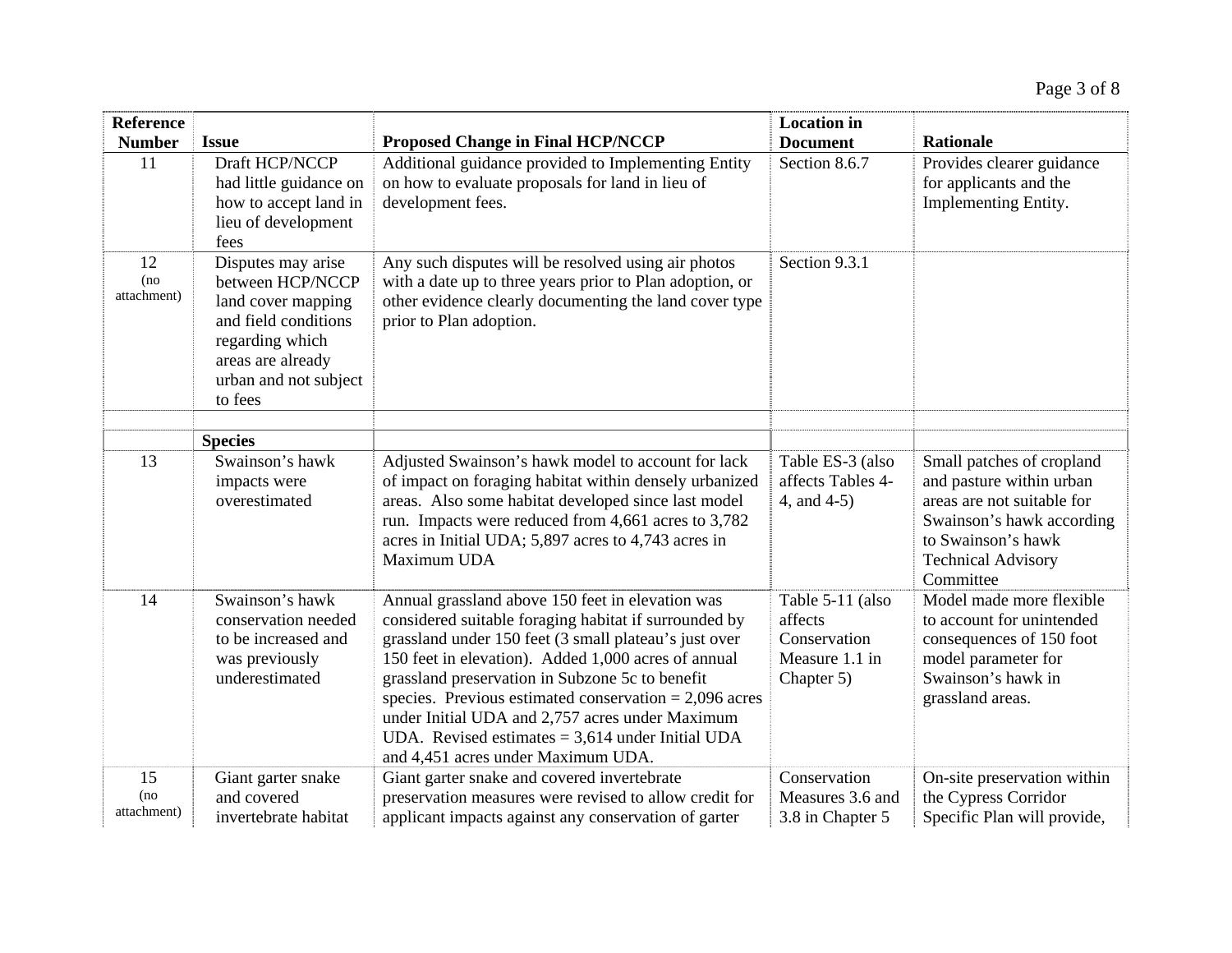| <b>Reference</b> |                                                                                                                              |                                                                                                                                                                                                                                                                                                                                                                                                                                                                                                                                           | <b>Location</b> in                                                               |                                                                                                                                                                                                                                                                                                                                            |
|------------------|------------------------------------------------------------------------------------------------------------------------------|-------------------------------------------------------------------------------------------------------------------------------------------------------------------------------------------------------------------------------------------------------------------------------------------------------------------------------------------------------------------------------------------------------------------------------------------------------------------------------------------------------------------------------------------|----------------------------------------------------------------------------------|--------------------------------------------------------------------------------------------------------------------------------------------------------------------------------------------------------------------------------------------------------------------------------------------------------------------------------------------|
| <b>Number</b>    | <b>Issue</b>                                                                                                                 | <b>Proposed Change in Final HCP/NCCP</b>                                                                                                                                                                                                                                                                                                                                                                                                                                                                                                  | <b>Document</b>                                                                  | <b>Rationale</b>                                                                                                                                                                                                                                                                                                                           |
|                  | preservation is solely<br>applicant funded and<br>does not allow credit<br>for preservation by<br><b>Implementing Entity</b> | snake habitat within the Preserve System.                                                                                                                                                                                                                                                                                                                                                                                                                                                                                                 |                                                                                  | and likely improve, habitat<br>for giant garter snake. This<br>preservation should be<br>credited against HCP/NCCP<br>impacts to this species. The<br><b>Implementing Entity is</b><br>likely to conserve<br>invertebrate habitat within<br>the Preserve System, which<br>should offset at least some<br>impacts of covered<br>activities. |
|                  | Wetlands                                                                                                                     |                                                                                                                                                                                                                                                                                                                                                                                                                                                                                                                                           |                                                                                  |                                                                                                                                                                                                                                                                                                                                            |
| 16               | Stream setback fee<br>requirements needed<br>clarification                                                                   | Setback areas exempt from fee if at least development<br>rights are provided. Setback violations must restore<br>riparian habitat or pay for riparian habitat restoration at<br>0.5 to 1 ratio. If riparian woodland also removed<br>within setback, then standard 1:1 restoration ratio will<br>apply.                                                                                                                                                                                                                                   | Table 6-2 (also<br>affects<br>Conservation<br>Measure 1.7 in<br>Chapter 6)       | Prior requirements would<br>have been perceived as<br>unfair.                                                                                                                                                                                                                                                                              |
| 17               | Stream setback<br>provisions needed<br>clear rules                                                                           | Limitations and exceptions more thoroughly described                                                                                                                                                                                                                                                                                                                                                                                                                                                                                      | Table 6-2 (also<br>affects<br>Conservation<br>Measure 1.7 in<br>Chapter 6)       | Clarity of rules will be<br>essential for smooth<br>implementation.                                                                                                                                                                                                                                                                        |
| 18               | Use of terms for<br>wetlands and other<br>waters inconsistent                                                                | New term "jurisdictional waters and wetlands" is<br>introduced and used consistently:<br>"Jurisdictional wetlands and waters: State and<br>federally regulated wetlands and other water bodies<br>that cannot be filled or altered without permits from<br>either the U.S. Army Corps of Engineers under Section<br>404 of the CWA or , from the State Water Resources<br>Control Board or the Regional Water Quality Control<br>Boards under either Section 401 of the CWA or the<br>Porter-Cologne Water Quality Act, or the California | Section 1.3.5 in<br>Chapter 1 (also<br>affects the<br>glossary in<br>Appendix A) | Clarity of rules will be<br>essential for smooth<br>implementation.                                                                                                                                                                                                                                                                        |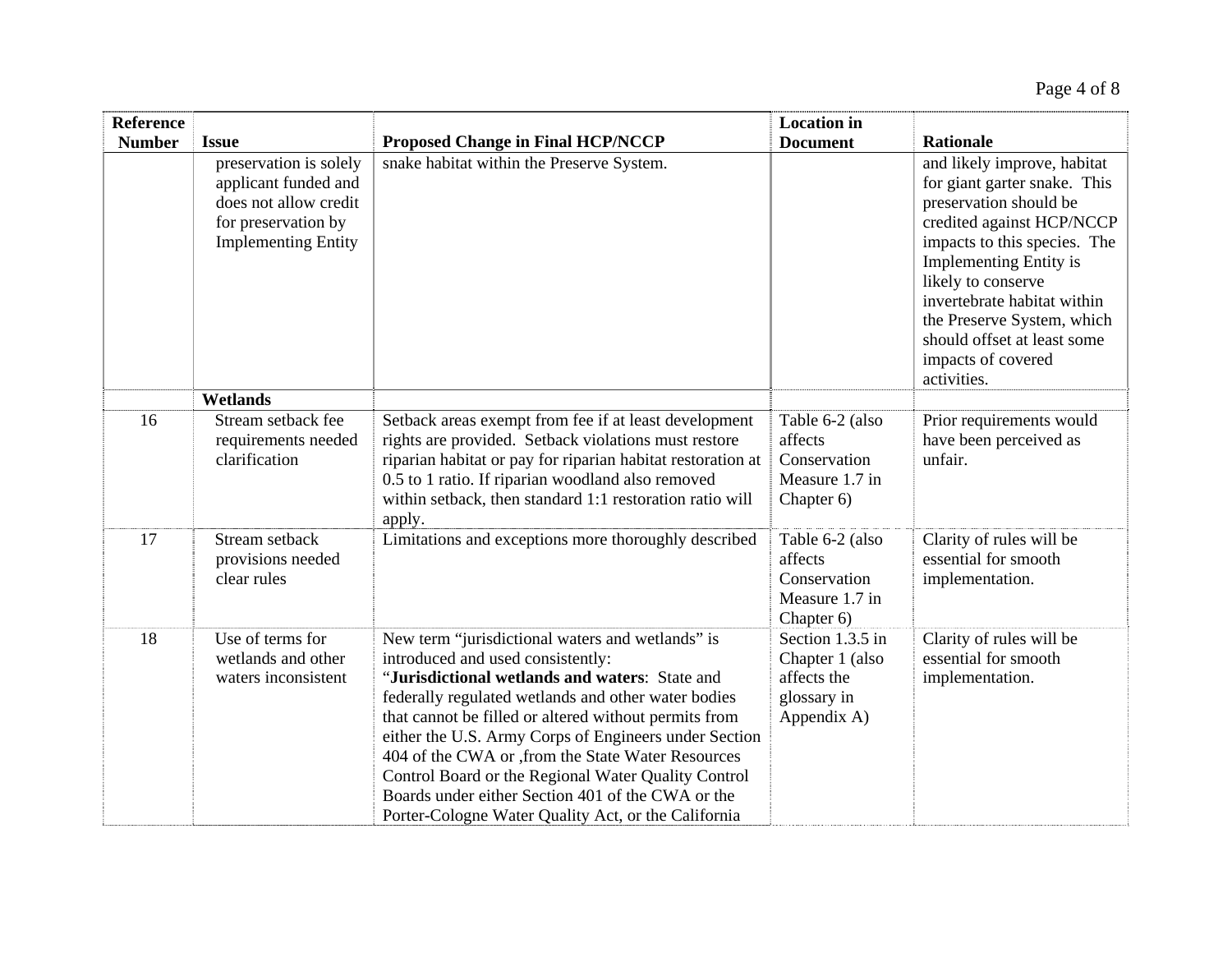| <b>Reference</b><br><b>Number</b>                                                     | <b>Issue</b>                                                                                             | <b>Proposed Change in Final HCP/NCCP</b>                                                                                                                                                                                                                                                                                                                                                                                                       | <b>Location</b> in<br><b>Document</b>                               | <b>Rationale</b>                                                                                                                                                                                                                                                                                                                                                                    |
|---------------------------------------------------------------------------------------|----------------------------------------------------------------------------------------------------------|------------------------------------------------------------------------------------------------------------------------------------------------------------------------------------------------------------------------------------------------------------------------------------------------------------------------------------------------------------------------------------------------------------------------------------------------|---------------------------------------------------------------------|-------------------------------------------------------------------------------------------------------------------------------------------------------------------------------------------------------------------------------------------------------------------------------------------------------------------------------------------------------------------------------------|
|                                                                                       |                                                                                                          | Department of Fish and Game under Fish and Game<br>Code Section 1602. Types of wetlands and waters in<br>the HCP/NCCP inventory area include, but are not<br>limited to, permanent marsh, seasonal wetlands or<br>marsh, streams, ponds, and vernal pools."                                                                                                                                                                                    |                                                                     |                                                                                                                                                                                                                                                                                                                                                                                     |
| 19                                                                                    | <b>Stay Ahead</b><br>requirement<br>application to<br>wetlands restoration<br>and creation is<br>unclear | Start-up period added to stay ahead measure for<br>wetlands creation/restoration to allow wetland fees to<br>be collected for 2 years prior to measurements of Stay<br>Ahead requirements for wetlands.                                                                                                                                                                                                                                        | Section 5.3.2                                                       | A grace period is needed in<br>which wetland funds can be<br>collected and land can be<br>acquired on which wetland<br>restoration and creation can<br>occur. Grace period concept<br>is consistent with allowance<br>for wetland mitigation<br>banks.                                                                                                                              |
|                                                                                       | <b>Impacts</b>                                                                                           |                                                                                                                                                                                                                                                                                                                                                                                                                                                |                                                                     |                                                                                                                                                                                                                                                                                                                                                                                     |
| 20<br>(fee matrix<br>is item $#5$<br>in this<br>packet)                               | Projects that have<br>occurred since the<br>Draft HCP/NCCP<br>have reduced overall<br>impacts            | Impacts under the Initial UDA and Maximum UDA<br>were adjusted to account for recent development in the<br>inventory area. Approximately 1000 acres have<br>recently been approved for development and land<br>cover for these areas was changed to "future urban".                                                                                                                                                                            | See Fee Matrix.<br>(also affects<br>Tables 3-2, 4-2,<br>and $4-3$ ) | Fee revenue projections<br>must be up-to-date and<br>accurate.                                                                                                                                                                                                                                                                                                                      |
| 21<br>(fee matrix<br>is item $#5$<br>in this<br>packet;<br>see also<br>map<br>packet) | <b>Initial Urban</b><br>Development Area<br>too conservative                                             | Two areas that have been within the County ULL have<br>now been added to the Initial UDA (1000 acre area<br>east of Discovery Bay and 500 acre area west of Bay<br>Point). These areas were not part of the Initial UDA in<br>the Draft Plan and would have been covered under the<br>Max UDA. Even with these changes, net impacts<br>under Initial UDA went down due to interim<br>development. Net impacts under Max UDA went<br>down more. | See Fee Matrix<br>and Figure 2-3.                                   | This change prevents a<br>substantial jump in fees that<br>would otherwise occur due<br>to interim development. Fee<br>estimate for Max UDA now<br>more closely tracks fee for<br>Initial UDA. Whether<br>development happens in the<br>two places described or<br>somewhere else (inside a<br>new city ULL), it is quite<br>likely that prior designation<br>was too conservative. |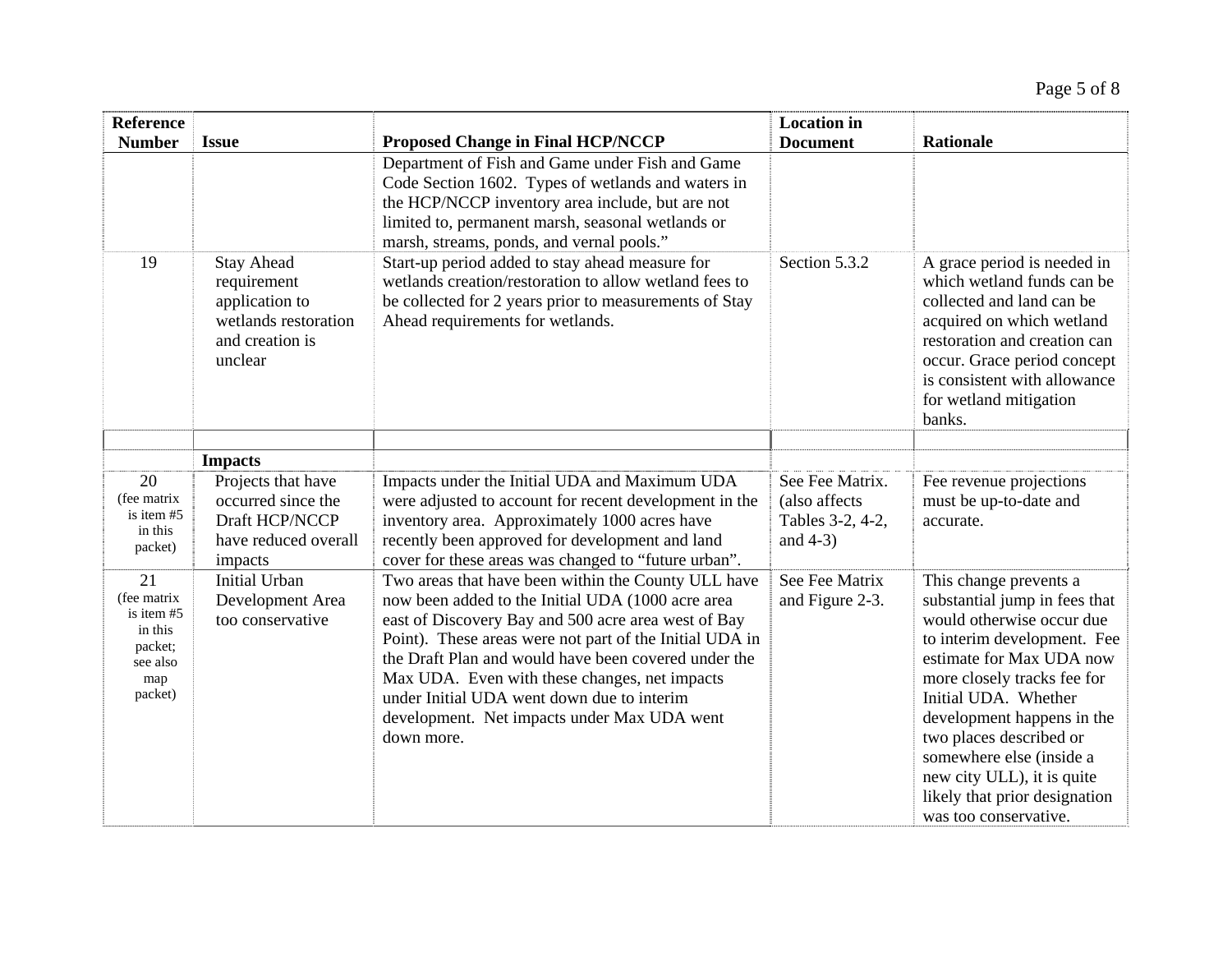| <b>Reference</b><br><b>Number</b>                       | <b>Issue</b>                                                                                                       | <b>Proposed Change in Final HCP/NCCP</b>                                                                                                                                                                                                                                                               | <b>Location</b> in<br><b>Document</b>                                                         | <b>Rationale</b>                                                                                                                                             |
|---------------------------------------------------------|--------------------------------------------------------------------------------------------------------------------|--------------------------------------------------------------------------------------------------------------------------------------------------------------------------------------------------------------------------------------------------------------------------------------------------------|-----------------------------------------------------------------------------------------------|--------------------------------------------------------------------------------------------------------------------------------------------------------------|
|                                                         |                                                                                                                    |                                                                                                                                                                                                                                                                                                        |                                                                                               |                                                                                                                                                              |
|                                                         | <b>Conservation</b><br><b>Strategy</b>                                                                             |                                                                                                                                                                                                                                                                                                        |                                                                                               |                                                                                                                                                              |
| 22<br>(Figure 2-1)<br>is in map<br>packet)              | Pittsburg voters<br>approved a ULL in<br>Nov. 2005                                                                 | Acquisition in subzone 1a less feasible than before.<br>Discussions between wildlife agencies and property<br>owner on-going to amend conservation strategy in<br>Subzone 1a to focus preservation on movement<br>corridor for California tiger salamander and to mitigate<br>for high priority lands. | Figure 2-1 (also<br>affects<br>Conservation<br>Measure 1.1 in<br>Chapter 5)                   | Resource value still the<br>same, but conservation in<br>this area would now be<br>more difficult and<br>expensive. A workable<br>compromise seems possible. |
| 23<br>(Figure 2-1)<br>is in map<br>packet)              | Antioch voters<br>approved a ULL in<br>Nov. 2005                                                                   | Acquisition in subzone 2g less feasible than before.<br>Discussions on-going with wildlife agencies.                                                                                                                                                                                                   | Figure 2-1 and<br>Table 5-14 (also<br>affects<br>Conservation<br>Measure 1.1 in<br>Chapter 5) | Resource value still the<br>same, but conservation in<br>this area would now be<br>more difficult and<br>expensive. A workable<br>compromise seems possible. |
| 24                                                      | Need flexibility in<br>acquisition strategy<br>in Zone 4                                                           | Conservation strategy in Subzones 4c, 4e, 4f, and 4g<br>made more flexible to allow some conservation in any<br>of the four Subzones to achieve similar goals.<br>Conservation targets increased by approximately 300<br>acres to help offset loss in other areas.                                     | Table 5-10 (also<br>affects<br>Conservation<br>Measure 1.1 in<br>Chapter 5)                   | Increased flexibility in land<br>acquisitions will provide the<br>Implementing Entity with a<br>greater number of choices<br>on which parcels to buy.        |
| 25<br>(Table 5-11)<br>is item #14<br>in this<br>packet) | Need to offset loss of<br>annual grassland<br>preservation in Zones<br>1 and 2 and improve<br>movement for kit fox | Conservation strategy increases preservation of annual<br>grassland in 5c by 1,000 acres to benefit San Joaquin<br>kit fox, Swainson's hawk, and other grassland species.                                                                                                                              | Table 5-11 (also<br>affects<br>Conservation<br>Measure 1.1 in<br>Chapter 5)                   | 5c is probably the only<br>location where acquisitions<br>could be increased to benefit<br>Swainson's and many other<br>species.                             |
| 26                                                      | Need to increase<br>flexibility for<br>allowable<br>recreational uses<br>within HCP/NCCP<br>preserves              | Added allowance for limited picnic tables at staging<br>areas and limited backpack camps, where compatible<br>with HCP/NCCP goals and with the approval of CDFG<br>and USFWS.                                                                                                                          | Conservation<br>Measure 1.5 in<br>Chapter 5                                                   | Greater consistency with<br>EBRPD plans.                                                                                                                     |
| 27<br>(no<br>attachment)                                | Small vacant lots (as<br>defined in the<br>HCP/NCCP) must                                                          | Small vacant lots are exempt from all survey<br>requirements except western burrowing owl, kit fox,<br>Swainson's hawk nests, and land cover.                                                                                                                                                          | Section 6.2                                                                                   | The likelihood of sensitive<br>resources occurring on infill<br>parcels (all $<$ 10 acres                                                                    |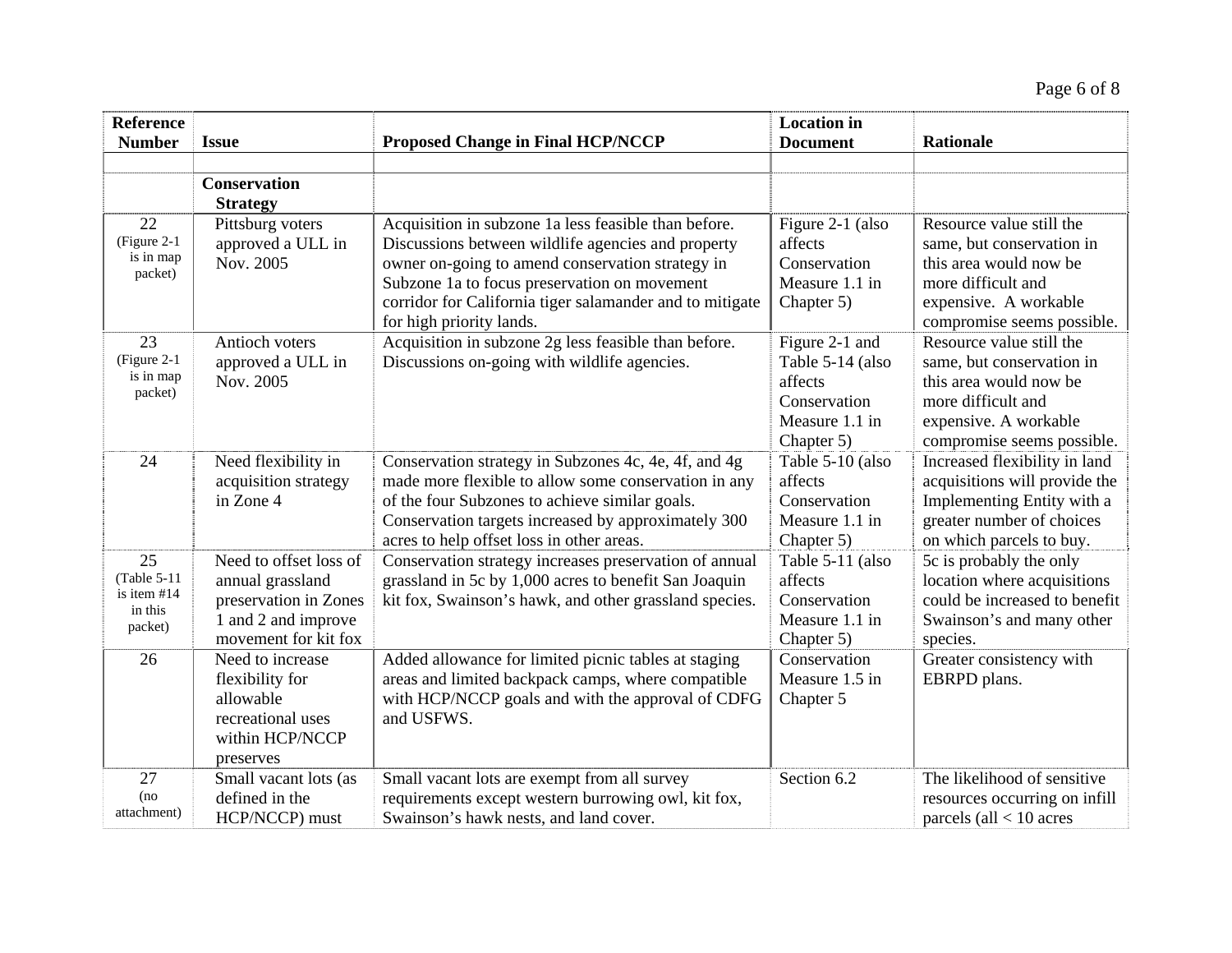| <b>Reference</b>         |                                                                                                                                  |                                                                                                                                                                                                                                                                                                                                                                                                                                                                                                                                                                                                                                                                                                                                                                                                    | <b>Location</b> in                          |                                                                                                                                         |
|--------------------------|----------------------------------------------------------------------------------------------------------------------------------|----------------------------------------------------------------------------------------------------------------------------------------------------------------------------------------------------------------------------------------------------------------------------------------------------------------------------------------------------------------------------------------------------------------------------------------------------------------------------------------------------------------------------------------------------------------------------------------------------------------------------------------------------------------------------------------------------------------------------------------------------------------------------------------------------|---------------------------------------------|-----------------------------------------------------------------------------------------------------------------------------------------|
| <b>Number</b>            | <b>Issue</b><br>conduct all surveys                                                                                              | <b>Proposed Change in Final HCP/NCCP</b>                                                                                                                                                                                                                                                                                                                                                                                                                                                                                                                                                                                                                                                                                                                                                           | <b>Document</b>                             | <b>Rationale</b><br>within dense urban areas) is<br>extremely low and the cost<br>burden of these survey<br>requirements is substantial |
|                          | Implementation<br><b>Agreement</b>                                                                                               |                                                                                                                                                                                                                                                                                                                                                                                                                                                                                                                                                                                                                                                                                                                                                                                                    |                                             |                                                                                                                                         |
| 28<br>(no<br>attachment) | Possible adjustments to<br>wetlands conservation<br>requirements needed if<br>wetlands permit<br>programs don't come<br>through. | New text in Implementation Agreement:<br>17.4 Inability to Obtain Regional Wetland Permits<br>The Parties acknowledge that certain measures were<br>included in the HCP/NCCP specifically to address<br>impacts to jurisdictional wetlands and waters and water<br>quality impacts, rather than to address species or<br>habitat conservation needs. In the event that the<br>Permittees are unable to obtain regional wetland<br>permits or authorizations based on the HCP/NCCP, the<br>Parties agree to consider amending the HCP/NCCP to<br>remove such wetland or water quality related<br>measures, provided such measures do not compromise<br>or limit the HCP/NCCP's ability to conserve Covered<br>Species or to achieve species or habitat related<br>conservation goals or objectives. | IA, section 17.4                            |                                                                                                                                         |
| 29                       | Land Acquisition and<br>Assembly of General<br>Preserve                                                                          | See proposed revisions in excerpts from IA                                                                                                                                                                                                                                                                                                                                                                                                                                                                                                                                                                                                                                                                                                                                                         | IA, section 9.1                             |                                                                                                                                         |
| 30                       | <b>Rough Proportionality</b><br><b>Standards</b>                                                                                 | See proposed revisions in excerpts from IA                                                                                                                                                                                                                                                                                                                                                                                                                                                                                                                                                                                                                                                                                                                                                         | IA, section 9.3                             |                                                                                                                                         |
| 31                       | Addition of EBRPD to<br>IA                                                                                                       | See proposed revisions in excerpts from IA                                                                                                                                                                                                                                                                                                                                                                                                                                                                                                                                                                                                                                                                                                                                                         | IA, section 9.4,<br>10.2, 10.2.1,<br>10.2.2 |                                                                                                                                         |
| 32                       | Project Proponents,<br>Early Extension of<br><b>Take Authorization</b>                                                           | See proposed revisions in excerpts from IA                                                                                                                                                                                                                                                                                                                                                                                                                                                                                                                                                                                                                                                                                                                                                         | IA, section 13.2.2.<br>13.2.2.1             |                                                                                                                                         |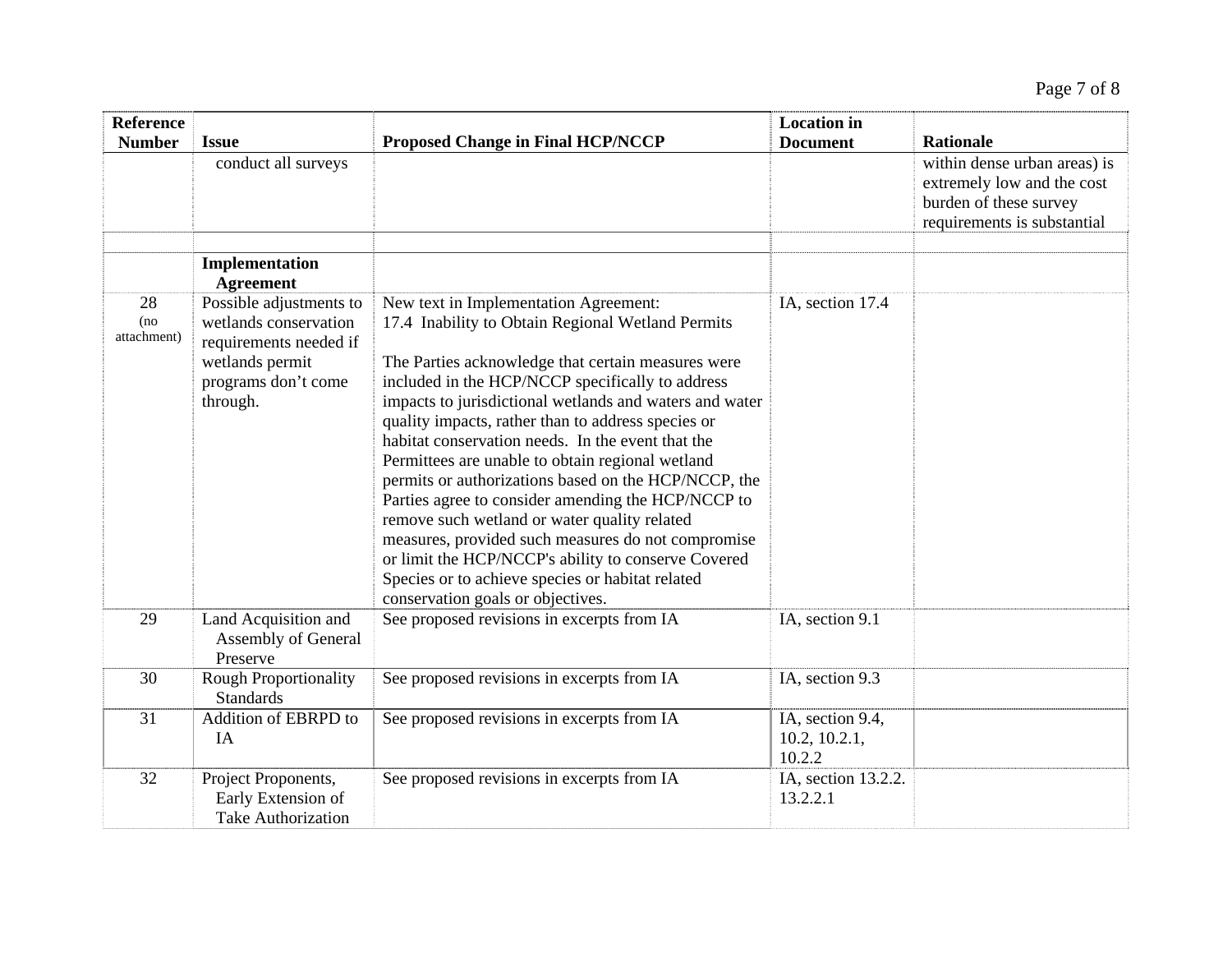| Reference     |                                |                                            | <b>Location</b> in   |                  |
|---------------|--------------------------------|--------------------------------------------|----------------------|------------------|
| <b>Number</b> | <b>Issue</b>                   | <b>Proposed Change in Final HCP/NCCP</b>   | <b>Document</b>      | <b>Rationale</b> |
| 33            | General Funding                | See proposed revisions in excerpts from IA | IA, section 14.1     |                  |
|               | Commitments                    |                                            |                      |                  |
| 34            | Critical Habitat               | See proposed revisions in excerpts from IA | IA, section $15.2.3$ |                  |
|               | Designations in the            |                                            |                      |                  |
|               | Plan Area                      |                                            |                      |                  |
| 35            | <b>Section 7 Consultations</b> | See proposed revisions in excerpts from IA | IA, section 16.1     |                  |
| 36            | Plan Implementation            | See proposed revisions in excerpts from IA | IA, section 21.1,    |                  |
|               | and Interpretation             |                                            | 21.1.1, 21.1.1.1,    |                  |
|               |                                |                                            | 21.1.1.2             |                  |
| 37            | <b>Availability of Funds</b>   | See proposed revisions in excerpts from IA | IA, section 24.8     |                  |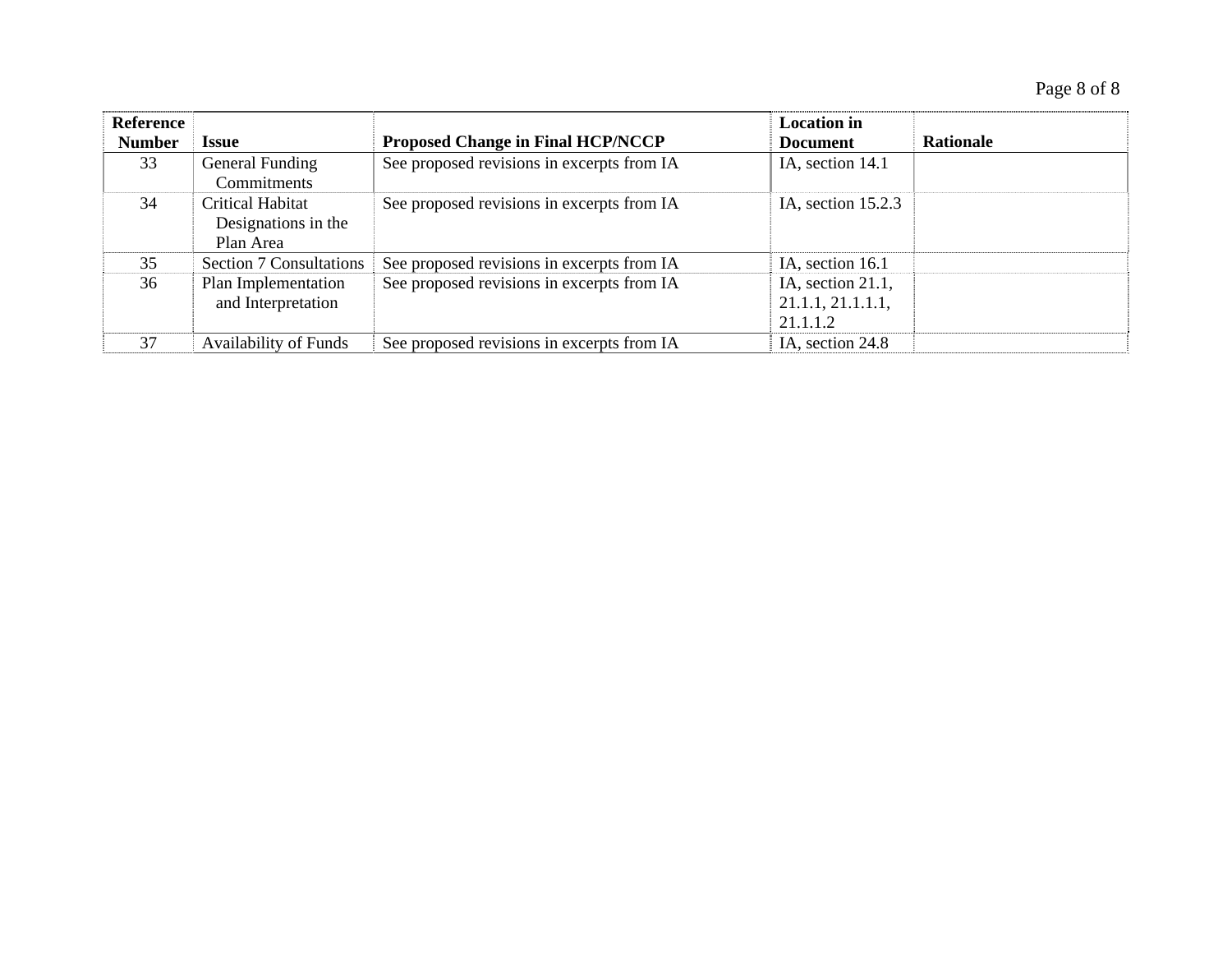| Fee                                                                                                              | Annual Adjustment Index <sup>1</sup>                                                                                                                                                                                                                                                                                                                                 | Average<br>Annual Rate<br>$(1991 - 2001)$<br><b>Example</b> |
|------------------------------------------------------------------------------------------------------------------|----------------------------------------------------------------------------------------------------------------------------------------------------------------------------------------------------------------------------------------------------------------------------------------------------------------------------------------------------------------------|-------------------------------------------------------------|
| Development Fees, Rural Road Fees, and<br><b>Temporary Impact Fees</b>                                           |                                                                                                                                                                                                                                                                                                                                                                      |                                                             |
| Portion for Land Aacquisition <sup>2</sup> (60 %)<br>initially <sup>3</sup> $)(66\%)$                            | Average annual increase in median home price per<br>square foot in Contra Costa County for the prior<br>calendar year (California Association of Realtors<br>data)Annual Home Price Index (HPI) for the<br>Oakland-Fremont-Hayward, CA Metropolitan<br>Division (MSAD) for the prior calendar year<br>(Office of Federal Housing Enterprise Oversight) <sup>43</sup> | 5.194%                                                      |
| Portion for Preserve System Operation,<br>Restoration, and Maintenance (40%<br>initially <sup>3</sup> ) $(34\%)$ | Consumer Price Index for the San Francisco-<br>Oakland-San Jose Combined Statistical Area for<br>all urban consumers Bay Region for the prior<br>calendar year (U.S. Bureau of Labor Statistics) <sup>54</sup>                                                                                                                                                       | 23.8425 <sup>%</sup>                                        |
| <b>Wetland Fee</b>                                                                                               | Same as above                                                                                                                                                                                                                                                                                                                                                        | <del>23.81</del> 25                                         |

Notes:

1 HCP/NCCP fees to be adjusted automatically by March 15 of every year based on the indices for the prior calendar year. See Appendix G for more details on methodology and sources.

2 Direct ILand acquisition costs only. Excludes costs associated with land transaction, site improvements, and due diligence (e.g., pre-acquisition surveys).

- $3\text{$  The portion of the development fees, rural road fees, and temporary impact fees that will be adjusted according to the development, and the development is not provided.} to the HPI and CPI will vary over time. For the first annual automatic adjustment, 60% of the initial fees will be adjusted according to the HPI and 40% will be adjusted according to the CPI. The apportionment in subsequent years will depend on the relative values of the indices.
- 43 See http://www.ofheo.gov/HPI.asp. Data for the prior calendar year are published in March. For the first annual automatic adjustment, the HPI for 2006 and the fourth quarter of 2005 will be used. In all subsequent automatic adjustments, the HPI for the prior calendar year will be used. The exception for the first automatic annual adjustment is needed because estimated land acquisitions costs from the Draft HCP/NCCP were adjusted for the Final HCP/NCCP by the HPI for the first three quarters of 2005 because data for the fourth quarter of 2005 were not available in time.
- Consumer Price Index, All Items, with base data year of 1982-1984 (i.e., 1982-1984 = 100), for all urban consumers (CPI-U), not seasonally adjusted. See http://www.bls.gov/eag/eag.ca\_sanfrancisco\_msa.htm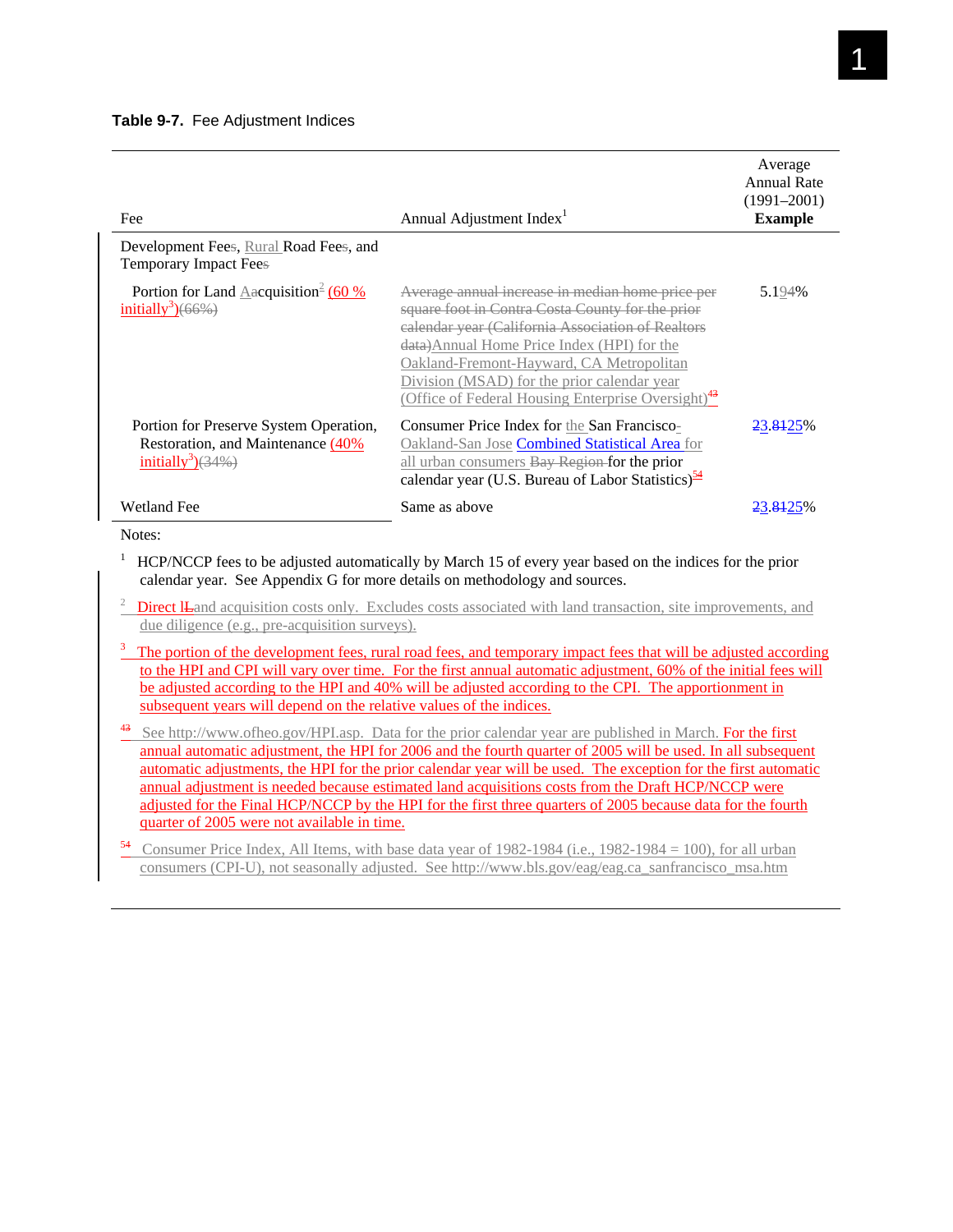### **Evolution of Cost Estimates**

|                                                                                      |                  | <b>Estimated Cost</b> | <b>Estimated Cost</b>         |               |  |
|--------------------------------------------------------------------------------------|------------------|-----------------------|-------------------------------|---------------|--|
| <b>Type of Cost</b>                                                                  |                  | with Initial Urban    | with Maximum Urban            |               |  |
|                                                                                      | Development Area |                       | development Area              |               |  |
|                                                                                      | $Jun-05$         | Feb-06                | $Jun-05$                      | Feb-06        |  |
|                                                                                      |                  |                       |                               |               |  |
| <b>Land Costs</b>                                                                    | \$163,470,000    |                       | \$176,970,000 \$200,380,000   | \$220,000,000 |  |
| Site Improvements                                                                    | \$5,550,000      | \$5,660,000           | \$5,780,000                   | \$5,900,000   |  |
| <b>Land Acquisition Capital Costs (Subtotal)</b>                                     | \$169,020,000    |                       | $$182,630,000$ \$206,160,000  | \$225,900,000 |  |
| Land Acqusition Operation Costs (due diligence, surveys)                             | \$8,830,000      | \$9,000,000           | \$9,580,000                   | \$9,770,000   |  |
| <b>Land Acquisition (Total)</b>                                                      | \$177,850,000    |                       | $$191,640,000$ $$215,740,000$ | \$235,680,000 |  |
|                                                                                      |                  |                       |                               |               |  |
| Program Admin                                                                        | \$17,800,000     | \$18,150,000          | \$17,870,000                  | \$18,230,000  |  |
| Planning and Design                                                                  | \$6,030,000      | \$6,150,000           | \$6,110,000                   | \$6,230,000   |  |
| <b>Habitat Restoration/Creation</b>                                                  | \$19,990,000     | \$20,390,000          | \$22,450,000                  | \$22,890,000  |  |
| <b>Environmental Compliance</b>                                                      | \$2,300,000      | \$2,340,000           | \$2,300,000                   | \$2,340,000   |  |
| Preserve Management and Maintenance                                                  | \$32,390,000     | \$33,040,000          | \$35,720,000                  | \$36,440,000  |  |
| Monitoring, Research, and Adaptive Management                                        | \$18,410,000     | \$18,780,000          | \$20,670,000                  | \$21,080,000  |  |
| <b>Remedial Measures</b>                                                             | \$1,550,000      | \$1,580,000           | \$1,670,000                   | \$1,700,000   |  |
| Contingency Fund                                                                     | \$4,920,000      | \$5,020,000           | \$5,340,000                   | \$5,450,000   |  |
| Management costs (30 years) (all non acquisition costs)                              | \$103,380,000    |                       | \$105,450,000 \$112,120,000   | \$114,360,000 |  |
| <b>TOTAL ESTIMATED COSTS</b>                                                         | \$281,230,000    |                       | $$297,090,000$ \$327,860,000  | \$350,040,000 |  |
| TOTAL ASSUMED COSTS (for fee calculations) \$285,000,000 \$297,090,000 \$330,000,000 |                  |                       |                               | \$350,040,000 |  |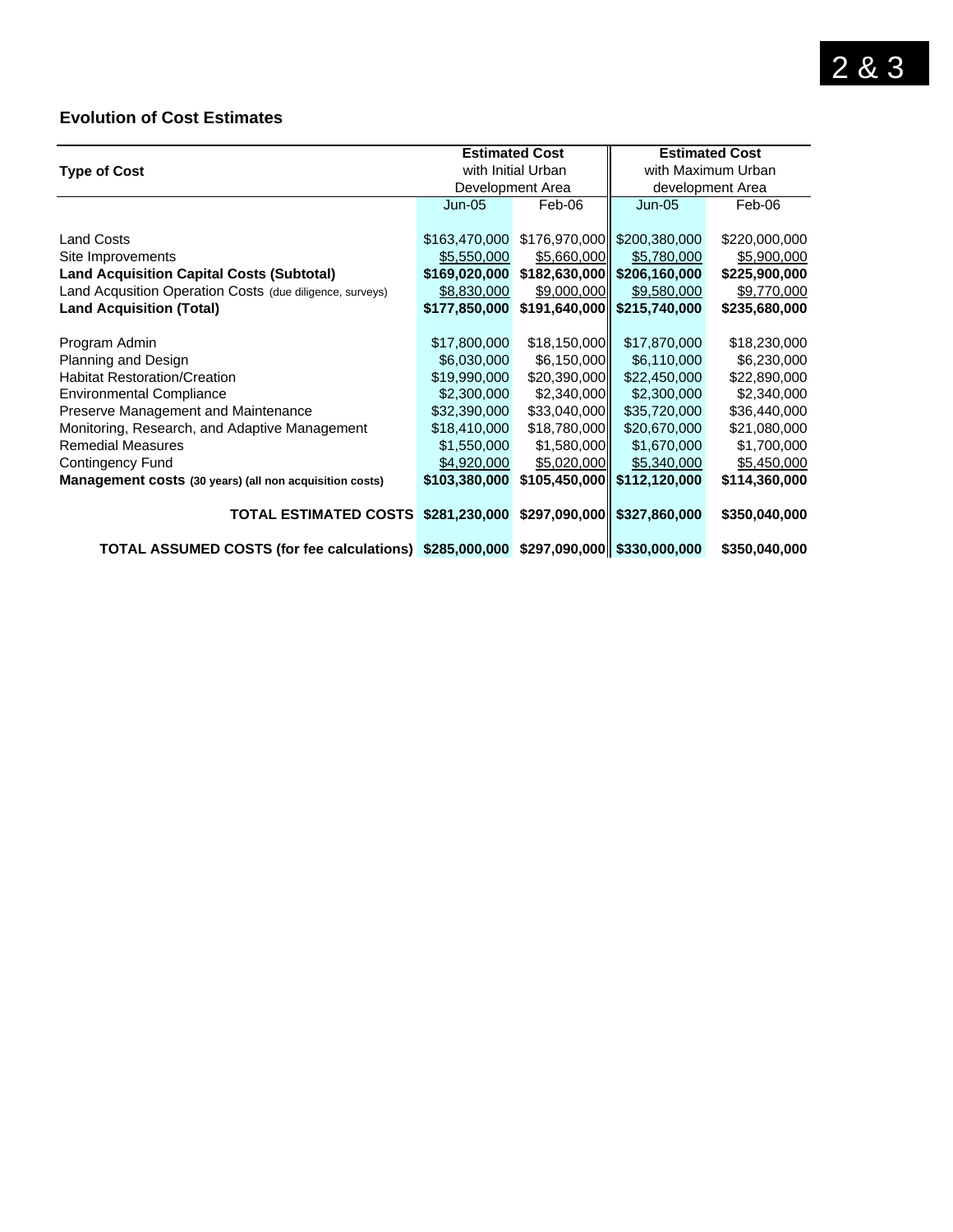#### **Evolution of Funding Plan**

|                                                                         |                             | <b>Estimated Amount</b>     | <b>Estimated Amount</b>       |                             |                         |
|-------------------------------------------------------------------------|-----------------------------|-----------------------------|-------------------------------|-----------------------------|-------------------------|
| Type of Funding Source (1)                                              | with Initial Urban          |                             | with Maximum Urban            |                             | <b>Source</b>           |
|                                                                         | Development Area            |                             |                               | Development Area            | Category                |
|                                                                         | <b>Jun-05</b>               | Feb-06                      | $Jun-05$                      | Feb-06                      |                         |
|                                                                         |                             |                             |                               |                             |                         |
| <b>Fee Funding</b><br>Fees on new development in Urban Development Area | \$116,100,160               |                             | \$118,182,800 \$159,358,160   | \$169,722,800               | Local                   |
| <b>Wetland Impact Fees</b>                                              | \$21,800,000                | \$22,240,000                | \$23,542,000                  | \$24,010,000                | Local                   |
| Fees on rural infrastructure (roads, detention basins, etc.)            | \$8,649,100                 | \$8,931,600                 | \$8,649,100                   | \$8,931,600                 | Local                   |
| <b>Total Projected Fee Funding</b>                                      | \$146,550,000               |                             | $$149,350,000$ $$191,550,000$ | \$202,670,000               | Local                   |
|                                                                         |                             |                             |                               |                             |                         |
| Non Fee Funding                                                         |                             |                             |                               |                             |                         |
| Maintenance of Existing Conservation Effort (3)                         | \$80,000,000                | \$85,000,000                | \$80,000,000                  | \$85,000,000                | Mixed                   |
| Breakdown of above by source:                                           |                             |                             |                               |                             |                         |
|                                                                         | \$52,000,000                | \$55,250,000                | \$52,000,000                  | \$55,250,000                | Local                   |
|                                                                         | \$24,000,000<br>\$4,000,000 | \$25,500,000<br>\$4,250,000 | \$24,000,000<br>\$4,000,000   | \$25,500,000<br>\$4,250,000 | <b>State</b><br>Federal |
|                                                                         |                             |                             |                               |                             |                         |
| Open Space Funding Measure                                              | n/a                         | n/a                         | n/a                           | n/a                         | Local                   |
| <b>Byron Airport Clear Zone Acquisitions</b>                            | \$6,500,000                 | \$6,500,000                 | \$6,500,000                   | \$6,500,000                 | Federal                 |
| New Wildlife Agency Funds (Section 6, park bonds, etc.)(4)              | \$55,000,000                | \$58,000,000                | \$55,000,000                  | \$58,000,000                | State/Fed               |
| <b>Total Projected Non-Fee Funding</b>                                  | \$141,500,000               |                             | $$149,500,000$ $$141,500,000$ | \$149,500,000               |                         |
| TOTAL PROJECTED FUNDING (Permit Term) \$288,050,000                     |                             | \$298,850,000               | \$333,050,000                 | \$352,170,000               |                         |
| <b>TOTAL FUNDING - TOTAL COSTS (Permit Term)</b>                        | \$3,050,000                 | \$1,760,000                 | \$3,050,000                   | \$2,130,000                 |                         |
| <b>Summary of Funding by Source</b>                                     |                             |                             |                               |                             |                         |
| Local                                                                   | \$198,550,000               |                             | \$204,600,000 \$243,550,000   | \$257,920,000               |                         |
| State/Federal (4)                                                       | \$89,500,000                | \$94,250,000                | \$89,500,000                  | \$94,250,000                |                         |
|                                                                         |                             |                             |                               |                             |                         |
| Local $(\%)$ $(5)$<br>State/Federal (%) (5)                             | 68.9%<br>31.1%              | 68.5%<br>31.5%              | 73.1%<br>26.9%                | 73.2%<br>26.8%              |                         |
|                                                                         |                             |                             |                               |                             |                         |
| <b>State/Federal Contribution in Units of Acres</b>                     |                             |                             |                               |                             |                         |
| Total State/Federal contribution (6)                                    | 13,350                      | 13,350                      | 13,350                        | 13,350                      |                         |
| Wildlife agencies' share of state/federal contribution (7)              | 8,700                       | 8,700                       | 8,700                         | 8,700                       |                         |
| Non wildlife agency share of state/federal contribution                 | 4,650                       | 4,650                       | 4,650                         | 4,650                       |                         |

(1) Funding estimates include projected monetary contributions and the monetary value of projected in-kind contributions.

(2) "Fair Share Scenario" from Nov 2003 is shown for comparison purposes. "No funding gap scenario" from Nov 2003 not shown.

(3) Based on analysis of conservation performed over the past 30 years. Assumes 75% historic rate. See Append G.

(4) Estimates only. State and federal contributions are described in the HCP/NCCP in terms of acres.

\$3.2M per year for the initial and max UDA respectively. The net present value of these future costs is estimated at \$78M and \$87M respectively, assuming a net discount rate of 2% above inflation (expressed another way, the size of the non-wasting endowment necessary at the end of year 30 to fund these costs in perpetuity would be \$145M and \$160M respectively). It is presumed that funding for these costs will come from local sources.

(6) \$99,250,000 divided by \$6,702, the projected average per acre cost of land acquisition.

(7) New wildlife agency funds funds (\$55,000,000) plus about 15% of the state and federal component of maintenance of existing effort.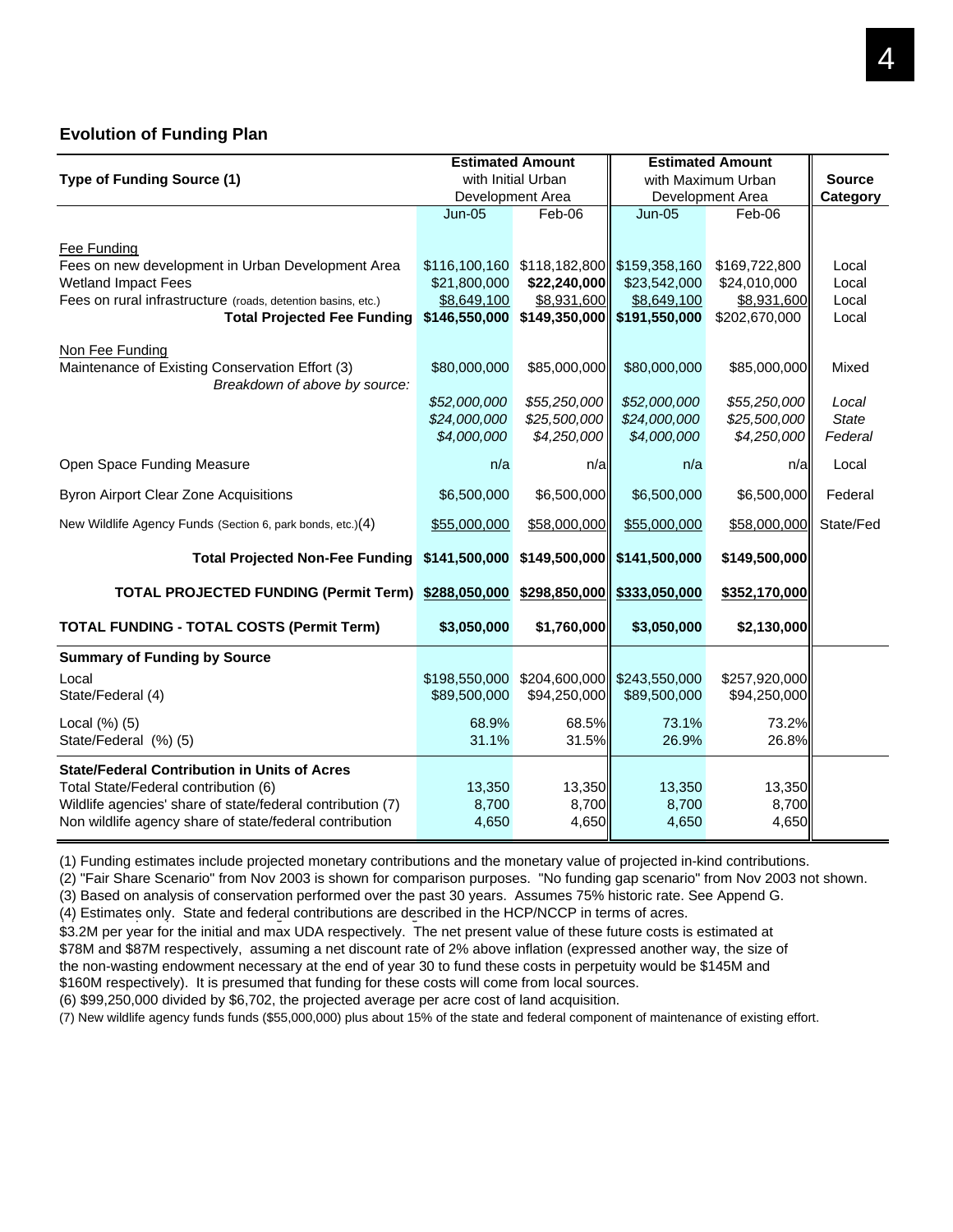## **ECC HCP/NCCP Development Mitigation Fee Calculator**

#### **1. Determining Future Development's FAIR SHARE of Implementation Costs (assumes Maximum Urban Development Area)**

|                     | Urban        | Irrigated | <b>Total Impacted</b><br>Acres (urban + Conservation |              | Conservation | Fair Share | Fair Share of New               | Fair                           |
|---------------------|--------------|-----------|------------------------------------------------------|--------------|--------------|------------|---------------------------------|--------------------------------|
|                     | <b>Acres</b> | Ag. Acres | 0.5*irrigated ag)                                    | <u>Acres</u> | Ratio        |            | <b>Ratio Conservation Acres</b> | <u>Share</u>                   |
| Existina            | 23,828       | 33,028    | 40,342                                               | 44.746       | 1.11         | l.47       | 14.732                          | 48% (public share)             |
| Affected during HCP | 15,000       | (8,000)   | 11,000                                               | 30,950       | 2.81         | 1.47       | 16,218                          | 52% (future development share) |
| Status after HCP    | 38,828       | 25,028    | 51.342                                               | 75,696       | 1.47         | 1.47       | 30,950                          | 100%                           |

#### **2. Gross Cost Allocations 3. Estimated Development Mitigation Fee by Fee Zone**

|            |                                                                                            | <b>Amount</b>  |                             |
|------------|--------------------------------------------------------------------------------------------|----------------|-----------------------------|
|            | <b>Item</b>                                                                                | Initial Permit | Max. Permit                 |
|            |                                                                                            | Area           | Area                        |
| a          | Total Plan Cost                                                                            |                | \$297,090,000 \$350,400,000 |
| b          | <b>Wetland Mitigation Cost (Creation &amp; Restoration)</b><br>(to be paid by wetland fee) | \$22,240,000   | \$24,010,000                |
| c          | <b>Adjusted Plan Cost</b>                                                                  |                | \$274,850,000 \$326,390,000 |
| d          | Future Urban Development's "Fair Share" %                                                  | 43%            | 52%                         |
| $e = c^*d$ | <b>Future Impacts "Fair Share" \$</b>                                                      |                | \$118,182,800 \$169,722,800 |
| f          | <b>Contribution by Rural Infrastructure Projects</b>                                       | \$8,931,600    | \$8,931,600                 |
| a=c-e-f    | Remaining Cost (to be funded by a variety of public sources \$147,735,600 \$147,735,600    |                |                             |
| b+e+f+a    | Total revenues                                                                             |                | \$297.090.000 \$350.400.000 |

|  |                                                               | Fee Per Developed Acre (4)    |
|--|---------------------------------------------------------------|-------------------------------|
|  |                                                               | Initial Plan Area             |
|  |                                                               | Maximum Plan Area             |
|  |                                                               |                               |
|  |                                                               | Est. Fee Per Housing Unit fo  |
|  |                                                               | Initial Plan Area             |
|  |                                                               | Maximum Plan Area             |
|  |                                                               |                               |
|  |                                                               | Notes:                        |
|  |                                                               | (1) Relative fee contribution |
|  |                                                               | (2) Relative funding contribu |
|  |                                                               | (3) Relative funding burden   |
|  |                                                               | (4) Funding burden divided    |
|  |                                                               | (5) Assumes average housir    |
|  | 50%<br>0%<br>\$7.431.600<br>\$1.500.000<br>\$8.931.600<br>10% |                               |

|         | Item                                                                                       | <b>Initial Permit</b> | Max. Permit                 | <b>ITEM</b>                                          |                                    |                                      | <b>FEE ZONES</b>                 |                     |
|---------|--------------------------------------------------------------------------------------------|-----------------------|-----------------------------|------------------------------------------------------|------------------------------------|--------------------------------------|----------------------------------|---------------------|
|         |                                                                                            | Area                  | Area                        |                                                      | <b>Eastern and</b><br>Agricultural | South + West<br><b>Natural Areas</b> | <b>Infill</b><br>(less 10 acres) | Total/              |
| a       | <b>Total Plan Cost</b>                                                                     |                       | \$297,090,000 \$350,400,000 |                                                      | Zone I                             | Zone II                              | Zone III                         | <b>Weighted Avg</b> |
| b       | <b>Wetland Mitigation Cost (Creation &amp; Restoration)</b><br>(to be paid by wetland fee) |                       | \$22,240,000 \$24,010,000   |                                                      |                                    |                                      |                                  |                     |
| c       | <b>Adjusted Plan Cost</b>                                                                  |                       | \$274,850,000 \$326,390,000 |                                                      |                                    |                                      |                                  |                     |
| d       | Future Urban Development's "Fair Share" %                                                  | 43%                   | 52%                         |                                                      |                                    |                                      |                                  |                     |
|         |                                                                                            |                       |                             | Total Acres of Impacts (n/incl Rural Infrastructure) |                                    |                                      |                                  |                     |
| e=c*d   | <b>Future Impacts "Fair Share" \$</b>                                                      |                       | \$118,182,800 \$169,722,800 | Initial Plan Area                                    | 6,212                              | 2,306                                | 166                              | 8,684               |
|         |                                                                                            |                       |                             | Maximum Plan Area                                    | 7,533                              | 4,180                                | 166                              | 11,879              |
|         | <b>Contribution by Rural Infrastructure Projects</b>                                       | \$8,931,600           | \$8,931,600                 |                                                      |                                    |                                      |                                  |                     |
|         |                                                                                            |                       |                             | Relative Fee Weighting by Zone (1)                   | 2                                  | $\overline{4}$                       |                                  |                     |
| g=c-e-f | Remaining Cost (to be funded by a variety of public sources                                |                       | \$147,735,600 \$147,735,600 |                                                      |                                    |                                      |                                  |                     |
|         |                                                                                            |                       |                             | Relative Funding Burden by Zone -- Percent (2)       |                                    |                                      |                                  |                     |
|         | i=b+e+f+a Total revenues                                                                   |                       | \$297,090,000 \$350,400,000 | Initial Plan Area                                    | 57%                                | 42%                                  | 0.8%                             | 100%                |
|         |                                                                                            |                       |                             | Maximum Plan Area                                    | 47%                                | 52%                                  | 0.5%                             | 100%                |
|         |                                                                                            |                       |                             |                                                      |                                    |                                      |                                  |                     |
|         |                                                                                            |                       |                             | Relative Funding Burden by Zone -- Amount (3)        |                                    |                                      |                                  |                     |
|         |                                                                                            |                       |                             | Initial Plan Area                                    | \$67,310,127                       | \$49,973,327                         | \$899,347                        | \$118.182.800       |
|         |                                                                                            |                       |                             | Maximum Plan Area                                    | \$80,027,657                       | \$88,813,383                         | \$881,760                        | \$169,722,800       |
|         |                                                                                            |                       |                             |                                                      |                                    |                                      |                                  |                     |
|         | <b>Key Assumptions:</b>                                                                    |                       |                             | Fee Per Developed Acre (4)                           |                                    |                                      |                                  |                     |
|         | Ag. habitat & open space value relative                                                    |                       |                             | Initial Plan Area                                    | \$11,919                           | \$23,838                             | \$5,960                          | \$13,906            |
|         | to natural land                                                                            | 50%                   |                             | Maximum Plan Area                                    | \$11,686                           | \$23,372                             | \$5,843                          | \$13,634            |
|         | New development's share of rural road                                                      |                       |                             |                                                      |                                    |                                      |                                  |                     |
|         | mitigation costs                                                                           | 0%                    |                             | Est. Fee Per Housing Unit for Residential Dylpmt (5) |                                    |                                      |                                  |                     |
|         | Rural road mitigation costs                                                                | \$7,431,600           |                             | Initial Plan Area                                    | \$2,980                            | \$5,960                              | \$1,490                          | \$3,476             |
|         | Other rural infra. mitigation costs                                                        | \$1.500.000           |                             | Maximum Plan Area                                    | \$2,921                            | \$5,843                              | \$1,461                          | \$3,408             |
|         | Tatal must infect miliaritan annual                                                        | 0.02100               |                             |                                                      |                                    |                                      |                                  |                     |

 $(1)$  Relative fee contribution of an acre in each zone.

(2) Relative funding contribution of each zone, taking into account total zone acreage and fee weighting factor.

(3) Relative funding burden times total fee-funded HCP costs.

(4) Funding burden divided by zone acreage. Also includes a 10% contingency factor to account for incomplete buildout. (5) Assumes average housing density of 4.0 units per acre.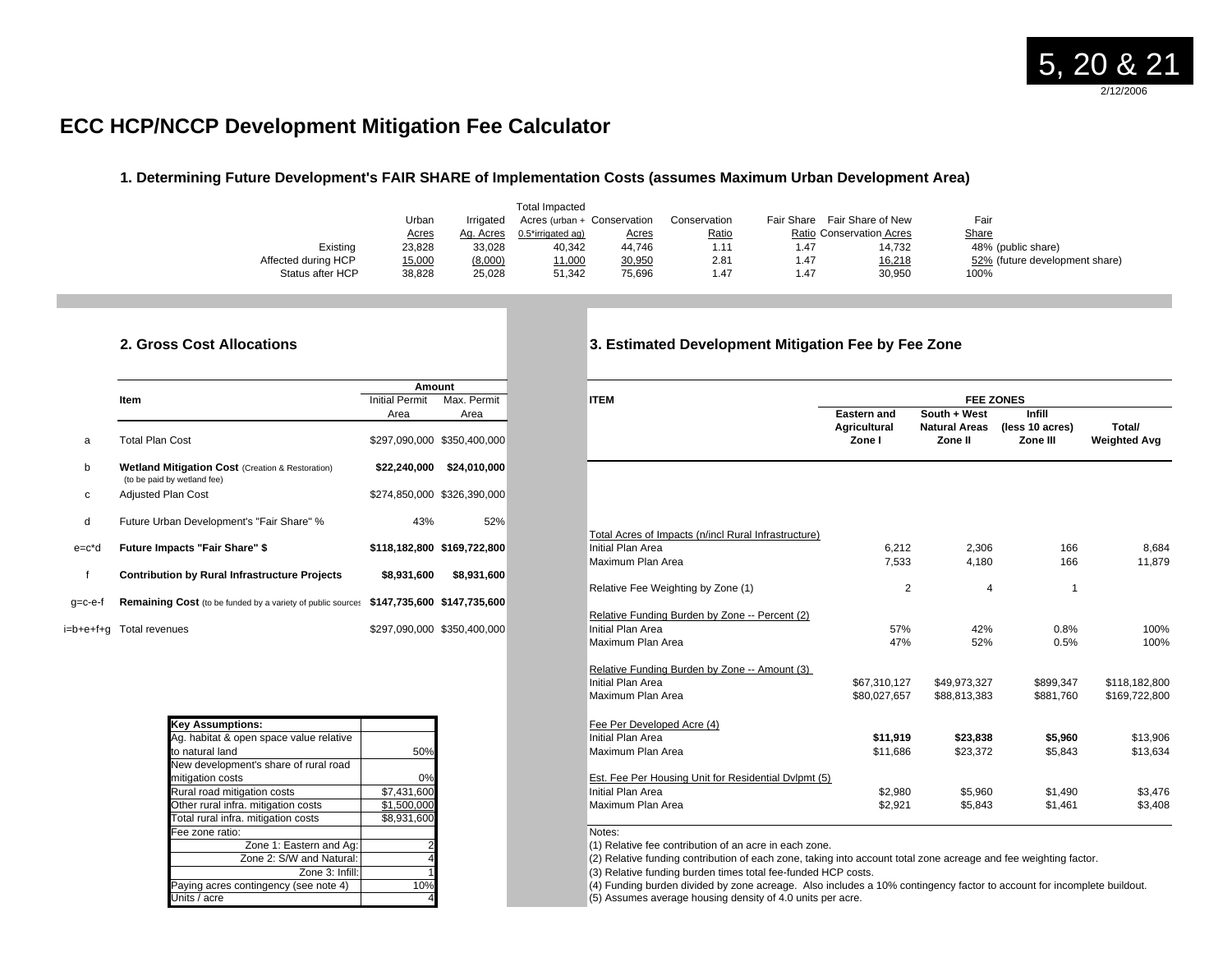| Land Cover Type                                   | Fee per unit of<br>Impack <sup>1</sup> | Required<br>Compensation<br>Ratio for<br>Restoration/<br>$C_{\text{reaction}}^1$ | Method for Determining Fee Boundary                                                                   |
|---------------------------------------------------|----------------------------------------|----------------------------------------------------------------------------------|-------------------------------------------------------------------------------------------------------|
| Riparian woodland/scrub                           | \$57,00058,140/a<br>cre                | 1:1                                                                              | Limit of tree or shrub canopy (drip line)                                                             |
| Perennial wetlands                                | \$78,00079,560/a<br>cre                | 1:1                                                                              | Jurisdictional wetland boundary of state or<br>federal government <sup>2</sup> , whichever is greater |
| Seasonal wetland                                  | \$169,000172,38<br>$0/a$ c             | 2:1                                                                              | Same as above                                                                                         |
| Alkali wetland                                    | \$160,000163,20<br>$0/a$ c             | 2:1                                                                              | Same as above                                                                                         |
| Ponds                                             | \$85,00086,700/a<br>cre                | 1:1                                                                              | Jurisdictional waters boundary of state or<br>federal government <sup>2</sup> , whichever is greater  |
| Aquatic (open water)                              | \$ <del>86,000</del> 86,700/a<br>cre   | 1:1                                                                              | Wetted area during normal rainfall year or<br>jurisdictional waters boundary, whichever is<br>greater |
| Slough/channel                                    | \$ <del>97,000</del> 98,940/a<br>cre   | 1:1                                                                              | Area of impact within banks                                                                           |
| <b>Streams</b>                                    |                                        |                                                                                  |                                                                                                       |
| Streams 25 feet wide<br>or less                   | \$465474/linear<br>foot                | 1:1                                                                              | Stream length measured along stream<br>centerline. Stream width measured between<br>top of bank.      |
| Streams greater than<br>25 feet wide <sup>3</sup> | \$700714/linear<br>foot                | 1:1                                                                              | Stream length measured along stream<br>centerline. Stream width measured between<br>top of bank.      |

#### **Table 9-5.** Wetland Fee and Acreage Determination Methods

<sup>1</sup> See Appendix G for calculation of fee by wetland type. Wetland fee takes required compensation ratio into account. Fees from Draft HCP/NCCP (in 2004 dollars) were updated for the Final HCP/NCCP using a 2005 CPI of 2.0% per Table 9-7.

 $2^2$  Using methods for determining state and federal jurisdictional waters and wetlands at the time of HCP/NCCP approval or the current approved methodology, whichever results in a larger boundary.

<sup>3</sup> Impact fee for wider streams is 1.5 times the base stream fee to account for higher construction costs on wider streams.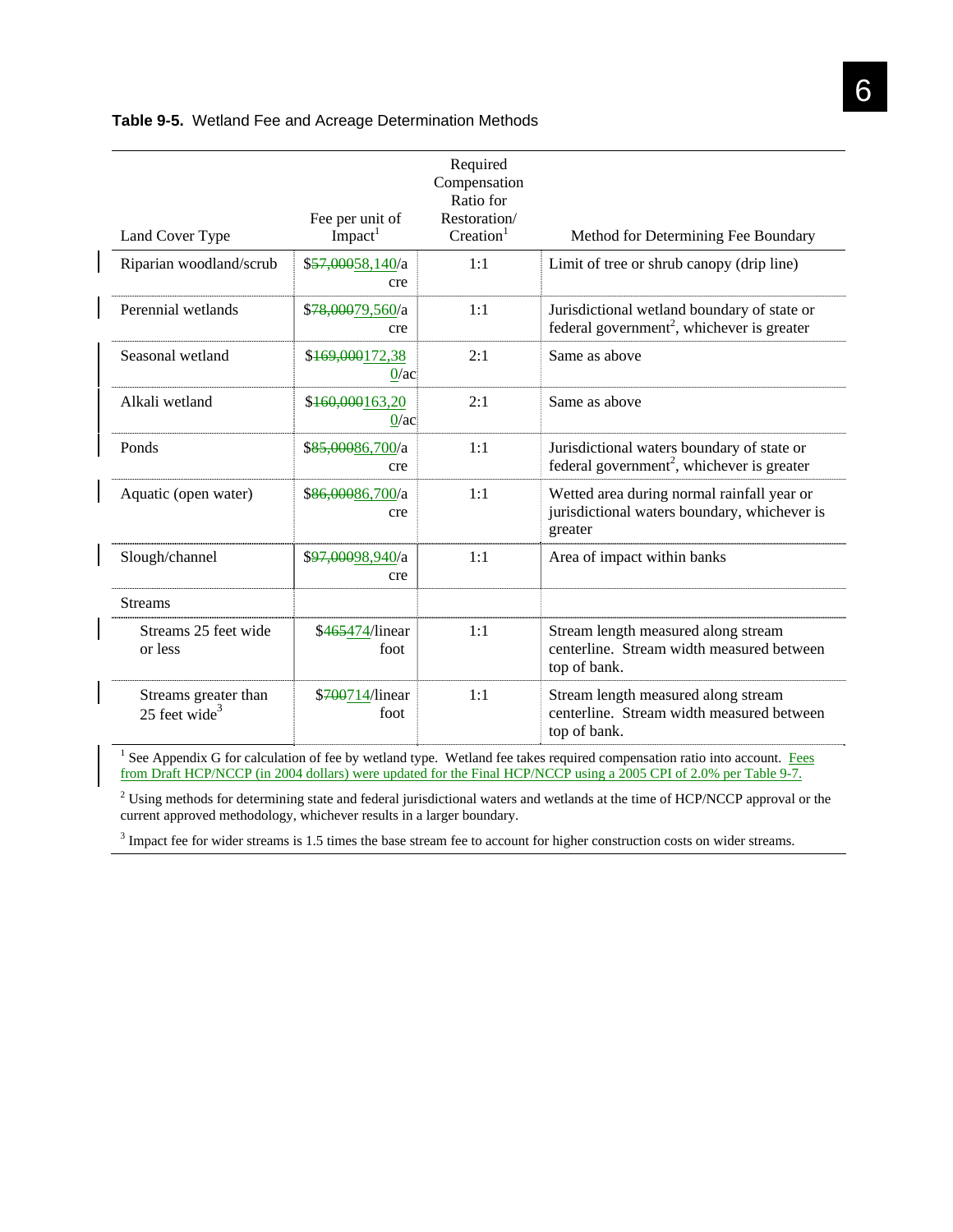calculations do not include the contribution of long-term management provided by EBRPD.)

# **Local Land Trusts**

Organizations such as the Trust for Public Land, Save Mount Diablo, the Brentwood Agricultural Land Trust, and the Agricultural Trust of Contra Costa County are actively involved in land preservation and acquisition in the Plan area, though they often facilitate transfers rather than acquiring land themselves. For example, the Trust for Public land brokered the Cowell Ranch purchase in association with the CDPR. Likewise, Save Mount Diablo has been involved in numerous land acquisitions, many within the inventory area, over its more than 30-year history. For example, Save Mount Diablo has contributed substantially to the growth of Mount Diablo State Park. This summary is meant to provide context for the HCP/NCCP. No assumptions were made in the Plan that local land trusts would contribute to HCP/NCCP conservation goals or funding needs.

# **Other Local Funding**

Other local funding could contribute to Plan costs during or after the permit term. For example, a \$175 million Open Space Funding Measure was the subject of a special mailout election in Contra Costa County in August 2004 by the Contra Costa County Open Space Funding Authority, a joint powers authority created by Contra Costa County and EBRPD. This measure would have funded approximately \$40 million in land acquisitions and land stewardship projects within the inventory area that would have been consistent with the conservation goals of the HCP/NCCP. The proposed funding source was a parcel tax.

Raw votes in favor of the Open Space Measure were 50.1%. However, when votes were weighted according to the amount of tax each voter would pay, as required by law, votes in favor dropped to 46.2%, below the needed simple majority. Despite the failure of this Open Space Measure, the Funding Authority continues to meet on a regular basis and has publicly expressed interest in proposing a similar Open Space Measure in the future. Passage of a similar Open Space Measure could provide substantial additional local funds for the HCP/NCCP.

# **Funding from Activities Not Covered by the Plan**

There may be a number of benefits to addressing the mitigation needs of noncovered projects through the implementing structure of the HCP/NCCP. The USFWS and CDFG may wish to use the conservation strategy and implementing structure of the Plan to maximize the conservation benefits to covered species and natural communities. Project proponents may wish to utilize the mitigation approach of the Plan to facilitate their mitigation obligations under a variety of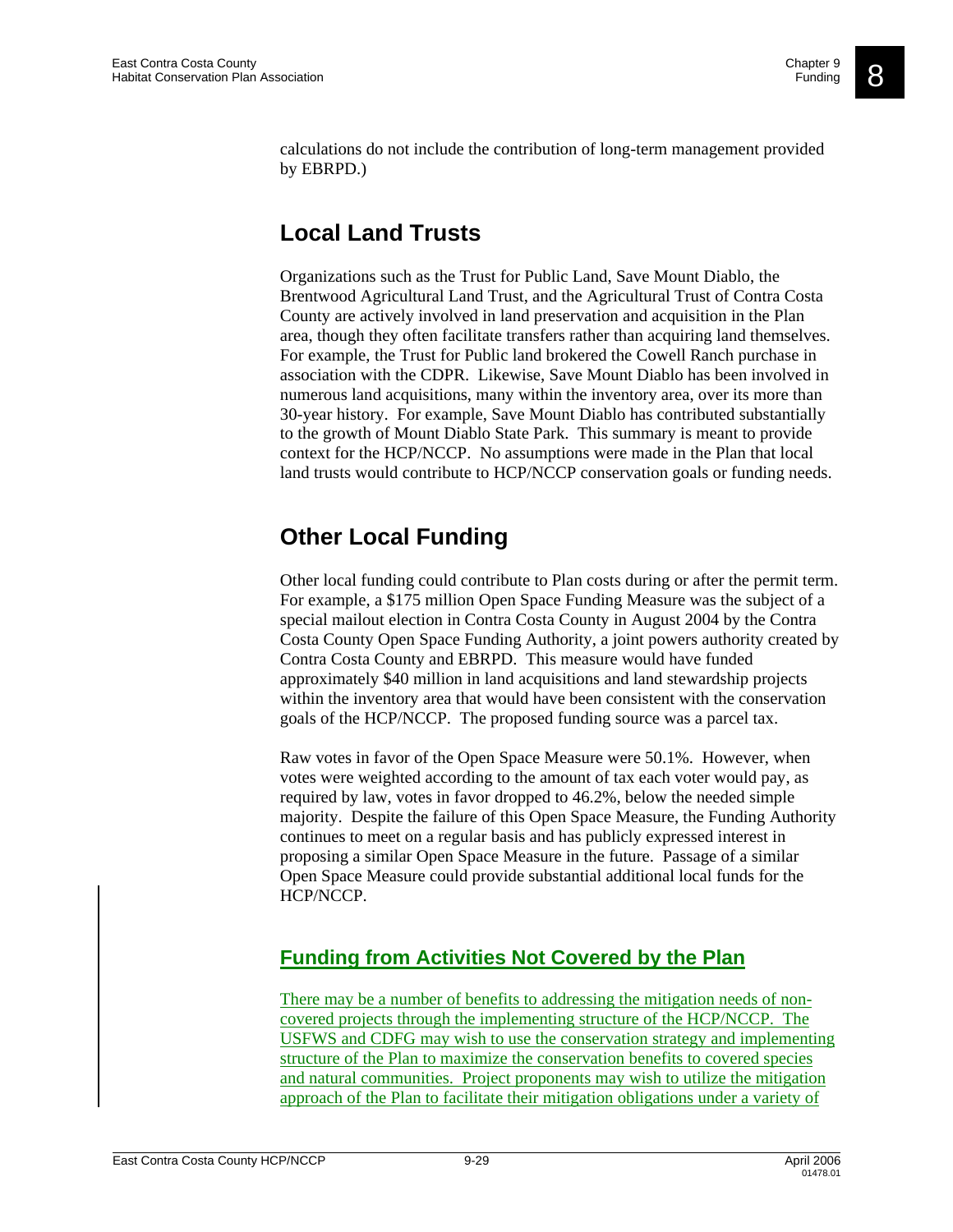state and federal regulations. The HCP/NCCP Implementing Entity may benefit from additional flexibility to implement the Plan afforded by access to revenue early in the permit term. Contributions to the HCP/NCCP from non-covered activities will be encouraged as long as the following principles are adhered to:

- **The USFWS and CDFG will determine the mitigation requirements of non**covered projects on a case-by-case basis. These requirements must meet all applicable laws and regulations and may differ from the requirements of this Plan.
- **Money from non-covered activities can be used to achieve the conservation** targets of the HCP/NCCP as long as the mitigation obligation of the noncovered project augments the mitigation and conservation obligations of the Plan (i.e., they may not offset these requirements). To achieve this, the Implementing Entity, in consultation with USFWS and CDFG, will determine where and how much additional land will be acquired according to the priorities established in Chapter 5 in the section *Conservation in the Inventory Area beyond HCP/NCCP Requirements.*
- The Implementing Entity is encouraged to use funds from non-covered activities according to the priorities described in Chapter 5 in the section *Land Acquisition Priorities*.
- Contributions from non-covered activities must fully compensate the Implementing Entity for taking on the new mitigation obligation of the noncovered activity and should include transactional and other administrative and management costs.
- **The Implementing Entity will determine on a case-by-case basis whether to** accept funds or land from non-covered activities to augment the HCP/NCCP conservation strategy. If accepted, the Implementing Entity and the proponent of the non-covered activity may enter into an agreement to establish the terms of the contribution of land or money.
- The mitigation obligations of non-covered activities cannot be taken into account during the periodic audits used to recalibrate HCP/NCCP fees (see Section 9.3.1).
- Land acquired with funds from non-covered projects will be tracked and reported separately to USFWS and CDFG to ensure these requirements are kept separate from HCP/NCCP land acquisition requirements.

# **9.3.3 State and Federal Funding**

The U.S. Congress and the California legislature have determined that conserving species and their natural habitats is an issue of both national and state importance. The federal and state governments will fulfill their responsibilities for conservation by assisting local governments and property owners to assemble, manage, and monitor the HCP/NCCP Preserve System. This assistance will contribute to the land acquisition requirements of the Plan, contribute to recovery of listed species in the Plan area, and reduce or avoid the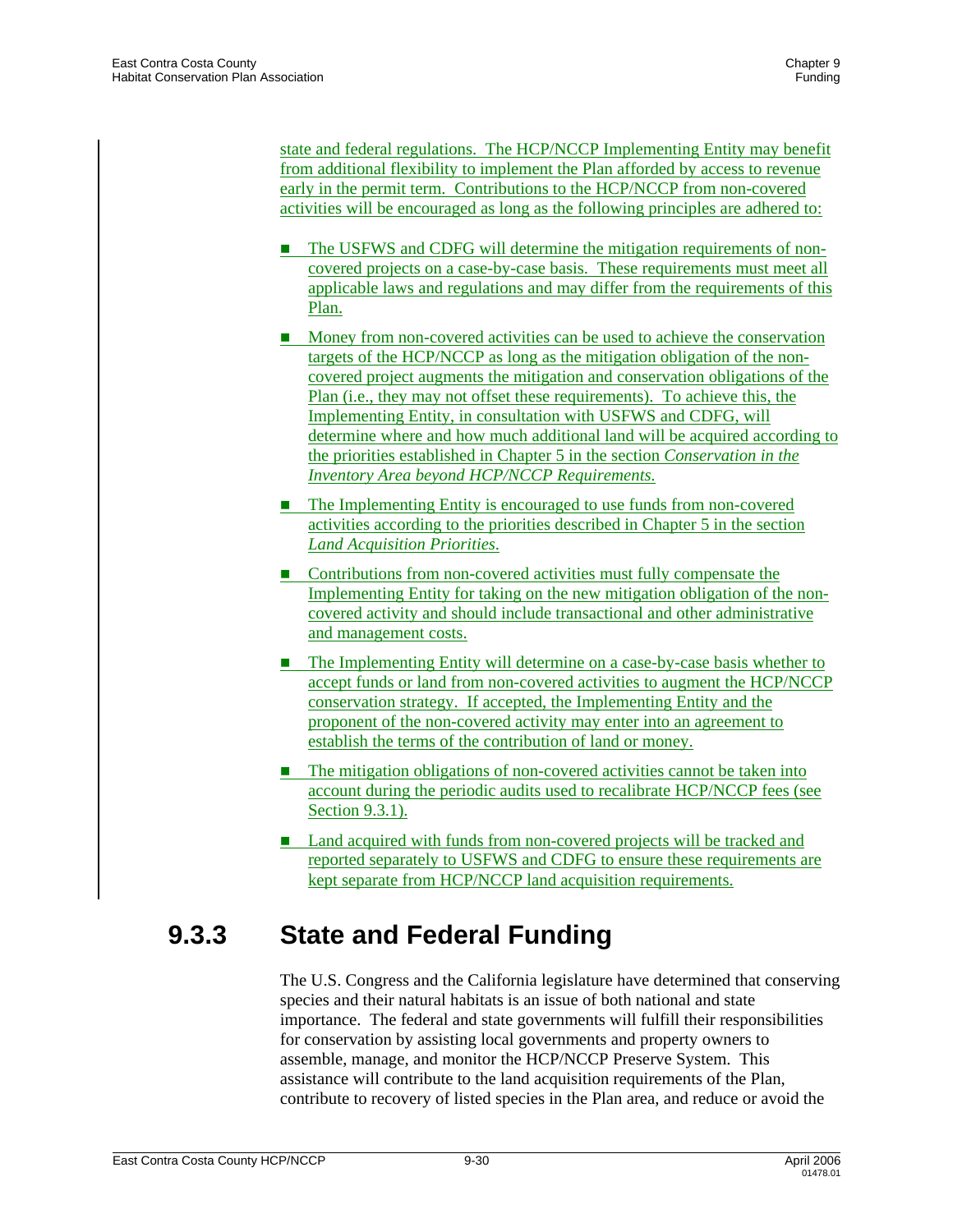# **8.6.1 Stay-Ahead Provision**

As described in Chapter 5 (Conservation Measure 1.1), tThe Implementing Entity is required to ensure that progress towards assembling the Preserve System stays ahead of progress towards total impacts allowed under the permit-. This Stay-Ahead provision applies after 1 year of Plan implementation to allow the Implementing Entity time to acquire sufficient funds and negotiate deals with willing sellers to acquire large blocks of land. To improve the chances of meeting this requirement, the Implementing Entity is encouraged to acquire land before permits are issued according to a Jump Start guideline (also described in Conservation Measure 1.1).

**Stay-Ahead Provision.** During the first year after permit issuance, the Implementing Entity will be establishing its structure, collecting initial HCP/NCCP fees, and actively pursuing land acquisition deals with willing landowners (see Chapter 8 for more details on implementation). To allow the Implementing Entity to accumulate enough funds to purchase land from willing sellers, the Stay-Ahead provision will only apply after 1 year of Plan implementation.

After 1 year of implementation, the Implementing Entity must measure its compliance with the Stay Ahead provision by one of the following two methods during the first 10 years of the permit term (i.e., from the beginning of Year 2 to the end of Year 10). Two methods are provided to give the Implementing Entity more flexibility and to provide an incentive for land acquisition in key areas of the inventory area.

The Implementing Entity will strive to achieve the Stay Ahead provision using both methods but compliance will only be measured using one of the two methods for the first 10 years (different methods can be used within the first 10 years). After Year 10, the Implementing Entity must use only the Measurement Method #1 to measure compliance with the Stay-Ahead provision. Two options will be available for land acquisition in the early stages of Plan implementation:

**Stay Ahead Measurement Method #1.** The amount of each land-cover type acquired conserved by the Implementing Entity as a proportion of the total requirement for each land-cover type (see Table 5-8) must be equal to or greater than the proportion of the impact on that land-cover type expected under the maximum urban development area by all covered activities. For example, if 25% of the expected impacts on oak woodland have occurred, then at least 25% of the required land acquisition for oak woodland must also have occurred. The exceptions to this rule are annual grassland, ruderal habitatland-cover, and all cultivated agriculture *land-cover types* (cropland, irrigated pasture, vineyard, orchard), which will be aggregated for the purposes of measuring compliance with the Stay-Ahead provision. That is, the sum of the impacts on these landcover types will be measured for Stay-Ahead purposes against the sum of their acquisition requirements.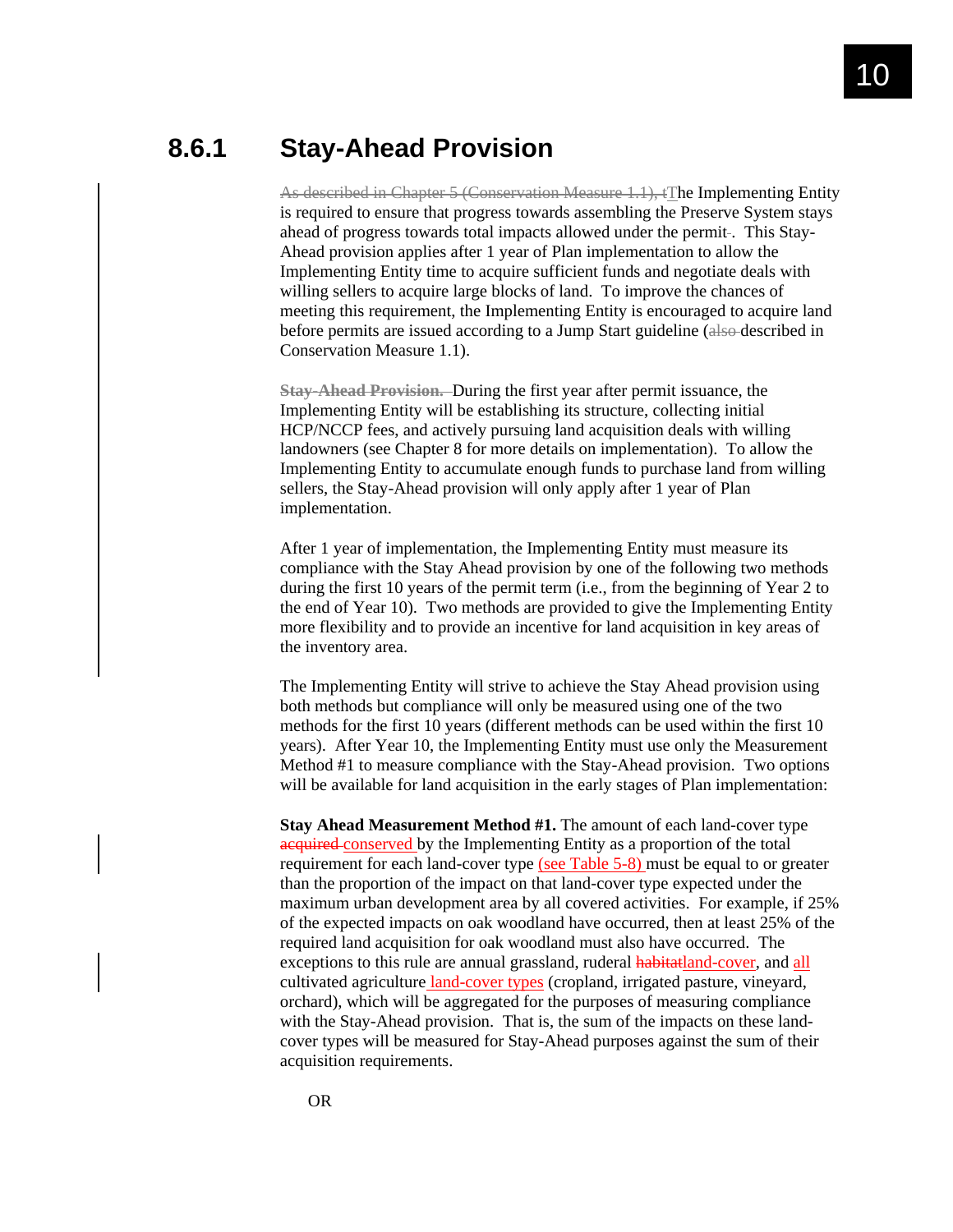**Stay Ahead Measurement Method #2.** The amount of annual grassland acquired conserved by the Implementing Entity in Zone 2 as a proportion of the total requirement for annual grassland acquisition in Zone 2 (see Table 5-14) must be equal to or greater than the proportion of the impacts on annual grassland, ruderal land-cover, and all cultivated agriculture land-cover types (cropland, irrigated pasture, vineyard, orchard) expected under the maximum urban development area scenario by all covered activities. For example, if 40% of the expected impacts on annual grassland and cultivated agriculture land-cover types have occurred, then at least 40% of the required acquisitions of annual grassland in Zone 2 must also have occurred. This option provides an incentive for the Implementing Entity to acquire land in Zone 2 early in Plan implementation because land in this zone is likely to be more expensive and at higher risk than land in other zones.

The Plan allows a 5% deviation from the strict requirements above without penalty to account for the likely pattern of infrequent land acquisition of large parcels. This allowable deviation will apply to either method employed by the Implementing Entity to calculate compliance with the Stay-Ahead provision.

The Implementing Entity will monitor the status of the Stay-Ahead provision throughout Plan implementation. The Stay-Ahead provision will also be evaluated on an annual basis by USFWS and CDFG. Beginning with the Year 2 annual report, the Implementing Entity will report on the status of the Stay-Ahead provision. As long as the ratio between impacts and acquisition remains within a 5% deviation (under either measurement method for the first ten years) then the Stay-Ahead provision will have been satisfied. If the annual evaluation shows that the Stay-Ahead provision is not satisfied, then the Implementing Entity and USFWS and CDFG will meet and confer to mutually develop a plan to achieve the Stay Ahead provision, as further described below.

Land acquired in full or in part by state or federal agencies to contribute to species recovery under this Plan will also contribute to compliance with the Stay-Ahead provision. Because a portion of the Plan's conservation actions depend on commitments by the state and federal governments, the Implementing Entity's compliance with the Stay-Ahead provision will depend in part on the fulfillment of these commitments. The Implementing Entity must recognize, however, that funds from public agencies will be available on budget cycles that may or may not correspond to the timing of covered activities in the permit area. Therefore, the Implementing Entity must acquire land on its own and cannot rely solely on the timely availability of state or federal funds to acquire land.

# **Rough Proportionality**

**Rough Proportionality.** The Stay-Ahead provision will also be evaluated on an annual basis (beginning at the end of Year 2) by CDFG to determine if the "rough proportionality" standard of NCCPA is being met. If the proportion of total acquisition lags the proportion of total impacts by more than a 10% deviation, then CDFG will determine whether the Plan has maintained rough proportionality. If CDFG issues a notification to the Implementing Entity that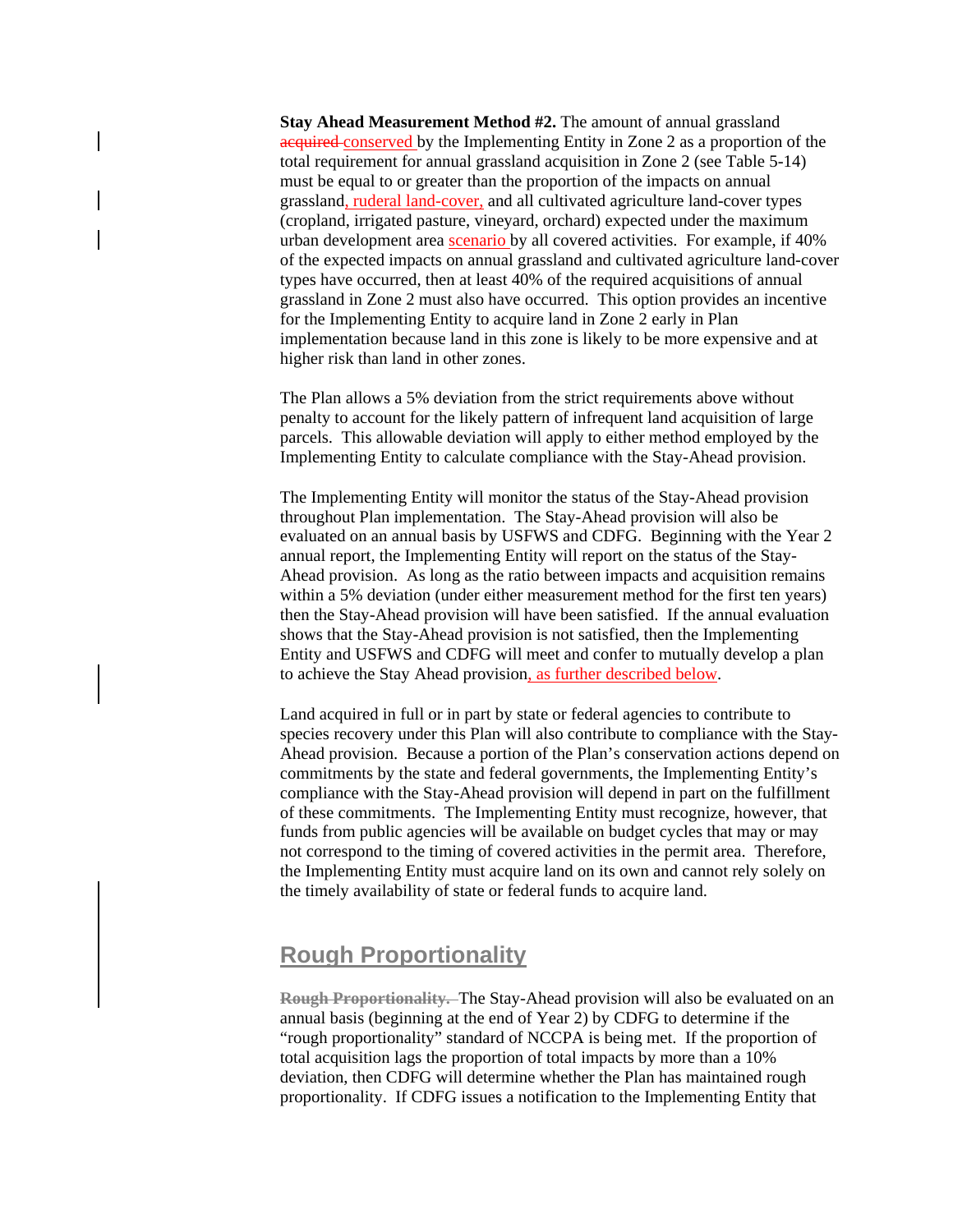rough proportionality has not been met, then CDFG and USFWS and the Implementing Entity will meet to develop a plan to remedy the situation. If the federal and state commitment to the Plan cannot be provided in order to meet the rough proportionality requirement, the Plan will be reevaluated in light of these limitations, with possible adjustments made to the permit coverage and assurances or adjustments to the conservation obligations.

# **Stay Ahead Reporting and Process For Addressing Deficits in Land Conservation**

The Implementing Entity will report the status of the Stay Ahead provision in each annual report, beginning with the end of Year 2. If the Stay Ahead provision is not met for any land-cover type, the Implementing Entity, CDFG, and USFWS will meet and confer within thirty days of the annual report to develop and implement a mutually agreeable plan of action as described in Conservation Measure 1.1 and the Implementing Agreement to remedy the situation and achieve compliance with the Stay Ahead provision. If, after the exercise of all available authority and utilization of all available resources, the federal and state contribution committed to the Plan cannot be provided in order to meet the Stay-Ahead provision, the Plan and the Stay-Ahead provision will be reevaluated in light of these limitations, with possible adjustments made to the permit coverage and assurances, permit term, conservation obligations, or other aspects of the Plan given the extent of the federal/state contribution. If the Stay-Ahead provision is not being met, the Implementing Entity through local land use agencies may also require that landowners provide land instead of paying a fee, as described below.

# **Requirements for Providing Land Instead of Paying a Fee When Stay Ahead Provision Is Not Being Met**

If the reason for the Stay-Ahead provision not being met is that the Implementing Entity is unable to acquire land from willing sellers fast enough or state or federal agencies are unable to provide their contributions fast enough, the Implementing Entity will temporarily require that applicants provide land instead of paying a fee. Land will be provided to the Implementing Entity according to the guidelines below in *Land Dedication in Lieu of Development Fee*. Developers will always have the option of providing land in lieu of the development fee, but provision of land in lieu of a fee will be required if the Implementing Entity cannot meet the Stay-Ahead provision due to a lack of willing sellers, delays in federal/state contributions, or other substantial extenuating circumstances. The requirement to provide land instead of a fee will be lifted (i.e., it will revert back to an option) as soon as the Implementing Entity meets its Stay-Ahead provision.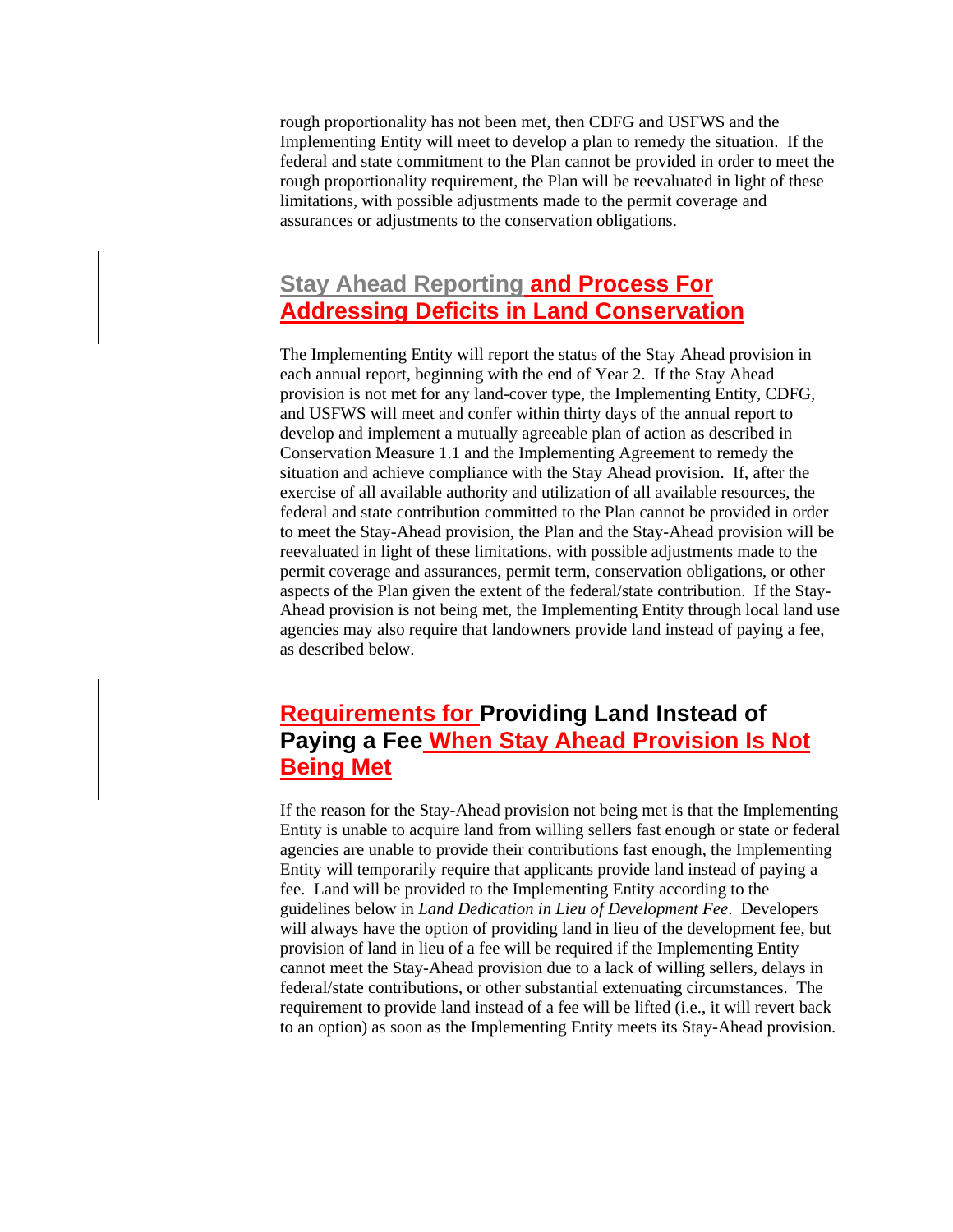

# **8.6.6 Gifts of Land**

The Implementing Entity may accept land as a gift or charitable donation. The Implementing Entity will evaluate the conservation benefit of the lands donated relative to the goals, objectives, and requirements of the HCP/NCCP. Donated land that does not meet these goals, objectives, and requirements may be sold or exchanged to enable acquisition of land that does meet these goals, objectives, and requirements.

# **8.6.7 Land Dedication In Lieu of Development Fee**

Some applicants may own land that can help to meet the conservation goals of the Plan. Applicants that own land at the edge of a conservation area may wish to donate or place a conservation easement on the portion of their property within the conservation areas to reduce or eliminate their fee for development of the remaining portion of their property. Some applicants that wish to develop wholly within the UDA may own parcels within an area targeted for conservation; dedicating or placing a conservation easement on the site within the conservation area could eliminate or substantially reduce their fee to develop their other property. Finally, *L*Landowners wishing to develop parcels within the UDA may prefer to acquire their own mitigation lands within the conservation area and donate these lands to the Implementing Entity instead of paying all or a portion of the fee. Finally, local jurisdiction Permittees (e.g. Contra Costa County, County Flood Control Distrct) may wish to dedicate land to the Implementing Entity in lieu of paying all or a portion of a development fee, temporary impact fee, or rural road fee (see Chapter 9 for details of these fees). All three situations are permissible if the following conditions are met.

# **Guidelines for Providing Land In Lieu of Fee**

Land may be provided in lieu of all or a part of the HCP/NCCP development fee if:

- $\blacksquare$  the land supports biological resources that meet Plan requirements and contributes to Plan biological goals and objectives,
- $\blacksquare$  the land has no property encumbrances that conflict with HCP/NCCP goals and objectives (see Section 8.6 above),
- **the land presents a good value to the Implementing Entity relative to the** development fees that would have been provided,
- $\blacksquare$  the land is wholly-within an area designated as high or moderate priority for acquisition<sup>5</sup> (see Chapter 5), and

l

<sup>&</sup>lt;sup>5</sup> Land along Marsh Creek, Kellogg Creek, or adjacent to Dutch Slough (Zone 6) are not eligible for land dedication in lieu of development fees.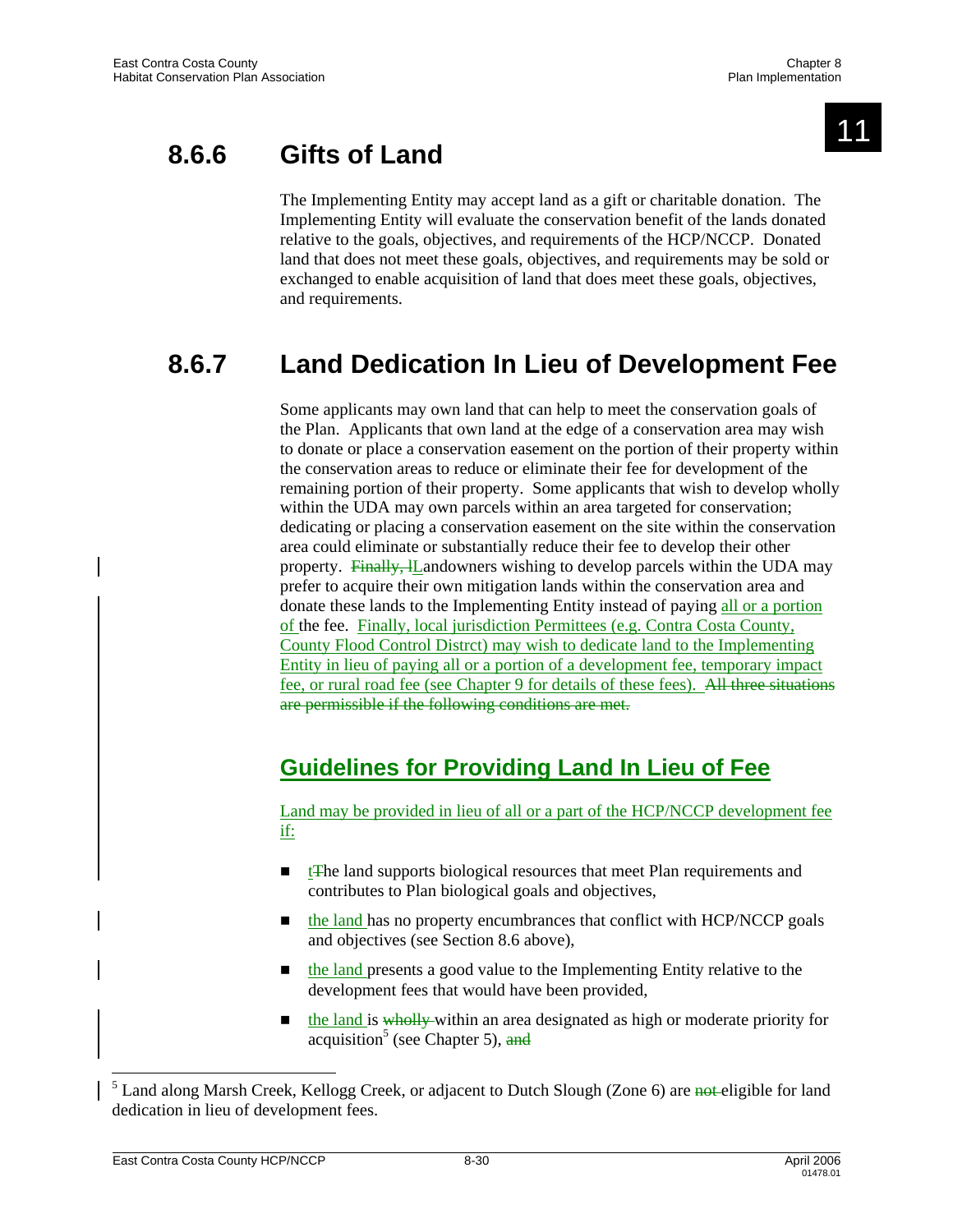- $\blacksquare$  the Implementing Entity has funding or funding commitments from the applicant or other sources to manage and monitor the dedicated land during the permit term according to the requirements of the Plan, and.
- or otherwise approved by the Implementing Entity, USFWS, and CDFG.

The Implementing Entity will consider requests for a fee reduction or waiver in exchange for land dedication (transfer or conservation easement) on a case-bycase basis. The amount of fee substitution will also be determined case-by-case and will according to the following rules and guidelines:

 Under the initial urban development area, the Implementing Entity must assemble a preserve system that is estimated to be 23,800 acres. The estimated impacts of all development-related covered activities (including rural roads) is 9,617 acres. For the Implementing Entity to fully achieve its land acquisition requirements, the amount of land dedicated per project must be equivalent to or greater than what would have been the project's proportional contribution to HCP/NCCP fee revenue.

To achieve this, the Implementing Entity must secure, on average, at least 2.1 acres of conservation land for every acre of impact in natural land cover types (Fee Zone II in Chapter 9) for all projects that contribute land in lieu of development fees. For impacts to cultivated and disturbed lands (Fee Zone I), the Implementing Entity must secure at least 1.1 acres of conservation land for every acre of impact.

 $\blacksquare$  The amount of land required to fully offset the development fee can be increased or decreased depending on the conservation value of the land and the importance to the assembly of the HCP/NCCP Preserve System.

depend on factors such as the appraised value of the dedicated land, the biological value of the dedicated land to the Plan, the availability of funding for management and monitoring, and the status of the Preserve System at the time of the request.

Applicants are encouraged to provide baseline data on their offered properties that document their biological value to the Plan and explain how the site meets land acquisition requirements and biological goals and objectives. However, tThe property owner must provide access to the proposed site to allow Implementing Entity staff or their consultants to survey the site and determine verify its biological value for the HCP/NCCP Preserve System (at no cost to the applicant). The applicant will pay the cost of other due diligence (e.g., Phase 1 site assessment, appraisal, title search).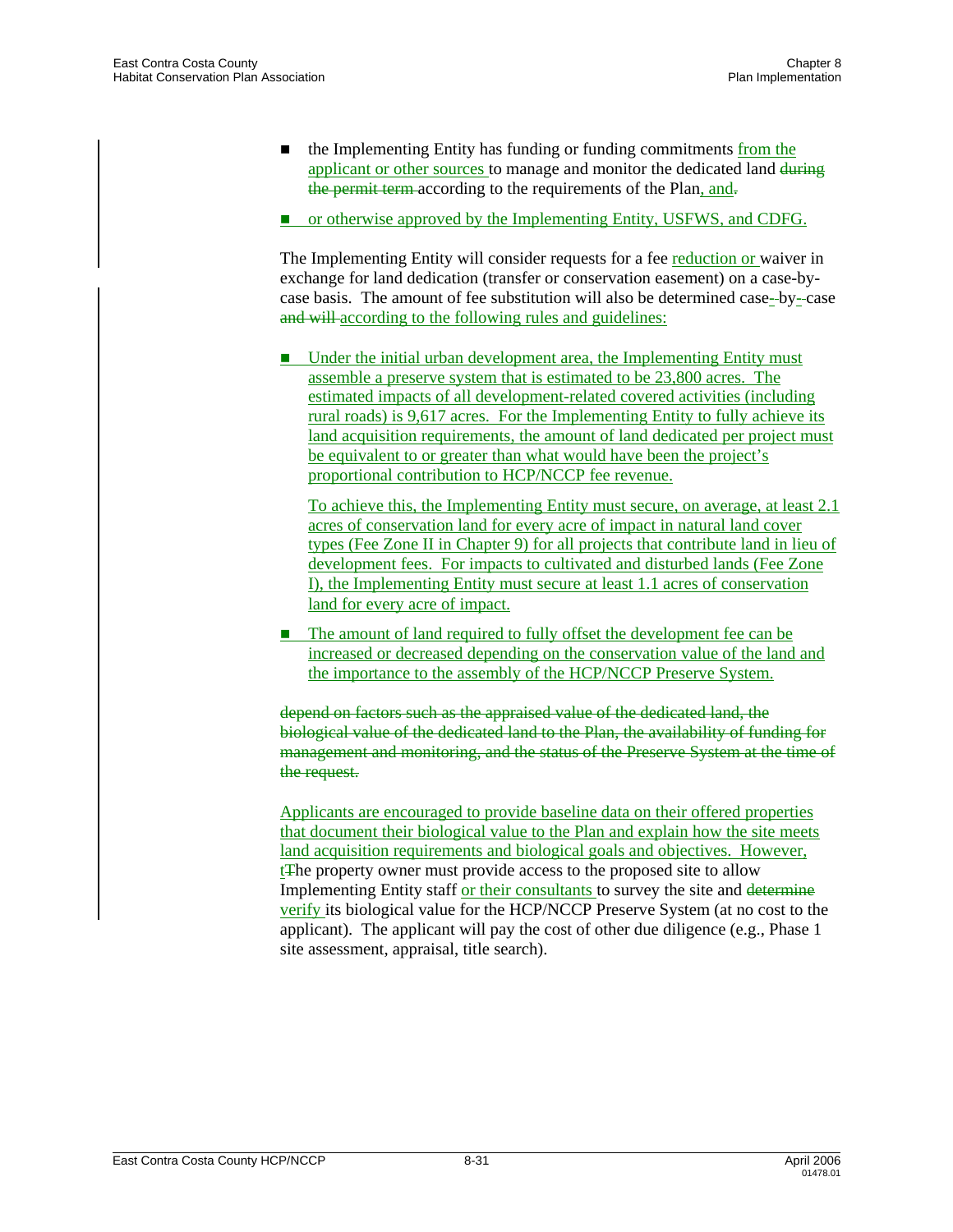# 13

#### **Table ES-3. Continued**

| Page 6 of 28 |  |  |  |  |
|--------------|--|--|--|--|
|--------------|--|--|--|--|

| Common Name<br>Scientific Name<br>Status (Federal/State) <sup>1</sup> | Habitat Conserved by HCP/NCCP                                                                                                                                                                                                                                                                                                                                                                                                                                                                                   | Maximum Allowable-Estimated<br>Impact to Habitat from<br><b>HCP/NCCP Covered Activities</b>                                                                                                                                                                                                                                                                                                         | General Bases for<br>Analysis of Coverage<br>(Conservation Measure)<br>Level) | Monitoring Methods (Monitoring Plan<br>and/or Management Plans/Directives)                                                                                                                                                                                                                                                                                                                                                                                                                                                                                                                                                                             | Meets State &<br><b>Federal Take</b><br>Authorization<br><b>Standards</b> |
|-----------------------------------------------------------------------|-----------------------------------------------------------------------------------------------------------------------------------------------------------------------------------------------------------------------------------------------------------------------------------------------------------------------------------------------------------------------------------------------------------------------------------------------------------------------------------------------------------------|-----------------------------------------------------------------------------------------------------------------------------------------------------------------------------------------------------------------------------------------------------------------------------------------------------------------------------------------------------------------------------------------------------|-------------------------------------------------------------------------------|--------------------------------------------------------------------------------------------------------------------------------------------------------------------------------------------------------------------------------------------------------------------------------------------------------------------------------------------------------------------------------------------------------------------------------------------------------------------------------------------------------------------------------------------------------------------------------------------------------------------------------------------------------|---------------------------------------------------------------------------|
| Swainson's hawk<br>Buteo swainsoni<br><b>MBTA/ST</b>                  | Initial UDA:<br>9% (12 acres) of breeding habitat<br>conserved outside parks and open<br>$space + up to 50 acres of riparian$<br>woodland/scrub created or restored<br>127% $(2,0.063, 614 \text{ acres})$ of<br>foraging habitat outside parks and<br>open space<br>Maximum UDA:<br>12% (16 acres) of breeding habitat<br>conserved outside parks and open<br>$space + up to 55 acres of riparian$<br>woodland/scrub created or restored<br>159% $(2,7574,451$ acres) of<br>foraging habitat outside parks and | Initial UDA:<br>Up to $\frac{1527\%}{20-16}$ acres) of<br>breeding habitat outside parks and<br>open space<br>136% (4,6613,782 acres) of<br>foraging habitat_outside parks and<br>open space<br>Maximum UDA:<br>Up to 1627% (20-16 acres) of<br>breeding of habitat outside parks<br>and open space<br>16 <del>20</del> % (5,8974,743 acres) of<br>foraging habitat outside parks and<br>open space | Landscape<br><b>Natural Community</b>                                         | Develop and refine species-focused<br>model(s). Develop monitoring approach,<br>and identify critical uncertainties.<br>Develop pilot projects as necessary. For<br>suggested monitoring tasks, see Ch.7<br>Section 7.5.5 (summarized below).<br>Suggested Tasks: Test methods to increase<br>prey base. Subsequently, monitor small-<br>mammal populations to determine<br>abundance of prey for Swainson's hawk.<br>Monitor low-elevation grassland to refine<br>mapping of foraging range. Monitor active<br>nests to determine use patterns and specific<br>habitat needs for breeding sites. Monitor<br>species response to riparian restoration. | <b>YES</b>                                                                |

open space

#### **Rationale for Identifying Species as Covered**

**Conservation:** The inventory area is at the western edge of this species' range. This species will be covered by the HCP/NCCP because at least 9-12% of breeding habitat and 7-912-15% of foraging habitat outside parks and open space will be conserved. The Preserve System will protect at least 12-16 acres of riparian breeding habitat and 2,096-2,7573,614-4,451 acres of foraging habitat under the initial/maximum urban development area, or an approximately 1:1 mitigation ratio (Table 5-13). The loss of riparian woodland/scrub, some of which is considered suitable nesting habitat for Swainson's hawk, will be mitigated through in-kind protection of riparian woodland (Conservation Measure 1.1 and Tables 5-5a and 5-5b) and enhancement and restoration of riparian woodland/scrub within preserves (Conservation Measures 2.9 and 2.10 and Tables 5-16 and 5-17). An estimated 50-55 acres of riparian woodland/scrub will be restored within the Preserve System (Table 5-17), much of which will be suitable breeding habitat for Swainson's hawk. 250-400 acres of cropland or pasture for Swainson's hawk foraging along Kellogg Creek, Marsh Creek, or adjacent to Dutch Slough that is suitable for riparian restoration within 1 mile of the Zone-6 boundary will be acquired. Additionally, acquired conservation easements will require landowners to enhance the value of agricultural lands for Swainson's hawk and other covered species (Conservation Measures 1.3 and 2.11). Extensive areas of cultivated agriculture in the inventory area that provides suitable foraging habitat for Swainson's hawk will continue to be protected through strict zoning within Contra Costa County's Agricultural Core.

**Conditions on Covered Activities:** Project approvals must require avoidance of occupied nests during the breeding season. . Development guidelines will ensure that impacts on this species from covered activities are avoided or minimized (see Conservation Measures 1.6, 1.9, and 1.10). Prior to submission of an application for coverage under the HCP/NCCP, planning surveys will identify potentially active Swainson's hawk nest sites, following established Swainson's hawk survey protocols. Preconstruction surveys are required in areas with active nests. Destruction of occupied nests is prohibited, and buffer zones during the nesting season are required (Chapter 6, Section 6.3.3). Non-riparian nest trees lost must be replaced at a ratio of 5:1 per mature tree (saplings will be planted at ratio of 15:1 to ensure this final ratio) on-site or on HCP/NCCP preserves.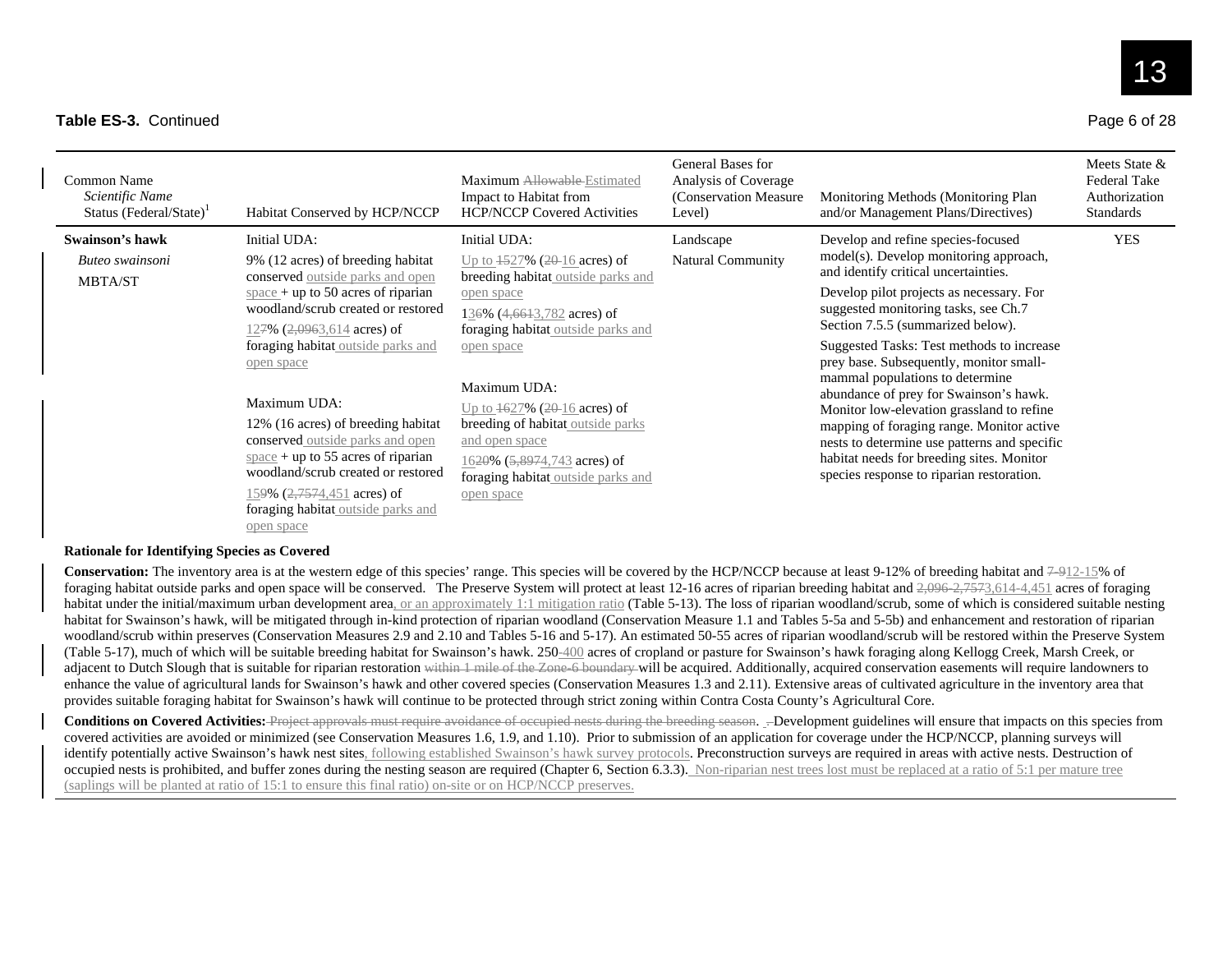| Zone and Land Cover Type | Amount in Zone | Land Acquisition or<br><b>Conservation Easement</b><br>Requirement with Initial<br>Urban Development Area | Land Acquisition or<br><b>Conservation Easement with</b><br>Maximum Urban<br>Development Area <sup>1</sup> |
|--------------------------|----------------|-----------------------------------------------------------------------------------------------------------|------------------------------------------------------------------------------------------------------------|
| Zone 5                   |                |                                                                                                           |                                                                                                            |
| Annual grassland         |                |                                                                                                           |                                                                                                            |
| Subzone 5a or 5d         |                | $4,300^2$                                                                                                 |                                                                                                            |
| Subzone 5a, 5b, or 5d    |                |                                                                                                           | $7,100^2$                                                                                                  |
| Subzone 5c               |                | $1,000^3$                                                                                                 | $1,000^3$                                                                                                  |
| Grassland subtotal       | 10,234         | 5,300                                                                                                     | 8,100                                                                                                      |
| Alkali grassland         | 1,053          | $750^{4}$                                                                                                 | $900^4$                                                                                                    |
| Alkali wetland           | 59             | 40 <sup>4</sup>                                                                                           | 40 <sup>4</sup>                                                                                            |
| Subtotal                 | 11,346         | 6,090                                                                                                     | 9,040                                                                                                      |
| Zone 6                   |                |                                                                                                           |                                                                                                            |
| Alkali grassland         | 467            | $100^5$                                                                                                   | $300^5$                                                                                                    |
| Alkali wetland           | 88             | $20^{5}$                                                                                                  | 40 <sup>5</sup>                                                                                            |
| Cropland or pasture      | 23,330         | $250^6$                                                                                                   | $400^6$                                                                                                    |
| Subtotal                 | 23,884         | 370                                                                                                       | 740                                                                                                        |

**Table 5-11.** Land Acquisition Requirements in Zones 5 and 6 under Each Urban Development Area (acres)

Notes:

1 Beyond the initial urban development area, land acquisition requirements for each land cover type within each Zone will increase in proportion to the amount of additional urban development permitted under the HCP/NCCP; see text for details.

- 2 Requirements for annual grassland acquisition must be met within Subzones 5a or 5d with the initial urban development area and in 5a, 5b, or 5d with the maximum urban development area.
- 3 Annual grassland acquired in Subzone 5c must also be suitable foraging habitat for Swainson's hawk according to the species model in Appendix D.
- 4 Alkali grassland and alkali wetland acquisition requirements can be met in any Subzone in Zone 5.
- 5 Acquisition of alkali grassland and alkali wetland in Zone 6 will occur in Subzones 6d or 6e
- 6 Acquisition of cropland or pasture will occur along Marsh Creek, Kellogg Creek (Subzones 6b, 6c, or 6f), or adjacent to Dutch Slough (Subzone 6a); see text for details.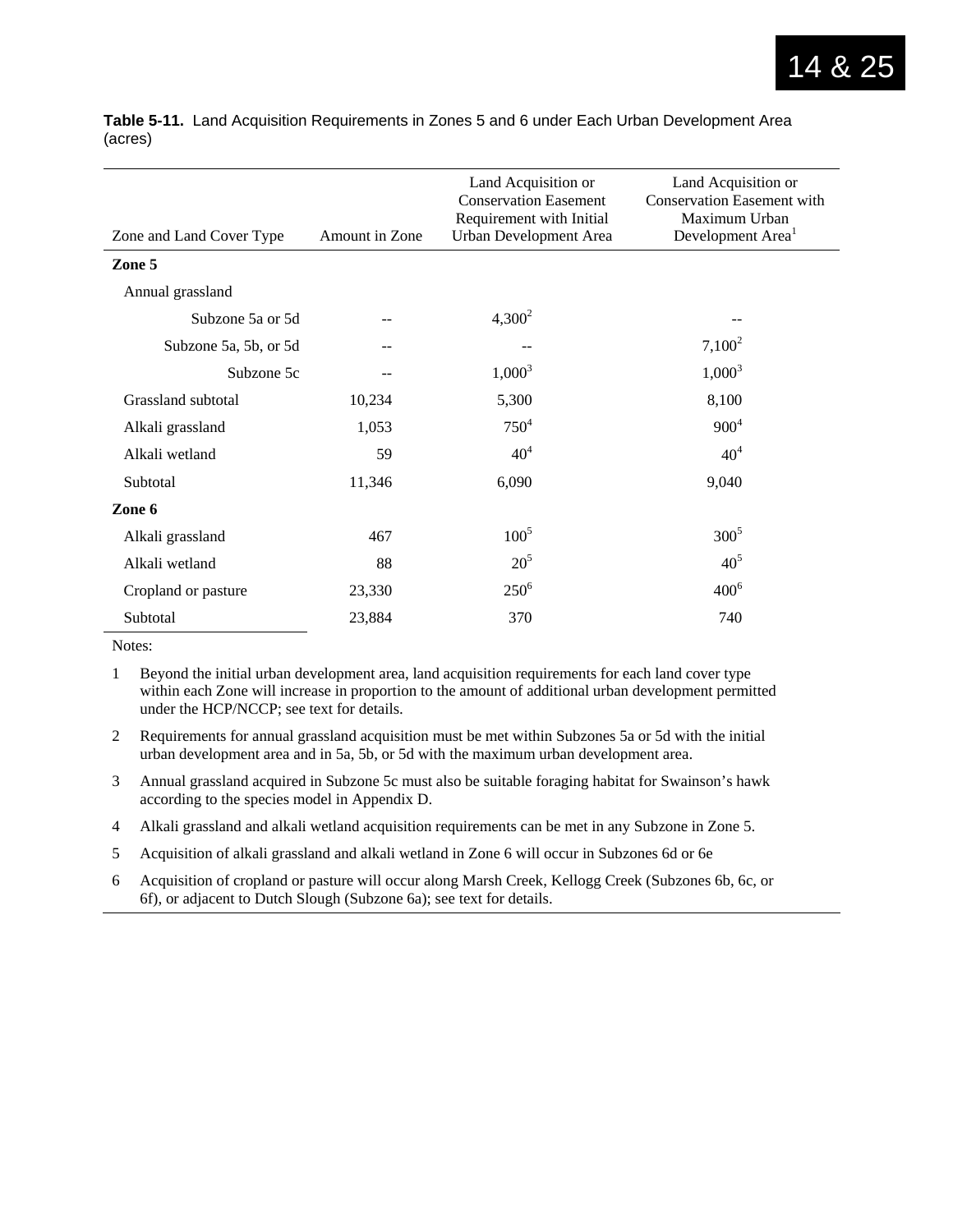

**Table 6-2.**–Stream Setback Minimum Requirements for Streams within the Urban <del>Limit Line</del>Development Area Page 1 of 3 Page 1 of 3

|                                                                                                               |                                                                     |                                                                                      | Minimum                                                                                                                                          |                                                   | <b>Conditions and Limitations</b><br>on Impacts To Streams <sup>3</sup>                     |                                                                                      | <b>Conditions and Limitations</b><br>on Impacts Within Setbacks <sup>4</sup>                 | Comments                                                                                                                                                                                                                                                                                                                                                                                                                  |
|---------------------------------------------------------------------------------------------------------------|---------------------------------------------------------------------|--------------------------------------------------------------------------------------|--------------------------------------------------------------------------------------------------------------------------------------------------|---------------------------------------------------|---------------------------------------------------------------------------------------------|--------------------------------------------------------------------------------------|----------------------------------------------------------------------------------------------|---------------------------------------------------------------------------------------------------------------------------------------------------------------------------------------------------------------------------------------------------------------------------------------------------------------------------------------------------------------------------------------------------------------------------|
| <b>Stream Reach Type</b><br>and Location <sup>1</sup> ****                                                    | <b>Buffer</b><br>Objective/<br>Function<br>(from Figure)<br>$5-11)$ | Example<br>Sites in<br>Inventory<br>Area                                             | Setback (from<br>top of bank<br>measured in<br>aerial<br>perspective <sup>2</sup> )                                                              | Linear<br>Limitations<br>on Impacts<br>to Streams | <b>Activities for</b><br><b>Which Stream</b><br><b>Impacts Will</b><br><b>Be Authorized</b> | <b>Limitations</b><br>on Area of<br><b>Impacts</b><br>Within<br>Setback <sup>5</sup> | <b>Activities for</b><br><b>Which Setback</b><br><b>Impacts Will</b><br><b>Be Authorized</b> |                                                                                                                                                                                                                                                                                                                                                                                                                           |
| $1st$ and $2nd$<br>order <sup>6</sup> Type 1<br>eEphemeral<br>reaches in urban<br>and agricultural<br>areas** | N/A                                                                 | Multiple<br>unnamed<br>tributaries to<br>intermittent<br>and<br>perennial<br>reaches | Avoidance and<br>minimization<br>measures for<br>drainages must<br>be documented<br>$\left(\frac{22}{2}\right)$ but no<br>setback is<br>required | N <sub>o</sub><br>limitations<br><b>NA</b>        | <b>Any activities</b>                                                                       | N <sub>o</sub><br>limitations<br>$\underline{NA}$                                    | Any<br>activitiesNA                                                                          | These reaches are located in<br>dense urban and intensive<br>agricultural areas, and provide<br>low habitat function for covered<br>species. Avoidance and<br>implementation of Conservation<br>Measure 1.10 will minimize<br>impacts to water quality and<br>hydrologic functions.                                                                                                                                       |
| Concrete-lined<br>channels                                                                                    | Enhance<br>water quality;<br>retain<br>restoration<br>potential     | Reaches of<br>Kirker<br>Creek                                                        | 20 ft $\pm$                                                                                                                                      | $No$<br>limitations<br>$\underline{NA}$           | <b>Any activities</b>                                                                       | $\underline{\text{No}}$<br>limitations<br>$\underline{NA}$                           | Any<br>activitiesAll<br>uses are<br>allowed                                                  | These reaches are located in<br>dense urban areas and provide<br>low habitat function for covered<br>species. A minimal buffer width<br>will reduce sediment and nutrient<br>inputs from surface flows, retain<br>some potential for stream<br>restoration, and provide for<br>recreational opportunities.                                                                                                                |
| $1st$ and $2nd$<br>order <sup>6</sup> Type 1<br>eEphemeral<br>reaches in natural<br>$\arccos*$                | Erosion and<br>nutrient<br>control;                                 | Multiple<br>unnamed<br>tributaries to<br>intermittent<br>and<br>perennial<br>reaches | $25$ ft*                                                                                                                                         | $\underline{\mathrm{No}}$<br>limitations<br>None  | Any<br>activitiesNo<br><b>limitations</b>                                                   | $\underline{\mathrm{No}}$<br>limitations<br><b>None</b>                              | No limitations,<br>but avoidance<br>and<br>minimization<br>must be<br>documented.            | Although ephemeral streams play<br>a limited role in providing habitat<br>to covered species, these systems<br>represent the first point of entry<br>for sediment and other<br>contaminants into downstream<br>reaches. Thus, unlike the stream<br>types below, the primary<br>objective of the setback for<br>ephemeral streams is to filter out<br>sediment and contaminants before<br>they degrade downstream habitat. |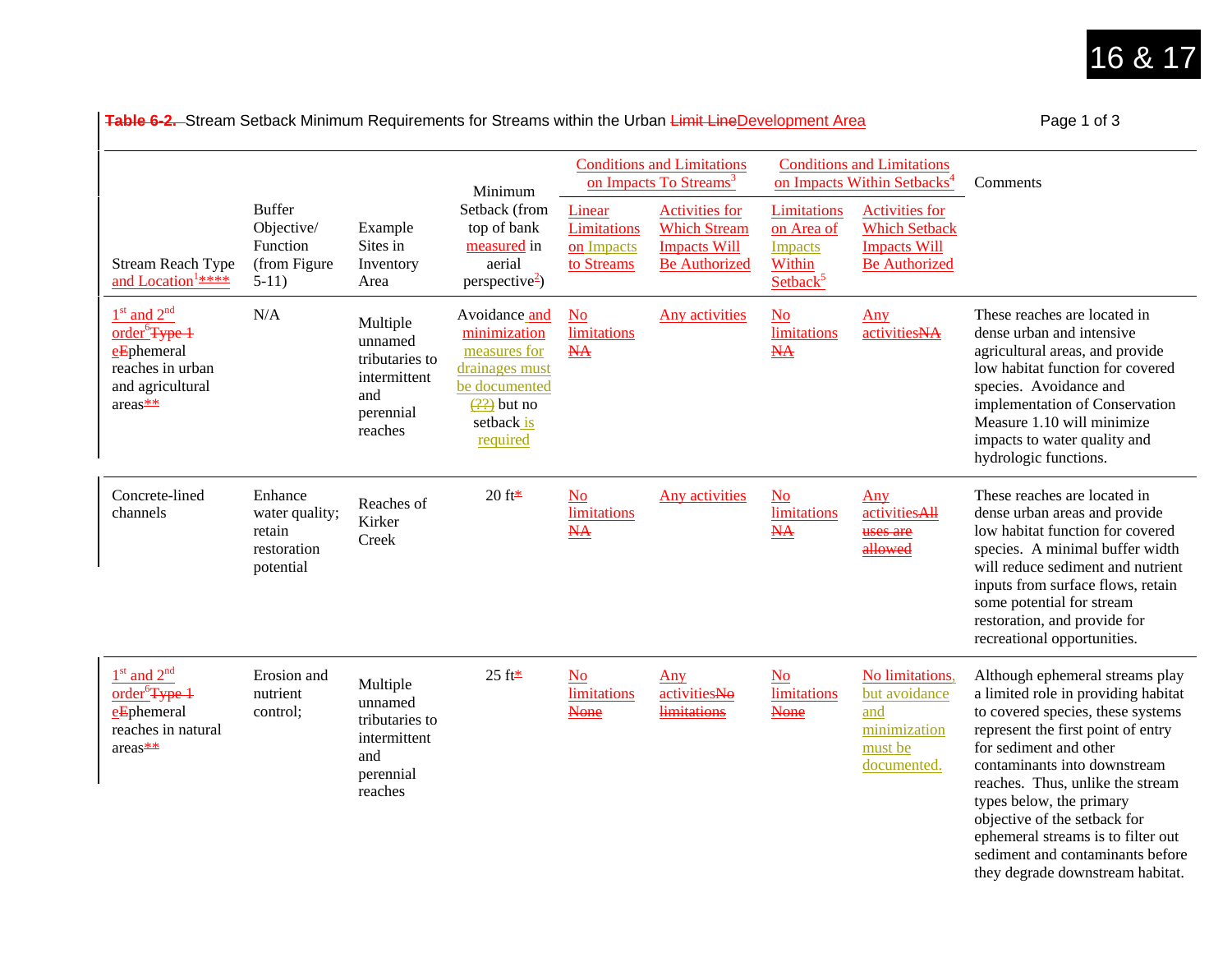## Table 6-2. Continued Page 2 of 5

|                                                                                                                                                                     |                                                                     |                                                       | Minimum                                                                             |                                                   | <b>Conditions and Limitations</b><br>on Impacts To Streams <sup>3</sup>                     |                                                                               | <b>Conditions and Limitations</b><br>on Impacts Within Setbacks <sup>4</sup>                                                                                                                                                                  | Comments                                                                                                                                                                                                                                                                                                                                                                                                                                                                                                                                                                                                |
|---------------------------------------------------------------------------------------------------------------------------------------------------------------------|---------------------------------------------------------------------|-------------------------------------------------------|-------------------------------------------------------------------------------------|---------------------------------------------------|---------------------------------------------------------------------------------------------|-------------------------------------------------------------------------------|-----------------------------------------------------------------------------------------------------------------------------------------------------------------------------------------------------------------------------------------------|---------------------------------------------------------------------------------------------------------------------------------------------------------------------------------------------------------------------------------------------------------------------------------------------------------------------------------------------------------------------------------------------------------------------------------------------------------------------------------------------------------------------------------------------------------------------------------------------------------|
| <b>Stream Reach Type</b><br>and Location <sup>1</sup> ****                                                                                                          | <b>Buffer</b><br>Objective/<br>Function<br>(from Figure)<br>$5-11)$ | Example<br>Sites in<br>Inventory<br>Area              | Setback (from<br>top of bank<br>measured in<br>aerial<br>perspective <sup>2</sup> ) | Linear<br>Limitations<br>on Impacts<br>to Streams | <b>Activities for</b><br><b>Which Stream</b><br><b>Impacts Will</b><br><b>Be Authorized</b> | Limitations<br>on Area of<br><b>Impacts</b><br>Within<br>Setback <sup>5</sup> | <b>Activities for</b><br><b>Which Setback</b><br><b>Impacts Will</b><br><b>Be Authorized</b>                                                                                                                                                  |                                                                                                                                                                                                                                                                                                                                                                                                                                                                                                                                                                                                         |
| Perennial, or<br>intermittent, or $3rd$<br>or higher order <sup>6</sup><br>ephemeral streams<br>in urban areas<br>except Marsh<br>Creek mainstem<br>and tributaries | Enhance<br>water quality;<br>retain<br>restoration<br>potential     | Lower<br>Willow<br>Creek,<br>Lower<br>Kirker<br>Creek | 50 ft*                                                                              | 300 feet                                          | Necessary<br>bridges and<br>outfalls                                                        | Up to $15%$<br>of setback<br>area                                             | Necessary<br>bridges and<br>outfalls, access<br>and<br>maintenance<br>roads for flood<br>control, c3<br>facilities, and<br>trails                                                                                                             | These reaches are located mostly<br>in dense urban areas and provide<br>low habitat function for covered<br>species. However, potential may<br>exist for restoration of riparian<br>vegetation and minimal<br>floodplain areas. In addition, a<br>minimal buffer width will reduce<br>sediment and nutrient inputs from<br>surface flows and provide for<br>recreational opportunities.                                                                                                                                                                                                                 |
| Perennial,<br>$Internet, or 3rd$<br>or higher order <sup>6</sup><br>ephemeral streams<br>in agricultural or<br>natural areas and<br><b>Marsh Creek</b><br>mainstem  | Enhance<br>water quality;<br>retain<br>restoration<br>potential     | <b>See</b><br>examples<br>below <sup>7</sup>          | 75 ft *                                                                             | 300 feet                                          | Necessary<br>bridges and<br>outfalls                                                        | Up to $15%$<br>of setback<br>area                                             | Necessary<br>bridges and<br>outfalls, access<br>and<br>maintenance<br>roads for flood<br>control, trails,<br>e3 facilities,<br>and trails<br>(plus???)and<br>other<br>necessary<br>facilities<br>approved by<br>wildlifewetlan<br>ds agencies | These reaches retain the greatest<br>habitat value and potential for<br>restoration within the Urban<br>Limit Line. The buffer will filter<br>sediment and other contaminants,<br>maintain habitat for covered<br>species, allow for restoration of<br>riparian vegetation and some<br>small floodplain areas, as well as<br>providing recreation<br>opportunities. These reaches retain<br>a high habitat value and potential<br>for restoration, although perennial<br>streams have greater habitat value<br>for many species. The buffer will<br>perform similar functions as those<br>listed above. |
| e <del>2 Ephemeral</del><br>reaches in natural                                                                                                                      | <b>Enhance</b><br>water quality;                                    |                                                       | $75 +$                                                                              | <del>300 fee</del>                                |                                                                                             | of setback                                                                    |                                                                                                                                                                                                                                               | These reaches are mainstem<br>reaches, with channel width                                                                                                                                                                                                                                                                                                                                                                                                                                                                                                                                               |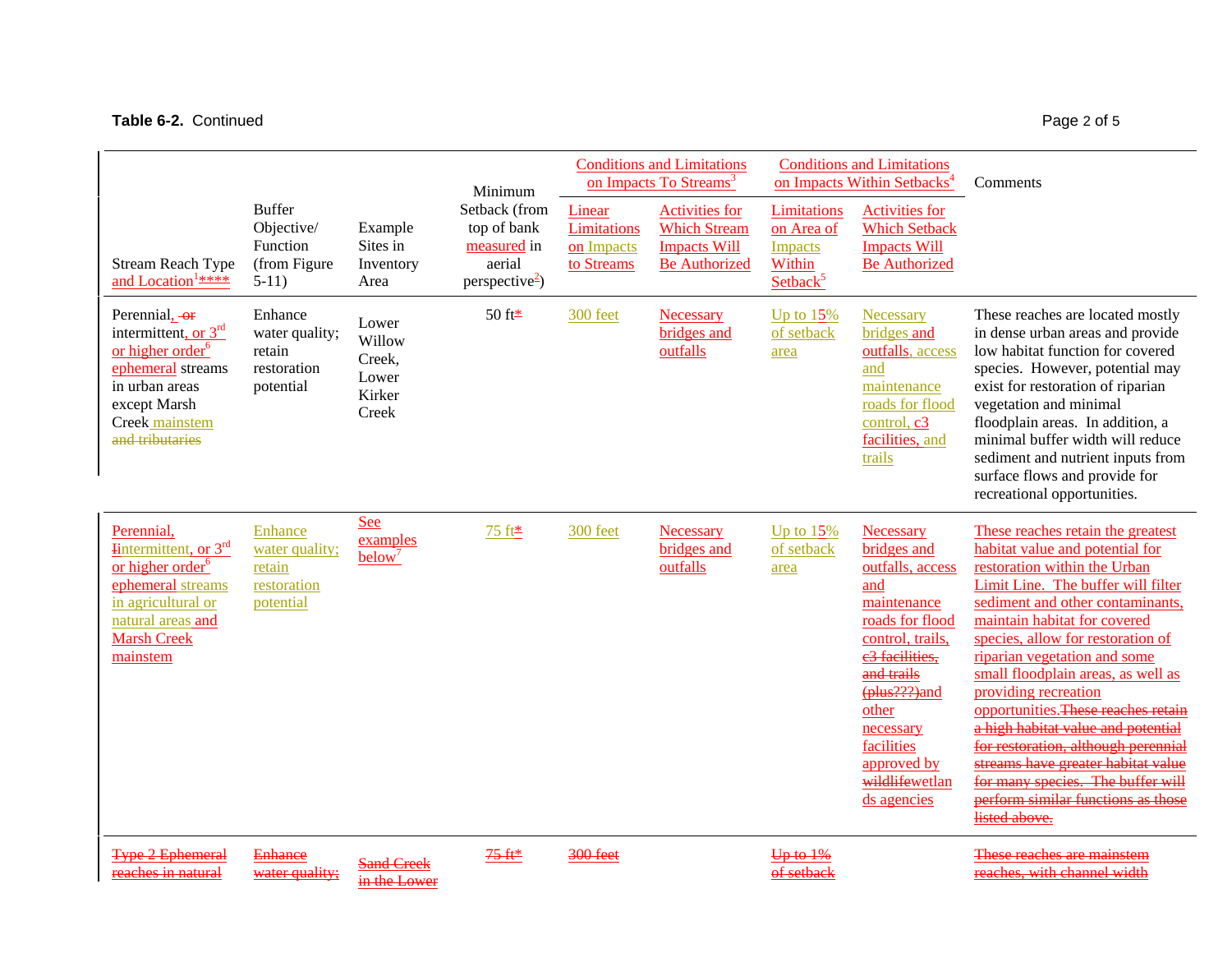#### **Table 6-2.** Continued **Page 3 of 5** Page 3 of 5

tributaries (including urban reaches of Marsh Creek and

potential

reservoir

Conditions and Limitations on Impacts To Streams<sup>3</sup> Conditions and Limitations on Impacts Within Setbacks<sup>4</sup> Comments Stream Reach Type and Location<sup>1</sup>\*\*\*\* Buffer Objective/ Function (from Figure 5-11) Example Sites in Inventory Area Minimum Setback (from top of bank measured in aerial  $perspective<sup>2</sup>)$ Linear Limitations on Impacts to StreamsActivities for Which StreamImpacts Will Be AuthorizedLimitations on Area of Impacts WithinSetback $5$ Activities for Which Setback Impacts Will Be Authorizedareas\*\*\* retain restoration potential Valley/Plain Region area typically greater than 10 ft and supporting woody riparian vegetation. These features offer greater potential habitat value than is present in Type 1 ephemeral reaches. In addition, the high flows carried by these reaches after storm events could carry large amounts of sediment and pollutants from the floodplair downstream. Therefore, a larger setback is needed than in Type ephemeral reaches. Perennial or intermittent streams in agricultural or natural areas<sup> $\ddagger$ </sup> **Enhance** water quality; retain restoration potential Kellogg Creek and, Brushy Creek in the Delta geomorphic zone 75 ft\* 00 feet Up to % of setback area These reaches retain the greatest habitat value and potential for restoration within the Urban Limit Line. The buffer will filter sediment and other contaminants, allow for restoration of riparian vegetation and some small floodplain areas, as well as providing recreation opportunities. All of Marsh Creek mainstem(including urban reaches)and its **Enhance** water quality; retain restoration Marsh Creek downstream of the 75 ft\* 00 feet Up to % of setback area Marsh Creek provides some of the highest stream and riparian habitat values in the inventory area and the greatest potential for

restoring habitat for a variety of species. Wider buffers on urban reaches of Marsh Creek and its tributaries will retain restoration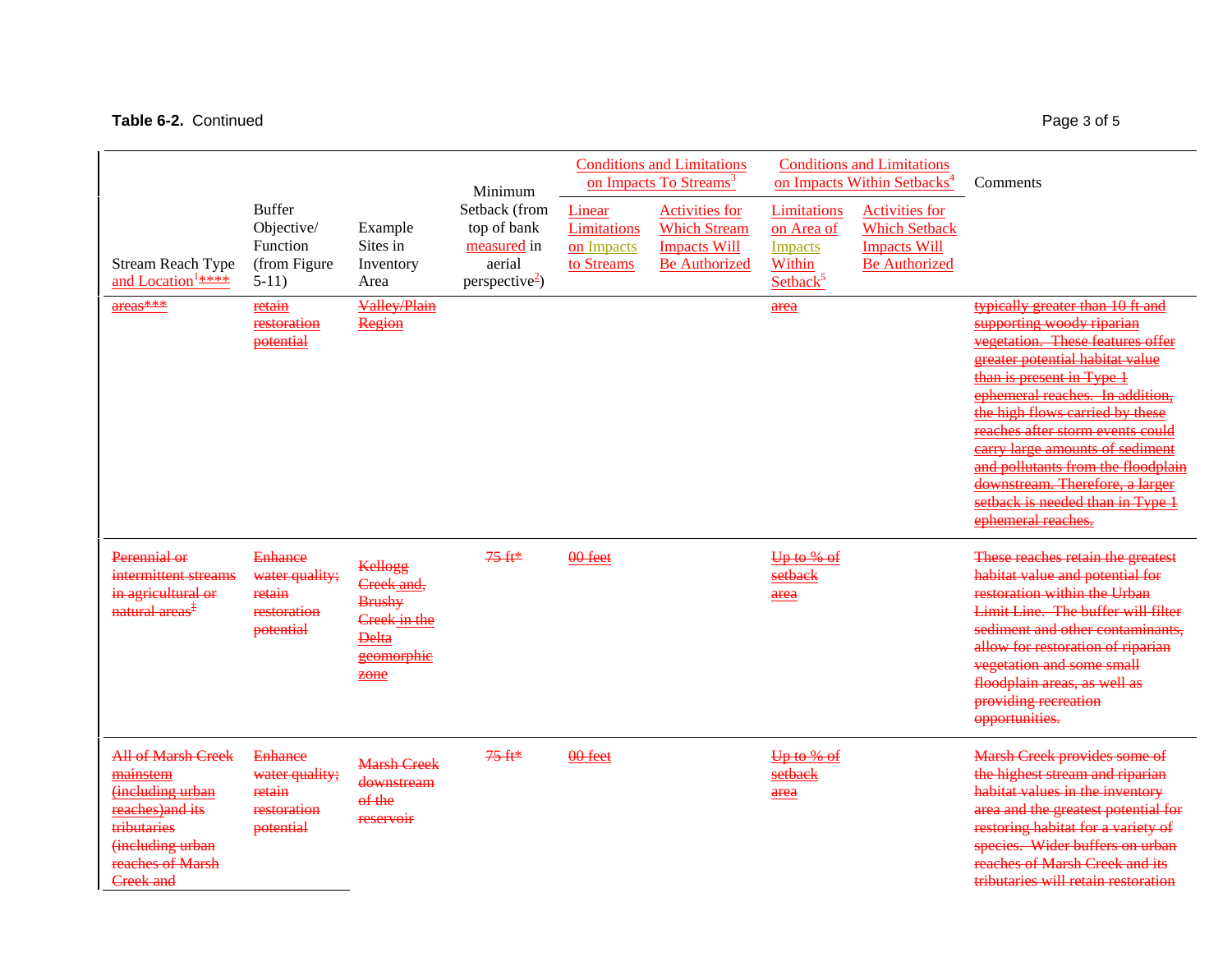|                                                     |                                                                     |                                          | Minimum                                                                             |                                                   | <b>Conditions and Limitations</b><br>on Impacts To Streams <sup>3</sup>              |                                                                               | <b>Conditions and Limitations</b><br>on Impacts Within Setbacks <sup>4</sup>          | Comments                                                                          |
|-----------------------------------------------------|---------------------------------------------------------------------|------------------------------------------|-------------------------------------------------------------------------------------|---------------------------------------------------|--------------------------------------------------------------------------------------|-------------------------------------------------------------------------------|---------------------------------------------------------------------------------------|-----------------------------------------------------------------------------------|
| Stream Reach Type<br>and Location <sup>1</sup> **** | <b>Buffer</b><br>Objective/<br>Function<br>(from Figure)<br>$5-11)$ | Example<br>Sites in<br>Inventory<br>Area | Setback (from<br>top of bank<br>measured in<br>aerial<br>perspective <sup>2</sup> ) | Linear<br>Limitations<br>on Impacts<br>to Streams | Activities for<br><b>Which Stream</b><br><b>Impacts Will</b><br><b>Be Authorized</b> | Limitations<br>on Area of<br>Impacts<br><b>Within</b><br>Setback <sup>5</sup> | Activities for<br><b>Which Setback</b><br><b>Impacts Will</b><br><b>Be Authorized</b> |                                                                                   |
| tributaries)                                        |                                                                     |                                          |                                                                                     |                                                   |                                                                                      |                                                                               |                                                                                       | potential, maintain habitat for<br>covered species, and improve<br>water quality. |

<sup>1</sup> Location parameters (e.g., "agricultural areas", "natural areas", etc.) describe the setting of the stream at the time of completing this HCP/NCCP and refer to the fee zones and urban landcover shown in Figure 9-1.

<sup>2 $\frac{2*}{\pm}$ </sup> Where native woody riparian vegetation is present, minimum setbacks must extend to the outer dripline of the riparian vegetation or the specified number of feet measured from top of bank, whichever is greatest. Riparian vegetation is defined broadly to include oaks and other woody species that function as riparian corridors. Setbacks must also meet minimum setback requirements of the applicable local land use agency. Contra Costa County stream has an ordinance for regulating impacts near unimproved earthen channels. This Ordinance requires a "structure setback line" that varies between approximately 30 feet and 50 feet from top of bank depending on the height of top of bank above the channel invert (County Code Title 9, Division 914-14.012).

<sup>3</sup> Mitigation is required for all impacts to streams, as described in Chapter 5. Restoration requirements are summarized in Tables 5-16, 5-17, and 9-5. Preservation requirements are summarized in Tables 5-5a and 5-5b and may be accomplished through payment of the development fee described in Section 9.3.1 or through provision of land in lieu of fees.

 $^4$  Impacts within setbacks must be mitigated through: a) payment of the development fee described in Section 9.3.1 over the entire property including the setback and the stream channel; and b) through payment of the riparian impact fee (see Table 9-5) for every acre of impact within the setback or through direct performance of riparian restoration at a 0.5 to 1 ratio on-site or off-site.

 $<sup>5</sup>$  Restrictions will be measured as a percentage of the setback area excluding the area the of the stream channel.</sup>

<sup>6</sup> Stream order refers to the numeric identification of the links within a stream network. This document follows the stream ordering system of Strahler (1964). In this system, a first order stream is a stream with an identifiable bed and bank, without any tributary streams. A second order stream is formed by the confluence of two first order streams. A third order stream is formed by the confluence of two second order streams, and so on. Addition of a lesser order stream does not change the stream order of the trunk stream.\*\*Type 1 ephemeral streams are 1st and 2<sup>nd</sup> order streams, predominantly located in headwater areas (See Conservation Measure 1.7 for further discussion)

\*\*\*Type 2 ephemeral streams are 3<sup>rd</sup> or higher order streams downstream of headwater areas (See Conservation Measure 1.7 for further discussion) †Linear Impacts are counted towards the total area impacted within the stream setback area.

 $7\pm$ Perennial streams in agricultural or natural areas within the Inventory Area consist of the following:

**Mount Diablo Creek, Russelman Creek, Peacock Creek upstream of the Oakhurst Country Club property, and tributaries to Mount Diablo Creek** within Mount Diablo State Park;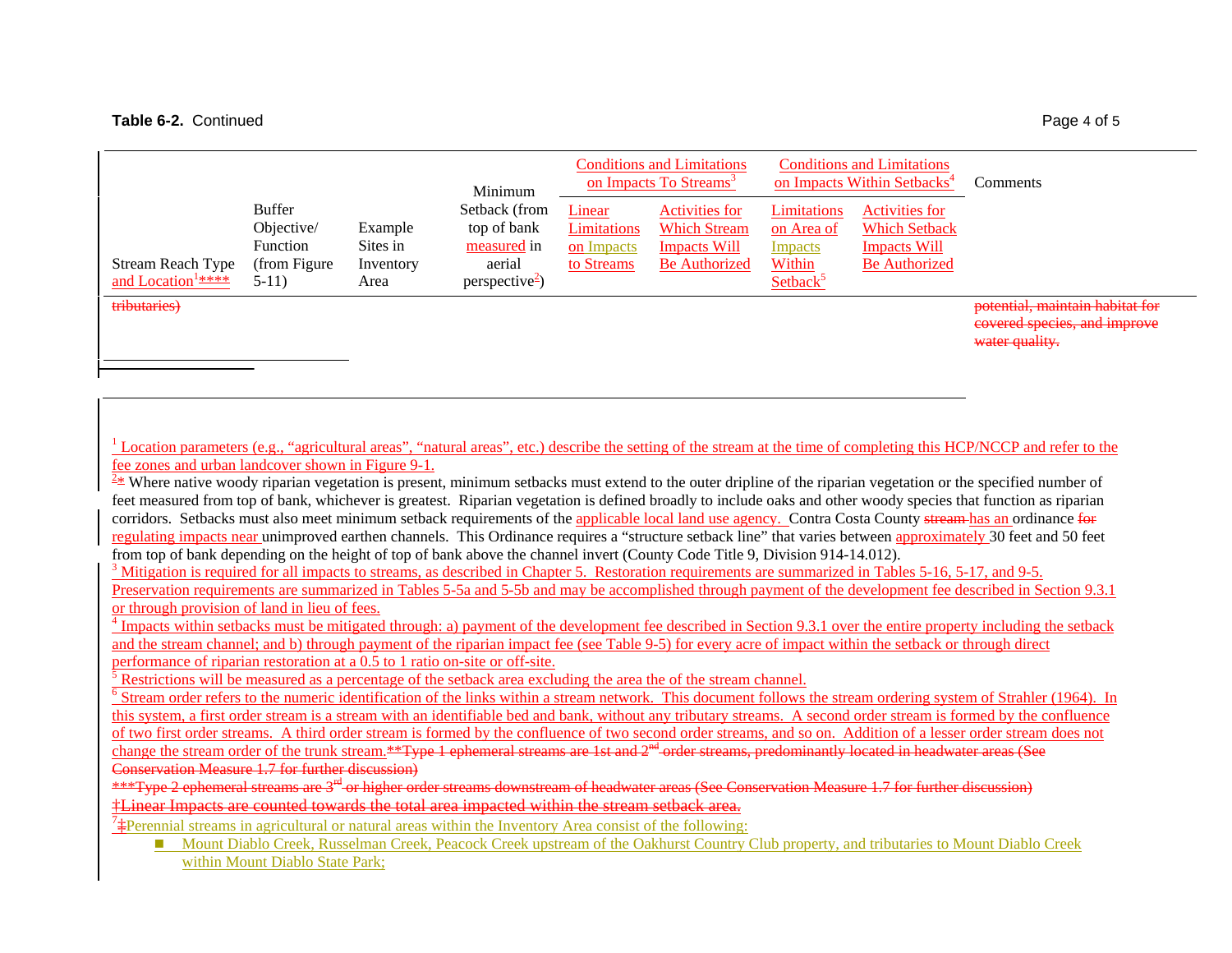#### Table 6-2. Continued Page 5 of 5

- **Kellogg Creek in the Foothills/Upper Valley and Delta geomorphic zones;**
- **Brushy Creek in the Delta and Lower Valley/Plain geomorphic zones;**
- Indian, Rock, Sand Mound, Dutch, Piper, and Taylor Sloughs, and False River (does not include reaches in concrete channels); and
- **Sand Creek and Oil Canyon Creek in the Montane geomorphic zone.**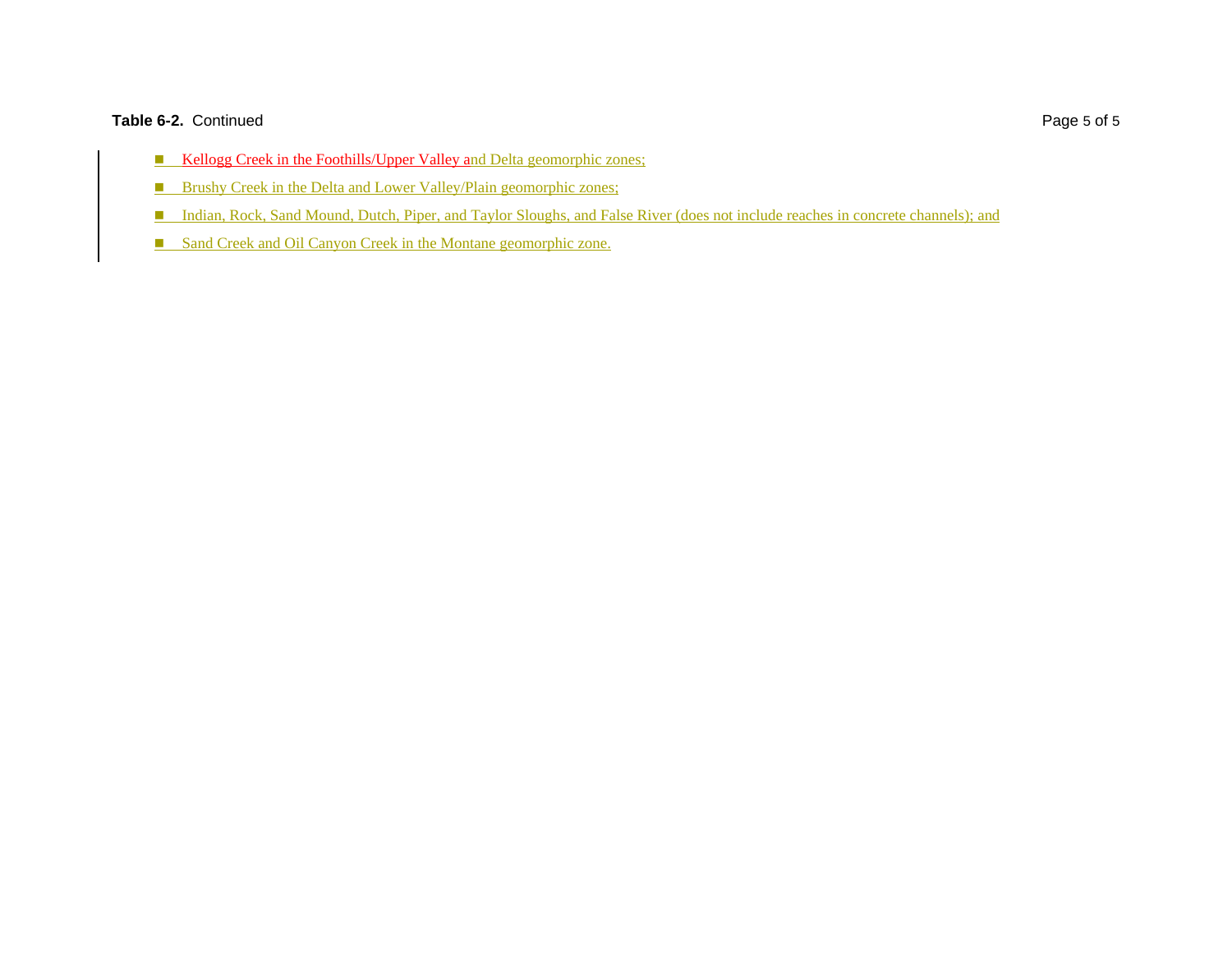#### *(from 1.3.5 of the HCP/NCCP)*

*Jurisdictional wetlands and waters***.** State and federally regulated wetlands and other water bodies that cannot be filled or altered without permits from the U.S. Army Corps of Engineers under Section 404 of the CWA, the State Water Resources Control Board or the Regional Water Quality Control Boards under either Section 401 of the CWA or the Porter-Cologne Water Quality Act, or the California Department of Fish and Game under Fish and Game Code Section 1602. Types of wetlands and waters in the HCP/NCCP inventory area include, but are not limited to, permanent marsh, seasonal wetlands or marsh, streams, ponds, and vernal pools.

The U.S. Army Corps of Engineers promulgates protocols for delineating waters of the U.S. and certifies the adequacy of such delineations. The Corps delineation protocols require 3 criteria to be met for an area to be designated as a wetland 1) wetland hydrology (inundation or saturation), 2) hydric soils, and 3) wetland vegetation. Streams and other drainages and water bodies such as lakes or ponds do not have to meet these three criteria.

Federal regulations define the waters that are subject to federal jurisdiction (that is, waters that cannot be filled without permits from the U.S. Army Corps of Engineers under Section 404 of the CWA) as follows:

(1) all waters which are currently used, or were used in the past, or may be susceptible to use in interstate or foreign commerce, including all waters which are subject to the ebb and flow of the tide; (2) all interstate waters including interstate wetlands; (3) all other waters such as intrastate lakes, rivers, streams (including intermittent streams), mudflats, sandflats, wetlands, sloughs, prairie potholes, wet meadows, playa lakes, or natural ponds, the use, degradation, or destruction of which could affect interstate or foreign commerce including any such waters...; (4) all impoundments of waters otherwise defined as waters of the United States under the definition; (5) tributaries of waters identified in paragraphs (a)(1)−(4) of this section; (6) the territorial seas; and (7) wetlands adjacent to waters (other than waters that are themselves wetlands) identified in paragraphs  $(a)(1)$ –(6) of this section. (33 Code of Federal Regulations [CFR] § 328.3.)

The State Water Resources Control Board (SWRCB) and the Regional Water Quality Control Boards (RWQCBs) regulate waters covered by federal regulations as well as additional waters. The SWRCB and RWQCBs also regulate the fill of wetland areas that meet the federal definition in [CFR] § 328.3, above, but are outside of federal jurisdiction because they are isolated, intrastate, nonnavigable waters, as stated in the U.S. Supreme Court ruling in Solid Waste Agency of Northern Cook County v. U.S. Army Corps of Engineers, 531 U.S. 159 (2001) (SWANCC).. The California Department of Fish and Game regulates impacts to lakes and within the banks of streams. Waters subject to state regulation but not federal regulation are typically also delineated during the Corps-supervised delineation process, and state agencies can rely on such delineations for application of state regulations.

The standards to be used in this Plan to measure the size of various types of jurisdictional wetlands and waters are described in Table 9-7. In general, this Plan relies on the standards in place at the time this Plan was completed or those in place at the time a particular project is being constructed, whichever results in the larger measurement of the feature in question.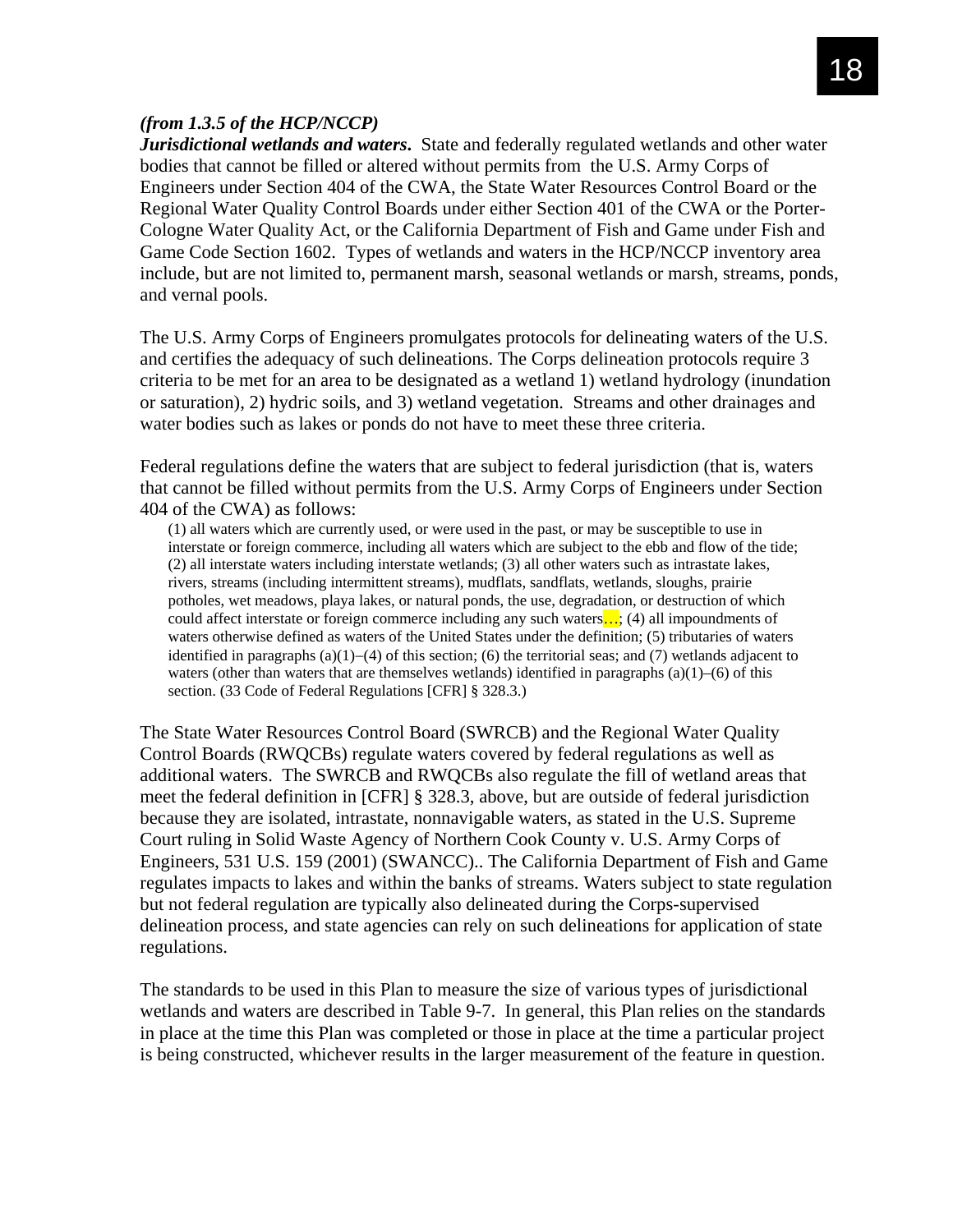Implementing Entity. Every effort will be made to find suitable restoration or creation sites in HCP/NCCP preserves.

Restoration or creation conducted as mitigation for impacts must stay ahead of impacts, just as land acquisition must stay ahead of impacts (see Conservation Measure 1.1Section 8.6.1). Restoration or creation that contributes to recovery effects can be implemented at any time. Restoration or creation conducted to mitigate impacts must be initiated so that mitigation requirements are ahead of impacts on each land-cover type by at least 5%. For example, if after 5 years, impacts on oak savanna total 20 acres, the Implementing Entity must initiate at least 22 acres of oak savanna restoration. If restoration or creation cannot keep pace with impacts, then impacts cannot be permitted under the HCP/NCCP. Measurement of this stay ahead provision for restoration will begin 2 years after permit issuance to allow the Implementing Entity to establish the HCP/NCCP Preserve System and initiate land cover restoration and creation. However, during this 2 year period the Implementing Entity may not fall behind on the restoration required to mitigate for impacts to jurisdictional wetlands and waters by more than the restoration tion necessary for 20 acres of impact.

As described in the preserve assembly measure (Conservation Measure 1.1), a major focus in Zone 6 is acquisition of land along Marsh Creek, Kellogg Creek, or adjacent to Dutch Slough to provide opportunities for restoration of riparian woodland/scrub. Most of the riparian woodland/scrub restoration required by this Plan is expected to occur on these sites (see Figures 5-2 and 5-3). The Implementing Entity must also consider investing habitat restoration effort on Dutch Slough. According to preliminary assessments, there are opportunities for extensive restoration on the site for wetland and upland habitat consistent with the restoration requirements of this Plan (see Conservation Measures 2.1, 2.3, 2.7, and 2.10) including seasonal marsh and floodplain (137 acres), mixed riparian-oak woodland (82 acres), and emergent marsh (224 acres) (California Coastal Conservancy 2002). The Implementing Entity could contribute significantly to the goals of the Dutch Slough project and help meet HCP/NCCP requirements for restoration. Several covered species have been observed on or near Dutch Slough, including Swainson's hawk, western pond turtle, and silvery legless lizard; the site also provides suitable habitat for giant garter snake. Restoration at this site could enhance habitat for these covered species.

Restoration procedures and guidelines for specific vegetation communities are found in the conservation measures listed in Table 5-18. Restoration actions are covered activities because some of the restoration techniques are expected to have temporary adverse impacts on covered species and may result in take of these species. Mitigation for these impacts is included in the conservation strategy.

Almost all restoration or creation projects within the Preserve System are expected to be completed (i.e., reach project success criteria) within the permit term (30 years) because

■ almost all restoration or creation is linked to impacts of covered activities,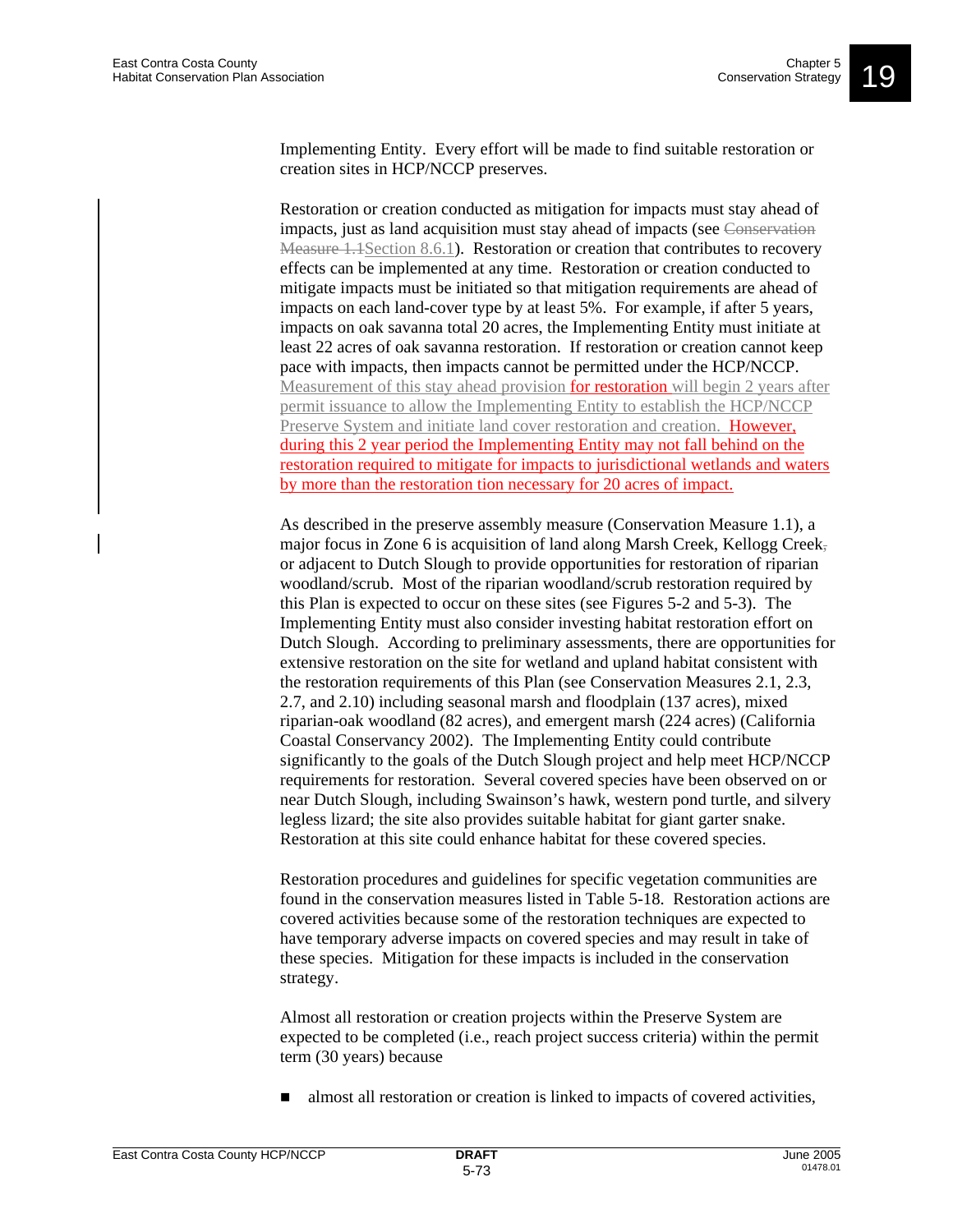| Subzone        | Subzone Size | Annual Grassland in<br>Subzone | Min. Acquisition<br>Requirement (acres) |
|----------------|--------------|--------------------------------|-----------------------------------------|
| 2a             | 1,841        | 1,202                          | 850 (71%)                               |
| 2 <sub>b</sub> | 1,782        | 740                            | 450 (61%)                               |
| 2c             | 1,105        | 575                            | 400 (70%)                               |
| 2d             | 1,953        | 1,127                          | 800 (71%)                               |
| 2e             | 1,173        | 1,013                          | 800 (79%)                               |
| 2f             | 1,762        | 1,253                          | $1,000(80\%)$                           |
| 2g             | 472          | 426                            | $0^*(0\%)$                              |
| 2h             | 1,300        | 1,036                          | 600 (58%)                               |
| 2i             | 3,195        | 2,796                          | $0*(0%)$                                |
| Total          | 14,583       | 10,168                         | 4,900 (48%)                             |

**Table 5-14.** Minimum Land Acquisition Requirements for Annual Grassland in Zone 2 (acres)

\* Although there is no requirement for annual grassland acquisition in Subzones 2g or 2i, any annual grassland acquired within these Subzones can count towards overall annual grassland requirements in Tables 5-7 and 5-8.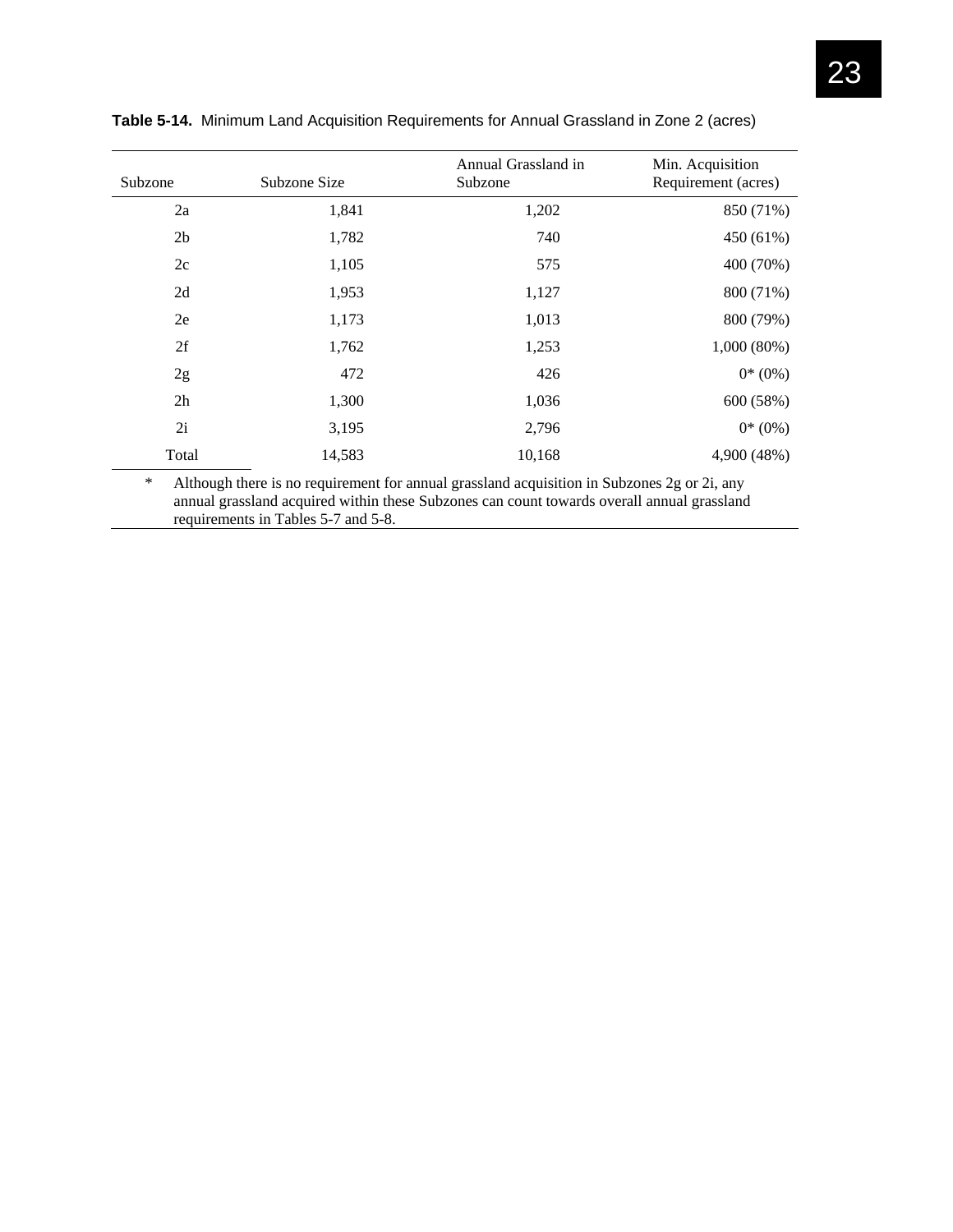| Subzone         | Subzone Size | Min. Acquisition Requirement<br>with Initial Urban Development<br>Area <sup>1</sup> $(\% )$ | Min. Acquisition Requirement<br>with Maximum Urban<br>Development Area <sup>1</sup> $(\%)$ |
|-----------------|--------------|---------------------------------------------------------------------------------------------|--------------------------------------------------------------------------------------------|
| 4a              | 2,870        | 1,700 (75%)                                                                                 | 1,700 (75%)                                                                                |
| 4b              | 1,639        | $0(0\%)$                                                                                    | $0(0\%)$                                                                                   |
| 4d              | 1,619        | 953 (60%)                                                                                   | 953 (60%)                                                                                  |
| 4h              | 1,033        | 791 (75%)                                                                                   | 791 (75%)                                                                                  |
|                 |              |                                                                                             |                                                                                            |
| 4c              | 4,129        |                                                                                             |                                                                                            |
| 4e              | 755          |                                                                                             | --                                                                                         |
| 4f              | 2,055        | --                                                                                          | --                                                                                         |
| 4g              | 757          |                                                                                             |                                                                                            |
| Subtotal of 4c, |              |                                                                                             |                                                                                            |
| 4e, 4f, 4g      | 7,696        | $1,400^2(18%)$                                                                              | $3,000^2(39%)$                                                                             |
| Total           | 14,857       | 4,844                                                                                       | 6,444                                                                                      |

#### **Table 5-10.** Land Acquisition Requirements for Zone 4 for Natural Land-Cover Types (acres)

Notes:

1 Only natural land cover types count towards acquisition requirements in these zones (i.e., orchard, pasture, urban land cover types do not count).

2 This requirement can be met within Subzones 4c, 4e, 4f, or 4g and applies to the four Subzones as a whole.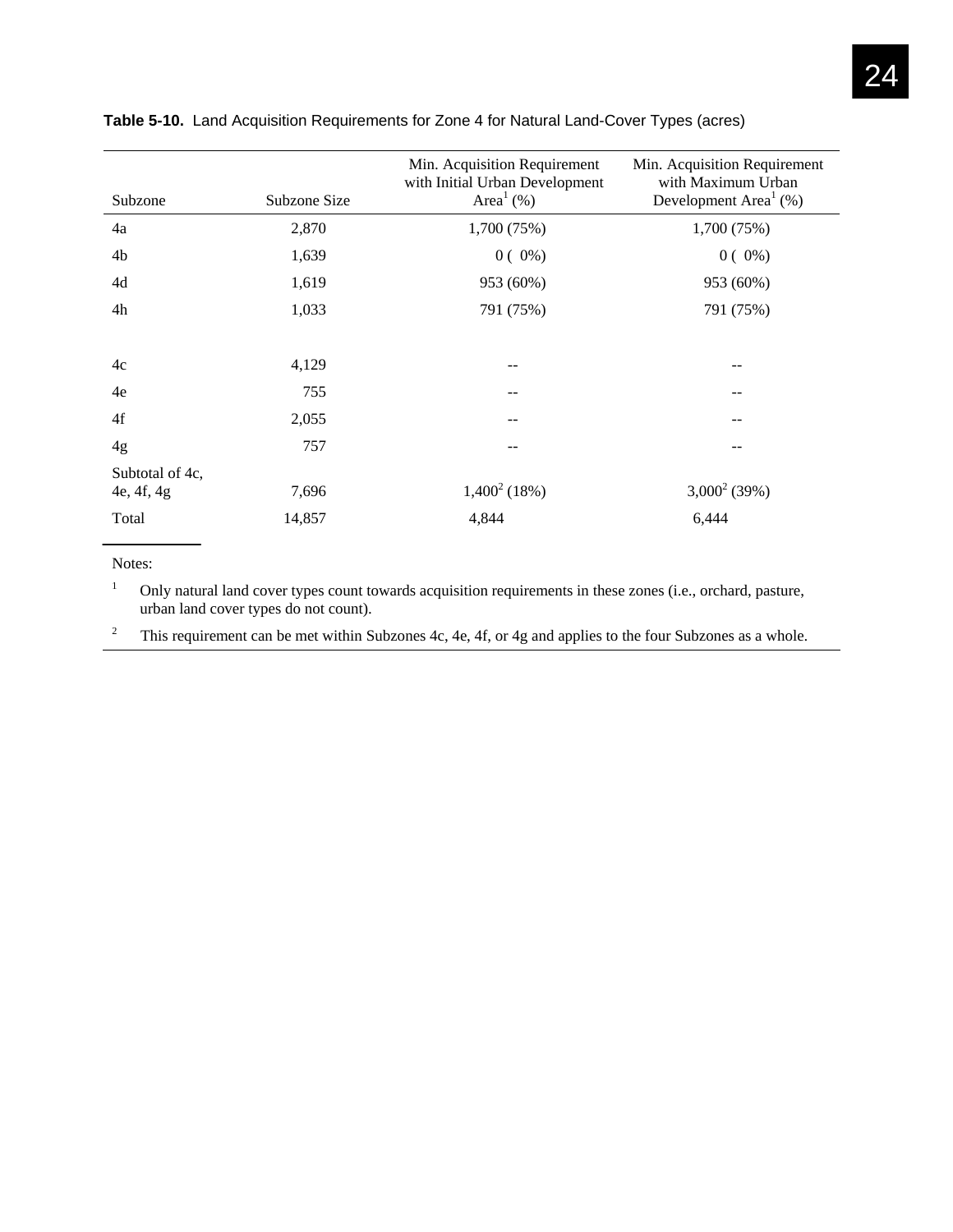been acquired, the program will be reviewed for effectiveness at least every 5 years.

#### **Rationale**

Exotic plants pose a serious threat to ecosystem function, native biological diversity, and many covered plant species. However, the number of exotic plants in the inventory area is unknown, as is the number of highly invasive noxious weeds. Within the Los Vaqueros Watershed alone, biologists identified 13 noxious weeds during surveys between 1987 and 1995 (Jones & Stokes Associates 1989; Brady & Associates 1996). Since these surveys were conducted, new noxious weeds may have invaded the area. For example, stinkweed (*Dittrichia graveolens*), an invasive species not recorded in *The Jepson Manual* (Hickman 1993), has been recently identified in the inventory area (HCPA Science Advisory Panel 2003). Furthermore, many exotic plants cannot be effectively controlled due to their great abundance, high reproduction rate, and proficient dispersal ability; the high cost of control measures; or unacceptable environmental impacts of control measures.

The spread of exotic plants may be exacerbated by covered activities (e.g., increased human and pet populations that serve as dispersal vectors, increase in roads and other dispersal corridors). Accordingly, an aggressive Exotic Plant Control Program is needed to minimize the adverse impacts of exotic plants and to enhance natural communities. Moreover, improved management within the preserves is expected to increase the resilience of natural communities to invasion by new exotic plants.

A system-wide Exotic Species Control Program will allow the Implementing Entity to evaluate the threat of exotic plants across the Preserve System and then determine the sites in greatest need of control measures and the sites where control measures will be most effective and efficient.

# **Conservation Measure 1.5. Prepare and Implement a System-wide Recreation Plan for the Preserve System**

A recreation plan will be developed by the Implementing Entity and reviewed and approved by CDFG and USFWS. This plan will address lands that are acquired for the Preserve System where **passive** recreational and educational uses are compatible with the preservation and enhancement of natural communities, covered species, and biological diversity. When completed, applicable elements of the system-wide plan will be incorporated into the individual preserve management plans (see Conservation Measure 1.2).

Generally, the Implementing Entity will discourage new public access on conservation easements acquired for the Preserve System except in cases where a regional trail connection and related facilities such as backpack camps may be needed and they do not adversely impact the Biological Goals and Objectives of the Plan. Public access to privately owned land under conservation easements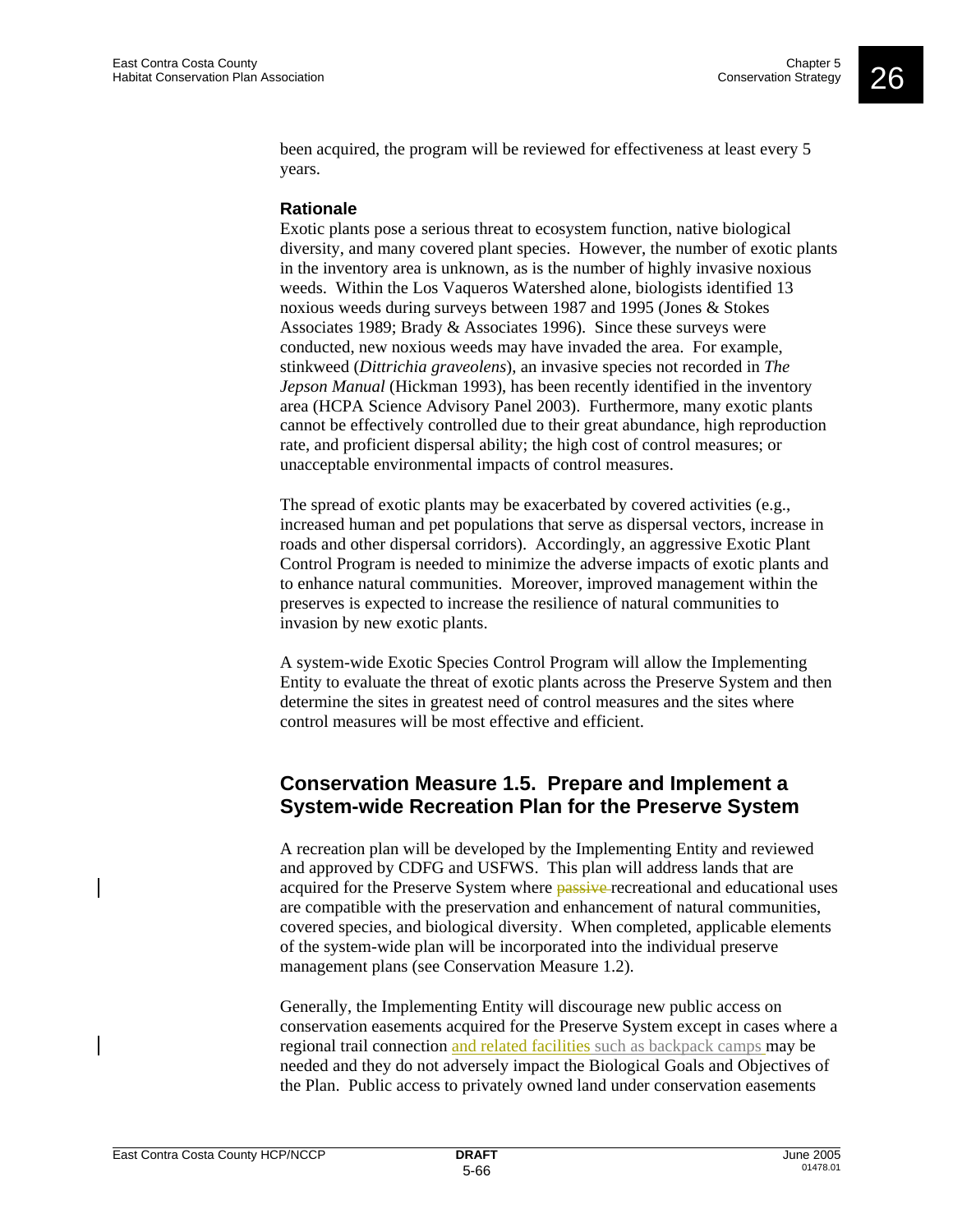will only be permitted with the landowner's consent. See Chapter 10, *Assurances*, for more details.

Recreational uses will be designed to minimize impacts on biological resources and must adhere to the guidelines listed below:

- In all preserves, recreation is of secondary importance and must defer to the biological goals and objectives of this HCP/NCCP.
- Recreation will only be allowed where it is compatible with the biological goals of the HCP/NCCP and has less-than-significant impacts on biological resources after implementation of necessary mitigation measures, as described in the EIR/EIS.
- **Recreational use and impacts will be monitored** by the Implementing Entity to ensure that uses do not adversely affect biological resources. If uses are found to be adversely affecting biological resources, the use will be discontinued until adjustments in the use can be made to reduce or eliminate impacts (see Chapter 7 for details on monitoring).
- Recreational uses allowed in preserves includeing hiking, non-motorized bicycle riding, walking, horseback riding, wildlife observation and photography, and environmental education and interpretation on designated trails at appropriate sites. If determined to be compatible by USFWS and CDFG, up to four staging areas, four small day-use picnic areas and two small backpack camps shall be allowed within the preserve areas (see below for design restrictions on these facilities). Activities will be allowed based on the ecological needs of the given habitat. Camping, picnicking facilities, oOAny activities off-trails activities, and other active recreation not listed above (e.g., outdoor sports) areiswill be prohibited.
- As approved by USFWS and CDFG, new picnic areas shall be operated during daylight hours only and limited to six standard picnic benches, restrooms, potable water and trash receptacles. No irrigated turf or landscaping shall be allowed in picnic areas. To the extent feasible, picnic areas will be located on the perimeter of preserve areas and will be sited in already disturbed areas. No private vehicles shall be allowed in picnic areas. Maintenance and emergency vehicles shall be permitted access to picnic areas.
- As approved by USFWS and CDFG, new backpack camps shall be limited to use by no more than 25 people. Restrooms, potable water and trash receptacles shall be provided. When feasible, campsites will be sited in already disturbed areas. Private vehicles may be allowed to drive into camps only during daylight hours, and only for the purpose of delivering supplies or providing access for campers with disabilities. This restriction shall not apply to maintenance and emergency vehicles. With the exception of Americans with Disabilities Act (ADA) service animals, dogs shall only be allowed in backpack camps on-leash and during daylight hours only.
- The up to four new Recreation-staging areas will be developed only in areas within preserves that are already disturbed and not suitable for habitat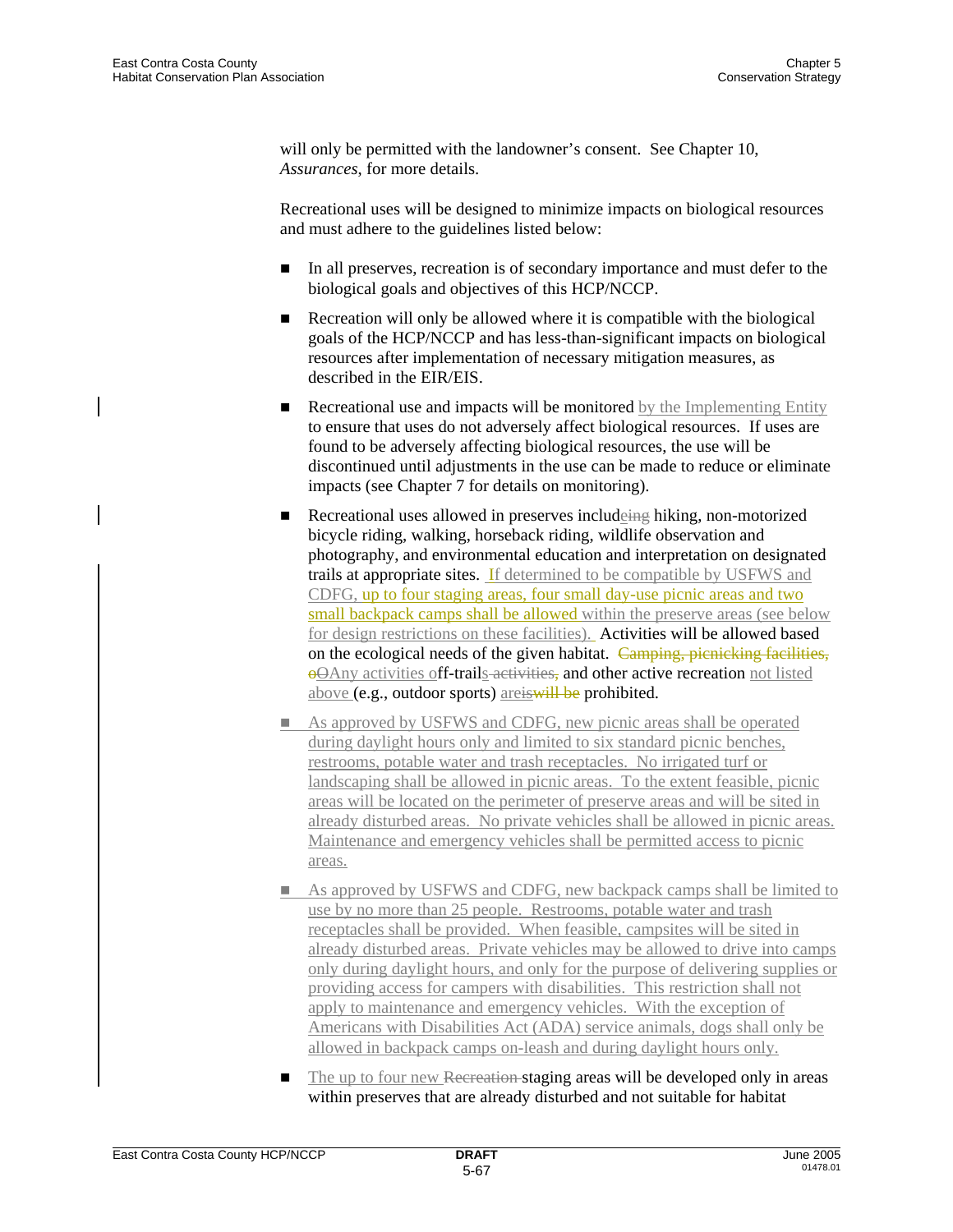restoration, and that do not contribute to the conservation objectives for covered species habitats and natural communities. Sites at the edges of preserves will be chosen over sites on the interior of preserves.

- Public aAccess to caves, abandoned mines, or abandoned structures will be prohibited to maintain habitat for Townsend's western big-eared bat and reduce liability. Management of caves, mines and structures may be necessary periodically to maintain bat habitat and to protect public safety.
- No motorized vehicles or boats will be allowed in preserves, except for use by the preserve manager or with the prior approval of the preserve manager (e.g., contractors implementing HCP/NCCP conservation measures such as habitat restoration and monitoring, grazing tenants, fire-suppression personnel, and maintenance contractors). For preserves under conservation easements, vehicle use will be allowed as part of the regular use of the land (e.g., agricultural operations, permanent residents, utilities, police and fire departments, other easement holders), as specified in the easement.
- When compatible with HCP/NCCP biological goals and objectives, dogs may be allowed in daylight hours in designated preserves or in designated areas of preserves but only on leash. Leash laws will be strictly enforced by preserve managers and staff because of the potential impact of dogs on livestock and biological resources, including covered species such as San Joaquin kit fox, western burrowing owl, Alameda whipsnake, and California red-legged frog. Leash enforcement may include citations and fines. Dogs used for herding purposes by grazing lessees must be under verbal control and show proof of vaccination.
- Recreational hunting or fishing within preserves will be prohibited. However, hunting for management purposes (e.g., feral pigs, bullfrogs) is encouraged where it will contribute to achieving the goals and objectives of the HCP/NCCP. The Implementing Entity will coordinate with CDFG to develop hunting protocols.
- Public collecting of native species will be prohibited within preserves.
- Introduction of domestic or feral animals, including ducks, fish, reptiles, and any exotic, non-naturalized species, is prohibited within the preserves to prevent interference with and mortality of native species, except by the preserve manager for management purposes.
- Trails will be established on existing roads or trails wherever possible to minimize the need for new ground-disturbing activities and to reduce new and ongoing maintenance costs.
- New trails will be sited to minimize impacts on sensitive species (including covered species) and communities including covered species, as well as disturbance to adjacent landowners and land uses. Wetlands will be avoided, and trails through woodland or riparian habitat will not require tree removal or substantial pruning.
- Recreational uses will be controlled using a variety of techniques including fences, gates, clearly signed trails, educational kiosks, trail maps and brochures, ranger and police patrols, and interpretive programs.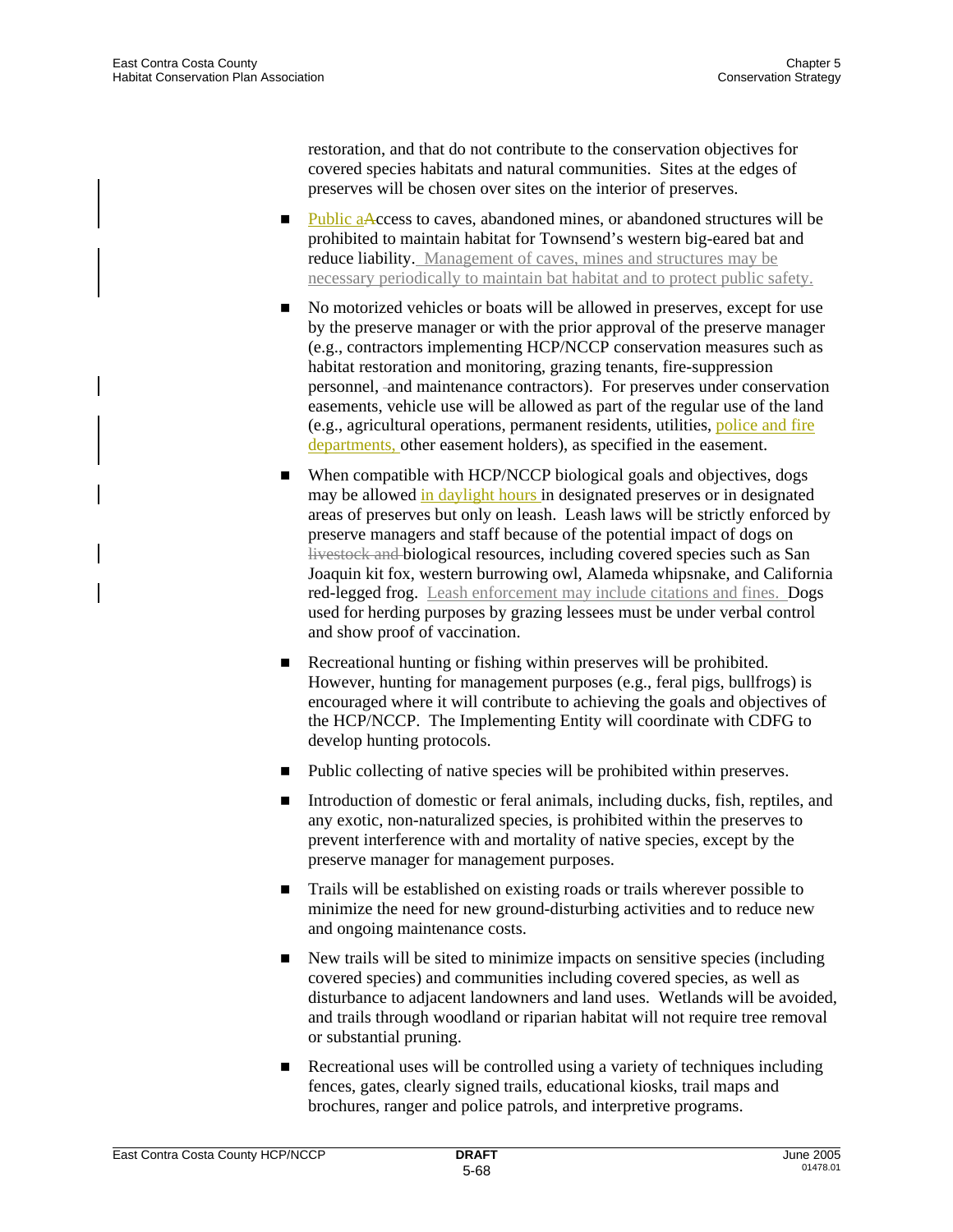- Construction of recreational facilities within preserves will be limited to those structures necessary to directly support the authorized recreational use of the preserve. Existing facilities will be used where possible. Facilities that support recreation and that may be compatible with the preserve include parking lots (e.g., small gravel lots), trails, educational and informational kiosks, and portable restrooms. Picnic areas, irrigated turf, campgrounds, off-highway vehicle trails, and other facilities that are incompatible with the goals and objectives of this HCP/NCCP will not be constructed.
- Signs and informational kiosks will be installed to inform recreational users of the sensitivity of the resources in the preserve, the need to stay on designated trails, and the danger to biological resources of introducing wildlife or plants into the preserve.
- New trails will not be constructed through chaparral patches in order to minimize disturbance to and prevent mortality of Alameda whipsnakes and reduce the likelihood of wildfire ignition. If possible, existing trails through chaparral should be rerouted around chaparral patches.
- The Implementing Entity will prohibit or limit bicycle use on trails within 500 feet of core habitat for Alameda whipsnake to minimize impacts on this species.
- Trails, picnic areas, and backpack camps will be closed between January 15 and August 1 within 0.5 mile of active golden eagle nests to prevent disturbance or harassment.
- **Trails**, picnic areas, and backpack camps will be prohibited within 300 feet of wetlands and streams that provide suitable habitat for covered amphibians or tricolored blackbird.
- When compatible with HCP/NCCP biological goals and objectives, recreation plans for preserves adjacent to existing public lands will try to ensure consistency in recreational uses across open space boundaries to minimize confusion among the public. Preserves adjacent to non– HCP/NCCP public lands with different recreational uses will provide clear signage to explain these differences to users that cross boundary lines.
- **Preserves will be closed to all recreational uses until a recreation plan for the** Preserve System is developed and approved by the Implementing Entity Governing Board, CDFG, and USFWS. If recreational activities will occur near aquatic features, then EPA and USACE will be asked to comment on the plan.

Exceptions to the guidelines listed above will be considered by the Implementing Entity on a case-by-case basis and will also require approval of the resource agencies.

At a minimum, the recreation plan will contain the following elements:

 $\blacksquare$  Identification of sites within preserves where recreational use is compatible with the goals and objectives of the HCP/NCCP.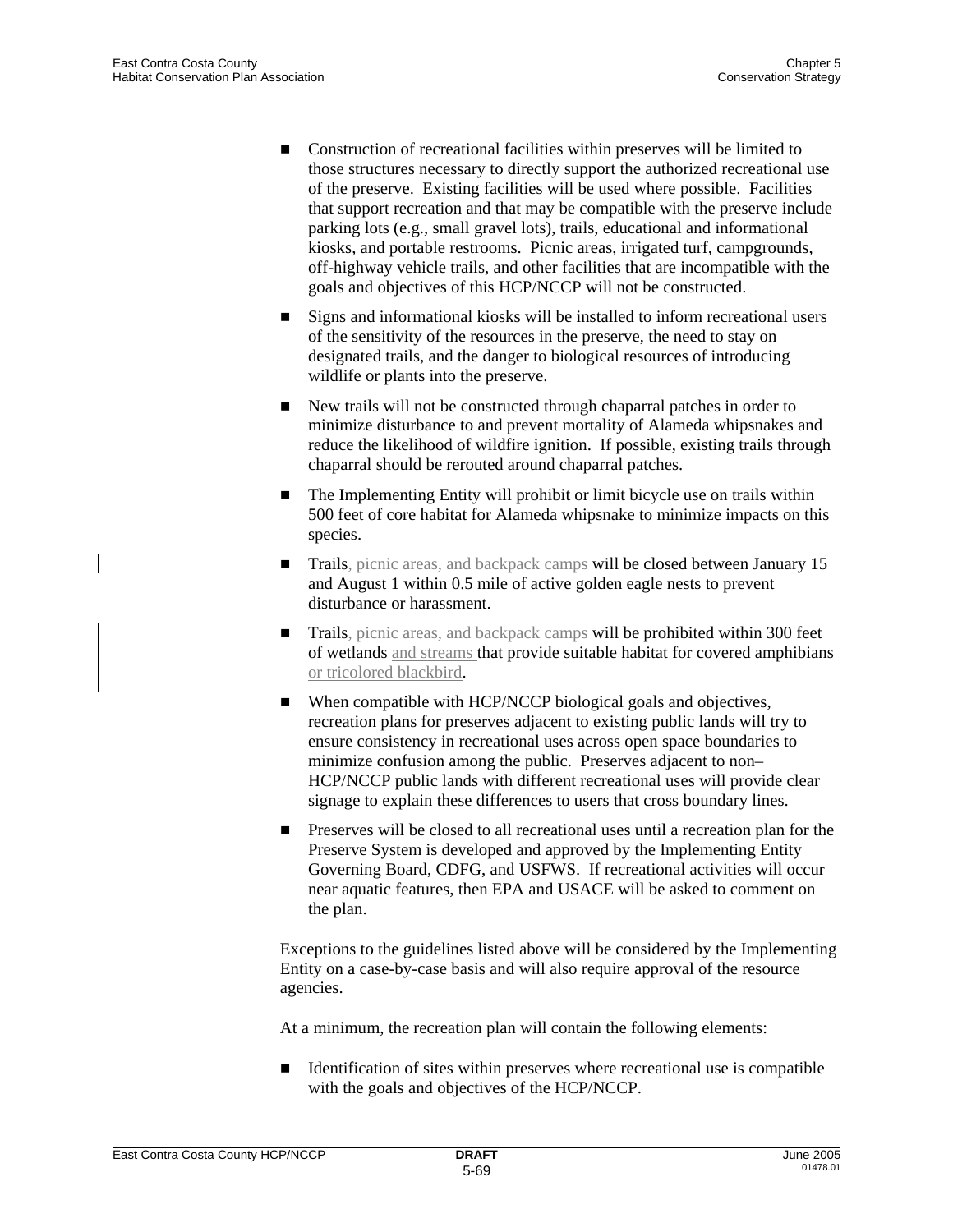- Maps of existing and proposed recreational trails, staging areas, and facilities and of habitat types impacted.
- Site-specific methods of recreational use controls.
- Trail and use monitoring methods, schedules, and responsibilities.
- A framework for enforcement of recreational restrictions.
- An evaluation of whether the impact of planned recreational use is below the limits set in the EIR/EIS, and whether planned recreation is compatible with the biological goals and objectives of the HCP/NCCP.
- Clear triggers for use restrictions or closure based on sensitive biological indicators (e.g., seasonal closures of some trails based on covered or sensitive species activity periods).

The recreation plan will be prepared within no more than 3 years after acquisition of the first parcel or when 25% of the Preserve System has been acquired, whichever comes first. Recreation will not be allowed on HCP/NCCP preserves until a recreation plan has been prepared and adopted for that site by the Implementing Entity, CDFG, and USFWS. The recreation plan will be revised as needed as the Preserve System expands. Formal evaluations and revisions must occur at least every 5 years until all preserve acquisition has been completed. Once the entire preserve system has been acquired, the recreation plan will be reviewed for effectiveness (i.e., compatibility with the preservation of vegetation communities, covered species, and biological diversity) at least every 5 years.

#### **Rationale**

Recreational uses may have impacts on biological resources, including vegetation communities and covered species. However, the societal benefit of recreational uses within limited areas of the preserves justifies accepting some minimal level of impact on these resources. Allowing limited recreational use within preserves will broaden the appeal of this HCP/NCCP; such access can be an important tool in educating the public about the value of protecting and properly managing biological resources. An educated and supportive public is essential for securing additional funds for HCP/NCCP implementation.

Recreational users who understand the sensitivity of the resources in the preserves may help patrol the preserves and provide valuable assistance to preserve managers in ensuring that users follow the rules. Responsible users can also become volunteers to assist preserve managers in maintaining preserves (e.g., trail maintenance) and in complying with the terms of the HCP/NCCP (e.g., covered species monitoring and habitat stewardship). This involvement will may reduce the overall cost of HCP/NCCP implementation.

Recreation within HCP/NCCP preserves is limited to low-intensity uses because of the primary function of the preserves as habitat for covered species. A wide variety of recreational opportunities are already available in rural parks throughout the inventory area; these include Black Diamond Mines, Round Valley, and Morgan Territory Regional Preserves; Mount Diablo State Park; and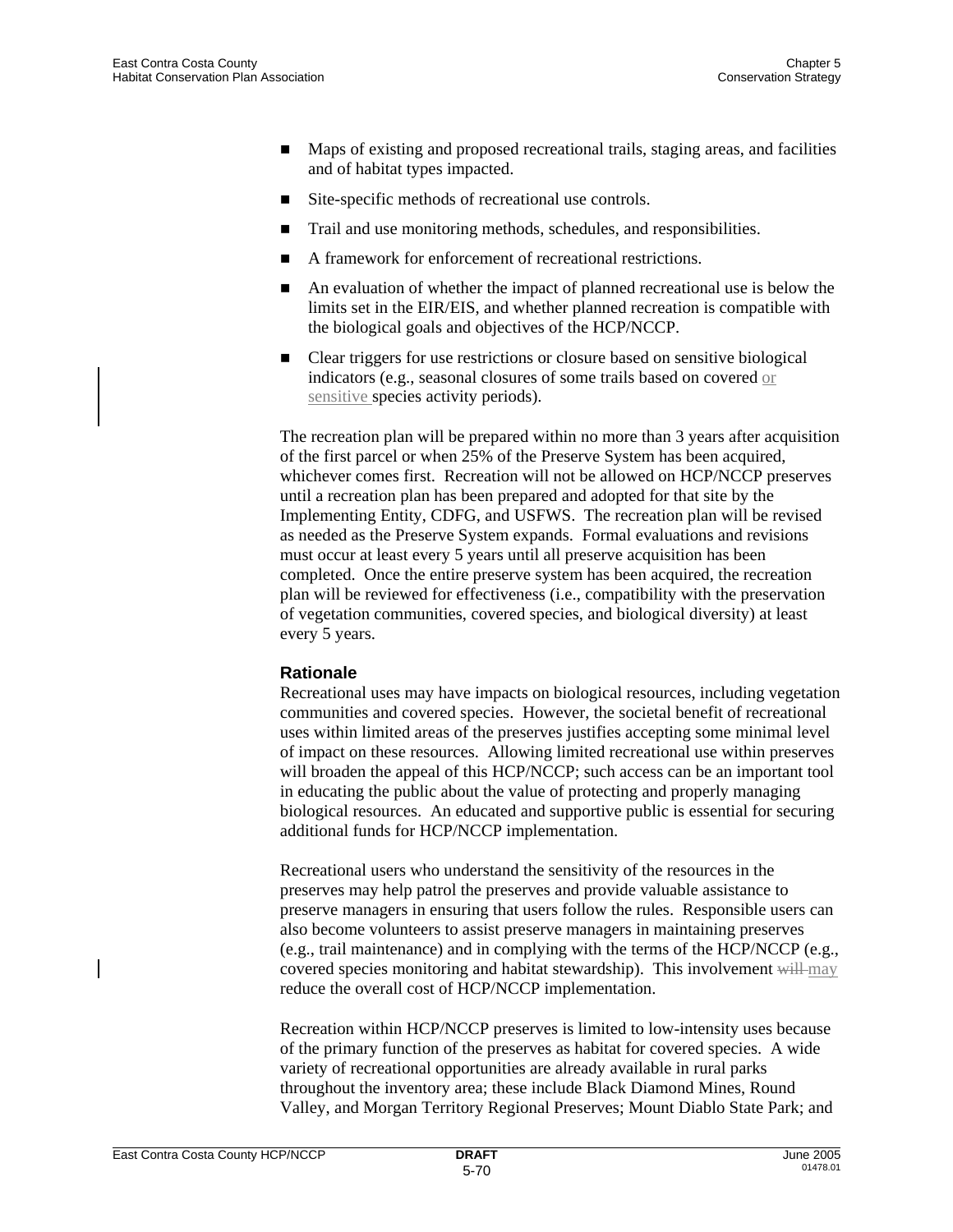### **8.09.0 LAND ACQUISITION & ASSEMBLY OF PRESERVE SYSTEM**

#### **8.19.1 General Framework**

The Implementing Entity shall create a Preserve System by acquiring land and dedicating it in perpetuity to the Preserve System through either a fee interest or conservation easement. The Implementing Entity may also include in the Preserve System lands acquired by the Park District in accordance with Section 98.4, below, and lands acquired through partnerships with other entities in accordance with Section 98.5. Where the Implementing Entity itself acquires a fee interest in land, preservation shall be ensured through restrictive covenants, deed restrictions, or equivalent title restrictions, recorded in favor of the Wildlife Agencies. Where acquisition is by conservation easement, each conservation easement shall provide for the permanent protection and dedication of the land to the Preserve System, consistent with the criteria listed in Chapter 8.6.3 of the HCP/NCCP. 4, belowAll acquisitions shall adhere to the principles and priorities for preserve design, and for species population and habitat preservation and enhancement, as set in Conservation Measure 1.1 of the HCP/NCCP, including any Zone and Subzone Requirements detailed in Conservation Measure 1.1 and the acreage requirements set in Tables 5-7 and 5-8 of the HCP/NCCP. The creation of the Preserve System shall also follow the process contained in the Conservation Measure 1.1, which the Parties acknowledge allows for some flexibility in how the Preserve System is ultimately assembled, including the acceptance of credits from approved mitigation or conservation banks, to account for availability and funding. The Implementing Entity shall further-also comply with the steps and guidelines for land acquisition described in Chapters 5.2 and 5.3 of the HCP/NCCP.

As detailed in Table 5-9 of the HCP/NCCP, the Preserve System will contain an estimated minimum of 21,450 21,150 acres under the Initial Urban Development Area scenario, or  $\frac{an}{1}$  estimateda minimum of  $\frac{26,05025,850}{a}$  acres under the Maximum Urban Development Area scenario.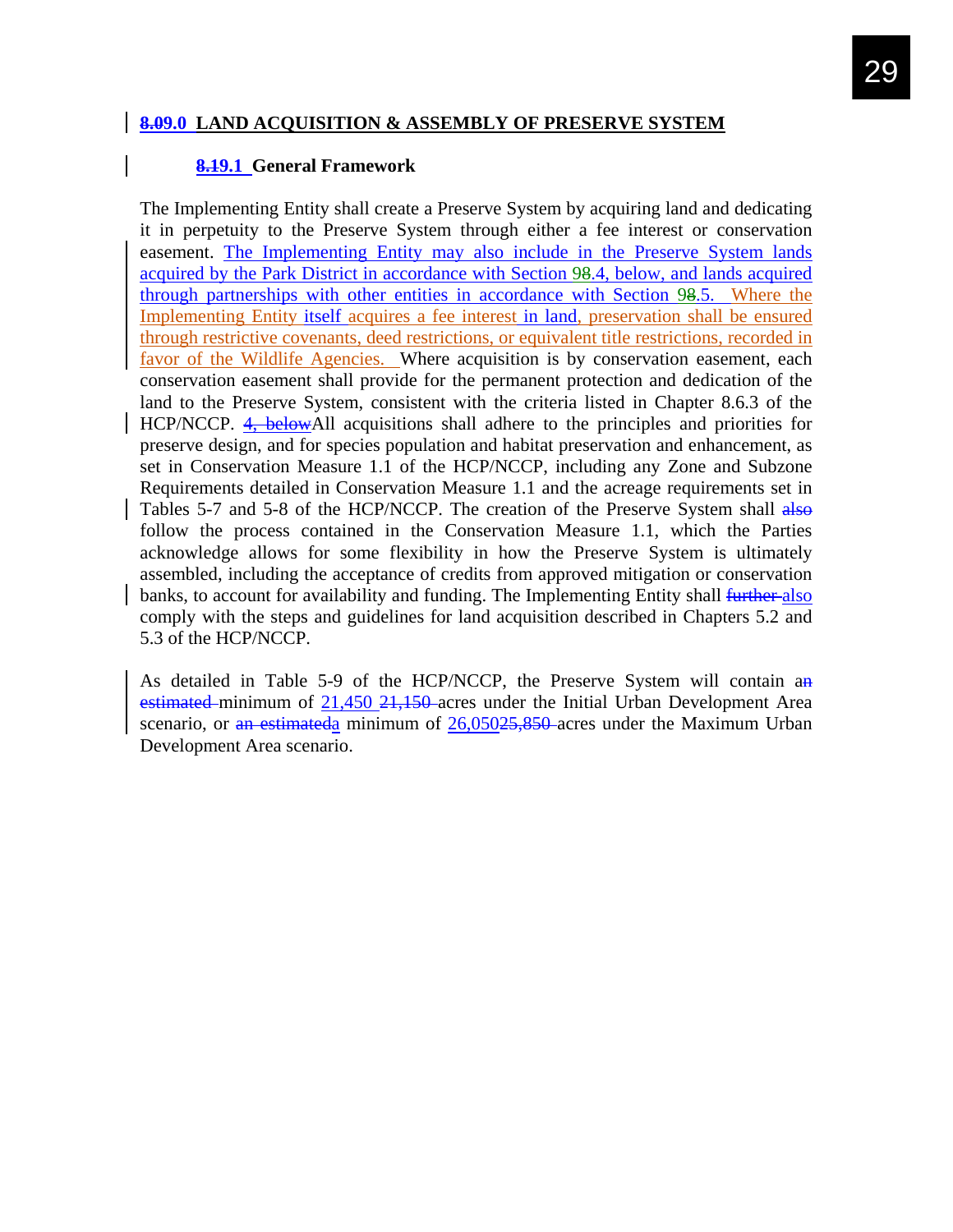### **8.39.3 Rough Proportionality Standard**

Pursuant to sSection 2820, subdivision (b)(9) of the NCCPAFish and Game CodeCalifornia Fish and Game Code, the Permittees must "ensure that the implementation of mitigation and conservation measures on a plan basis is roughly proportional in time and extent to the impact on habitat or Covered Species." Section 2820, subdivision (b)(9) also requires a statement of consequences of the failure to acquire lands in a timely manner.

For purposes of the HCP/NCCP, whether "rough proportionality" is met shall be determined pursuant to Chapter 8.6.1 of the HCP/NCCPConservation Measure 1.1. If at any time CDFG provides  $\frac{a}{b}$  written notification that rough proportionality on a plan basis has not been met, then the Permittees will either: 1) regain rough proportionality eure the default within forty-five (45) days; or 2) enter into an agreement with CDFG within forty-five (45) days, which will set a course of action to expeditiously regain rough proportionality europe the default. The agreement may include any of a variety of commitments or adjustments to the NCCP designed to regain rough proportionality cure the default, including but not limited to, a plan to acquire, restore, or enhance lands of appropriate vegetation or land-cover type expeditiously. (A) adjustment to the permit coverage and assurances; 2) adjustment to the conservation obligations; and/or 3) consideration of an application for a Section 2081(b) permit under CESA instead of maintaining the Section 2835 permit under NCCPA. In the event that the Permittees fail to cure the default or enter an agreement with CDFG to cure the default, CDFG will either suspend or revoke the state permit pursuant to Fish and Game Code section  $2820(e)$ .

If the Permittees do not regain rough proportionality within forty-five (45) days or enter into an agreement with CDFG within forty-five (45) days setting a course of action to regain rough proportionality, CDFG will suspend or revoke the State Permit, in whole or in part, pursuant to Fish and Game CodeCalifornia Fish and Game Code sectionSection 2820, subdivision (c). The Parties agree that partial suspension or revocation may include removal of one or more species from the Covered Species list for purposes of the State Permit or reducing the geographic scope of the take authorization provided by the State Permit. Before suspending or revoking the State Permit *in whole* due to a failure to maintain rough proportionality, DFG shall meet with the Permittees to determine whether mutually agreeable modifications to the HCP/NCCP would obviate a suspension or revocation *in whole*. The Parties agree that if CDFG suspends or revokes the State Permit, the Permittees may, based on the HCP/NCCP, apply for one or more CESA incidental take permits under sectionSection 2081, subdivision (b) of the Fish and Game CodeCalifornia Fish and Game Code to replace the State Permit, in which case CDFG shall expeditiously review the application in accordance with CESA and its implementing regulations.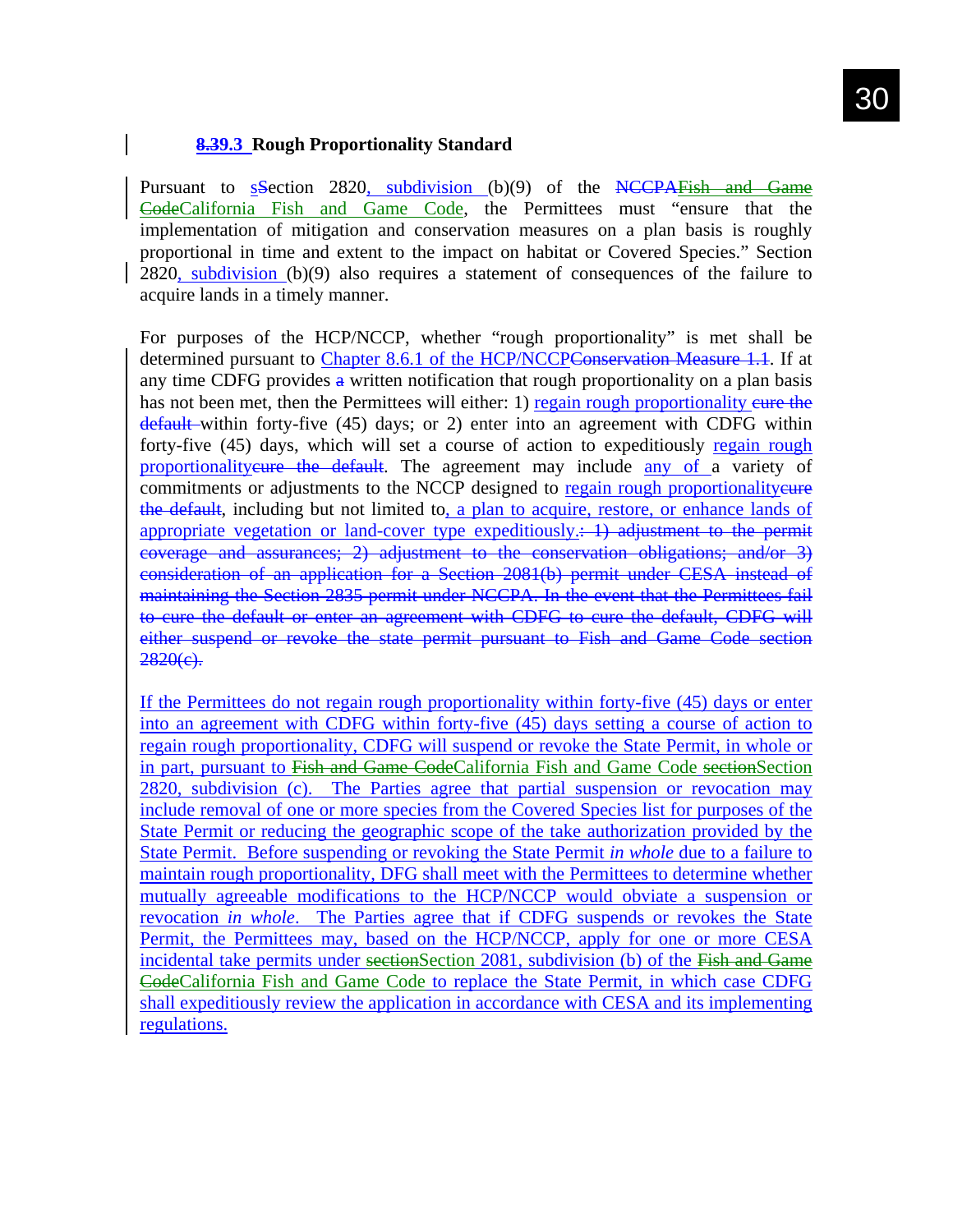# **9.4 Land Acquired by the Park District**

The Park District's acquisitions within the Plan Area will be formally credited towards the obligations set in Conservation Measure 1.1 and added to the Preserve System where the acquisition contributes to meeting the goals and objectives of the HCP/NCCP, is approved by the Implementing Entity in consultation with the Wildlife Agencies, ensures preservation through restrictive covenants, deed restrictions, or equivalent title restrictions, recorded in favor of the Wildlife Agencies, and will be managed in perpetuity pursuant to a Preserve Management Plan as described in Section 109.32.2 of this Agreement. Subject to the availability of funding, the Park District agrees to maintain its historical level of land acquisition within the Plan Area, which the Park District estimates will result in the acquisition of approximately 10,000 acres over the initial 30-year term of this Agreement, the Permits and the HCP/NCCP. The Park District agrees to collaborate with the Implementing Entity to maximize the extent and ecological value of jointly-funded land acquisitions in the Plan Area and further agrees that development fees and other HCP/NCCP-related funding sources for land acquisition and management within the Plan Area will be used to augment, rather than replace or redirect, Park District expenditures within the Plan Area; provided, however, that nothing in this Agreement shall be construed to commit the Park District to acquire more than 10,000 acres of land within the Plan Area over the initial 30-year term of this Agreement, the Permits or the HCP/NCCP.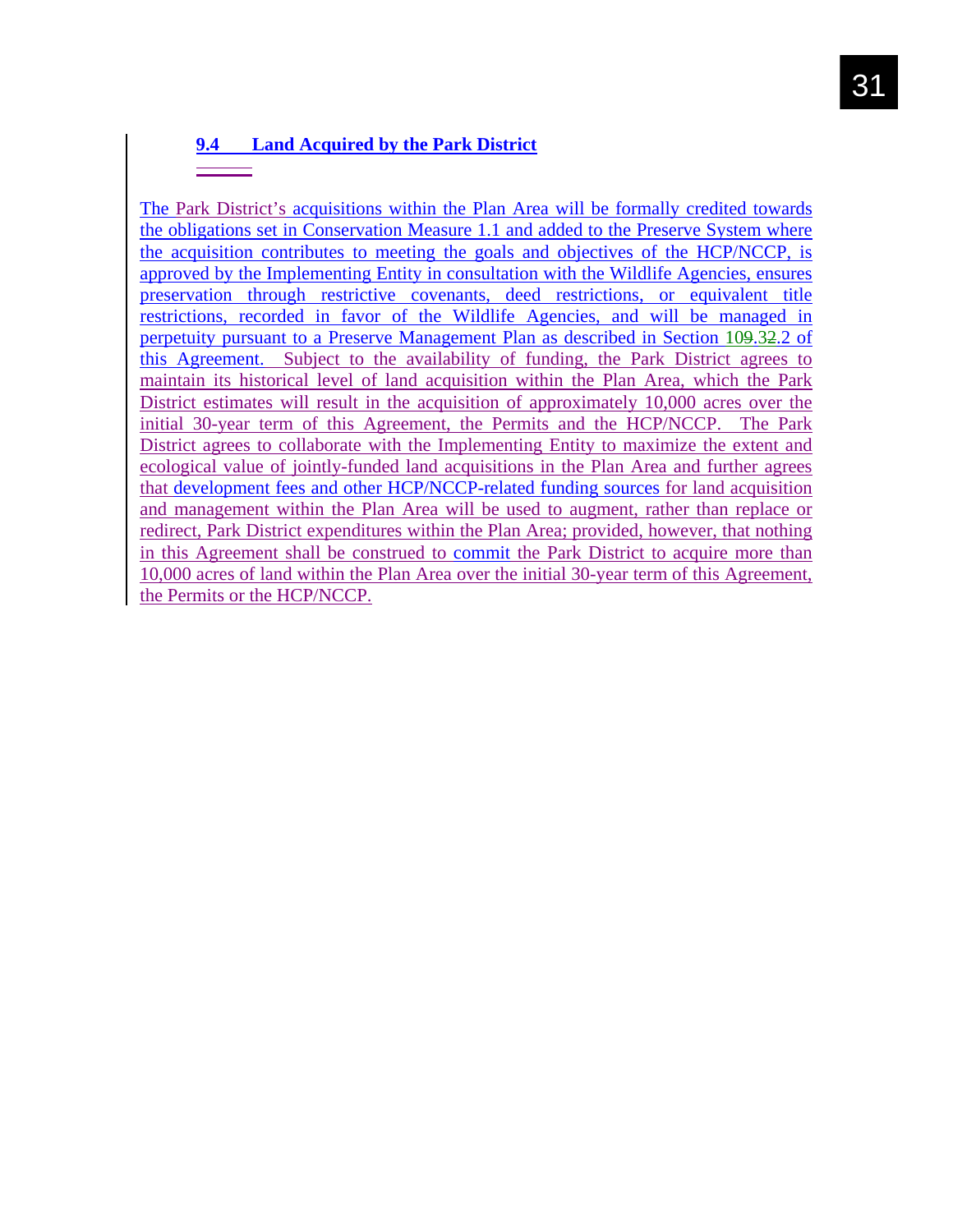# **10.2 Management of Park District Lands in Preserve System**

The Park District agrees to manage all of its lands that are formally credited toward the obligations in Conservation Measure 1.1 and added to the Preserve System in accordance with a Preserve Management Plan, as described in Section 109.3.2, below, provided that the Implementing Entity or other Permittee provides sufficient funds to pay for additional land management costs incurred to meet the land management standards set forth in Conservation Measure 1.1 in the HCP/NCCP. The Park District will continue to fund the management of all of its lands within the Plan Area to achieve its internal management standards and will seek additional funding from the Implementing Entity or other Permittees only for additional costs attributable to more rigorous standards imposed by the HCP/NCCP. Similarly, the Park District will assume long-term (i.e., beyond the 30 year initial term of this Agreement, the Permits and the HCP/NCCP) provided it receives such supplemental funding for long-term management. The Implementing Entity and the Park District may enter into one or more cooperative agreements to normalize the costsharing arrangements and other coordination with regard to land acquisition and management within the Plan Area.

### **10.2.1 Recreational Uses**

The Parties acknowledge that providing recreational opportunities on its lands is integral to the Park District's mission. The Parties further acknowledge that certain low-intensity recreational uses are appropriate within the Preserve System, subject to appropriate constraints to protect Covered Species and natural communities. The Parties therefore agree that it is appropriate for the Implementing Entity, in consultation with the Park District, to integrate the Park District's recreation planning goals and objectives into the system-wide preserve management plans and parcel-specific Preserve Management Plans described in Section 109.3, below, for Park District lands within the Plan Area, to the extent consistent with the HCP/NCCP's land management goals and objectives and the requirements of this Agreement and the Permits.

### **10.2.2 Coverage for Park District Land Management in Plan Area**

The Park District's management of lands that are formally credited toward the obligations in Conservation Measure 1.1 and added to the Preserve System in accordance with Section 98.4, above, shall be a Covered Activity. The Parties acknowledge that the Park District may in the future seek State and Federal take authorization for management of its other lands within the Plan Area and may elect to prepare a separate habitat conservation plan, a subarea habitat conservation plan/natural community conservation plan designed to be integrated with the HCP/NCCP, or other conservation planning document, for that purpose.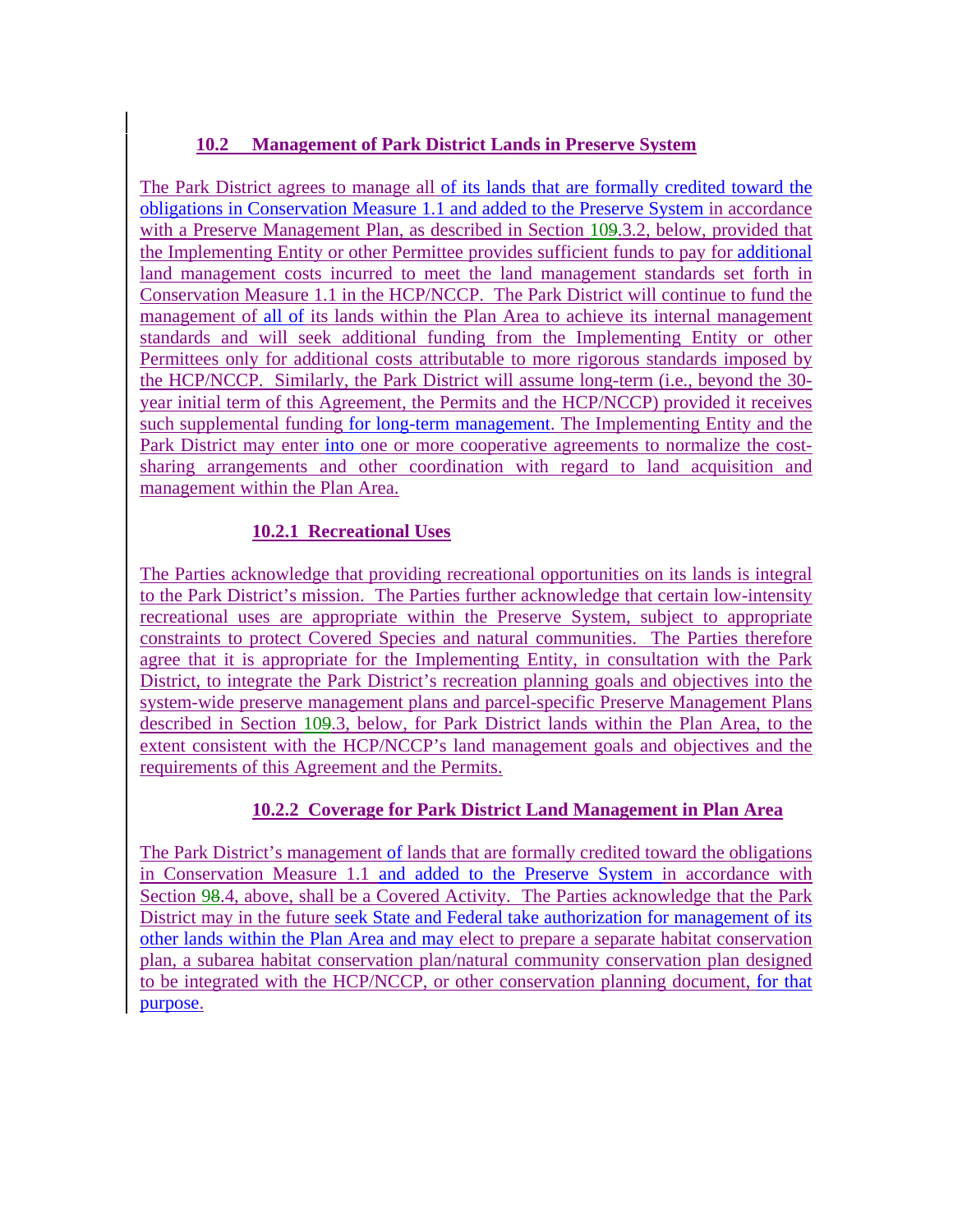# **13.2.2 Project Proponents**

Any project that is a Covered Activity shall be eligible to participate in the HCP/NCCP and to receive Take authorization in accordance with the HCP/NCCP and the Permits. To receive Take authorization under the Permits, the project's proponent must enter into an agreement with a Permittee that has approval authority over the project and assume the obligation to comply with all terms and conditions of this Agreement, the HCP/NCCP and the Permits that apply to the project. Alternatively, the Permittee may impose such terms and conditions as conditions of project approval. Provided the project proponent is obligated under an agreement or conditions of project approval to comply with such terms and conditions, the Permittee shall extend the Take authorization to the project proponent upon issuance of a grading permit for the project or, if a grading permit is not required, issuance of the first construction permit.

Once the Take authorization has been extended to the project, it shall remain in effect with regard to the project, regardless of whether the Permits are suspended or revoked, for as long as the project proponent fully complies with the applicable terms and conditions of this Agreement, the HCP/NCCP, and the Permits; provided, however, that the USFWS or CDFG may suspend or revoke the extension of Take authorization if the USFWS or CDFG determines that implementation of the project would likely jeopardize the continued existence of a Covered Species. Before making such a determination, the USFWS and CDFG will meet and confer with the project proponent and the Permittee to discuss the threat of jeopardy and possible ways to avoid it short of suspending or revoking the extension of Take authorization to the project.

### **13.2.2.1 Early Extension of Take Authorization**

As an incentive to expedite assembly of the Preserve, the Take authorization may be extended upon the Permittee's approval of the project and the project proponent's conveyance of land into the Preserve in accordance with Chapter 8.6.7. Early extension of Take authorization shall only be allowed when land is conveyed in lieu of a development fee as described in Chapter 8.6.7. In order to obtain this early extension of Take authorization, the project proponent must agree to all other applicable terms and conditions of this Agreement, the HCP/NCCP, and the Permits at the time of project approval, and the conveyance of land into the Preserve must be completed before grounddisturbing project activities commence.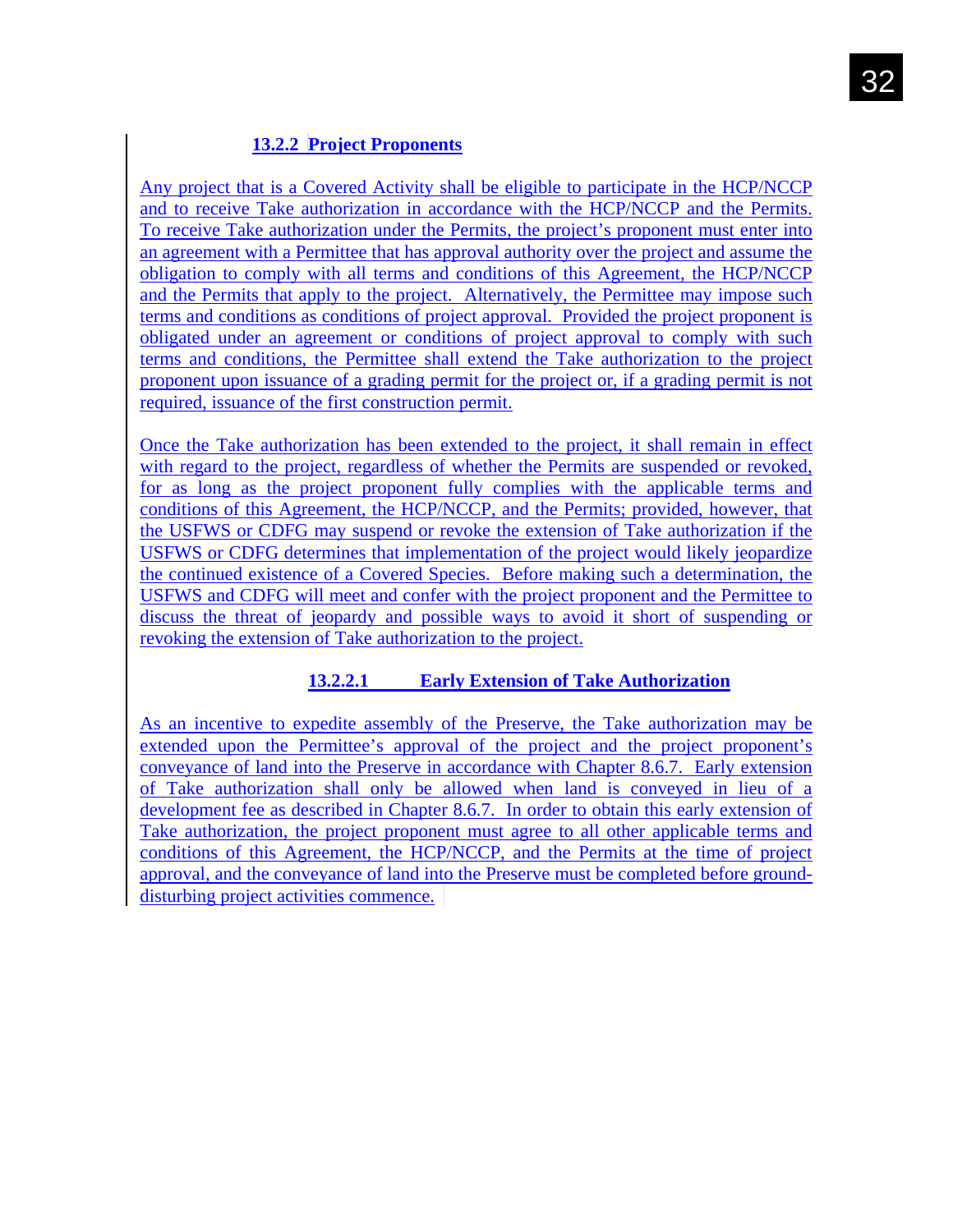#### **13.114.1 General Commitment**

The Permits require the Permittees to shall ensure that all required mitigation, conservation, monitoring, reporting and adaptive management are adequately funded throughout the Term term of this Agreement, monitoring, reporting and adaptive management are adequately funded and in perpetuity where required by the HCP/NCCP. The Permittees commit to funding the costs of the Conservation Strategy, which are estimated in Chapter 9.2 of the HCP/NCCP. The Permittees do not intend to use funds from their respective general funds to implement the Conservation Strategy; rather they intend to obtain these sufficient funds through a comprehensive strategy further described in Chapter 9.3 of the HCP/NCCP, primarily depending on developer fees, dedications and transfer of development rights, assessments and real estate transfer fees from future developments, and further supplemented by federal and state grants pursuant to Section 98.1.2 of this Agreement, and maintenance of existing conservation effort by local and state agencies that have a demonstrated record of acquiring and managing lands for recreational and conservation purposes in Contra Costa County. The Permittees may use or establish other and local funding measures, including utility surcharges, special taxes or assessments, or bonds. The Permittees are each responsible to seek all feasible increases in revenues pursuant to that are necessary to keep pace with rising costs, as described in Chapter 9.3.1 of the HCP/NCCP so that collections keep pace with rising costs. The Permittees will promptly notify the Wildlife Agencies of any material change in the Permittees' financial ability to fulfill their obligations. In addition to providing any such notice, the Implementing Entity will include in its Annual Monitoring Report to the Wildlife Agencies such reasonably available financial information to demonstrate the Permittees' ability to fulfill their obligations.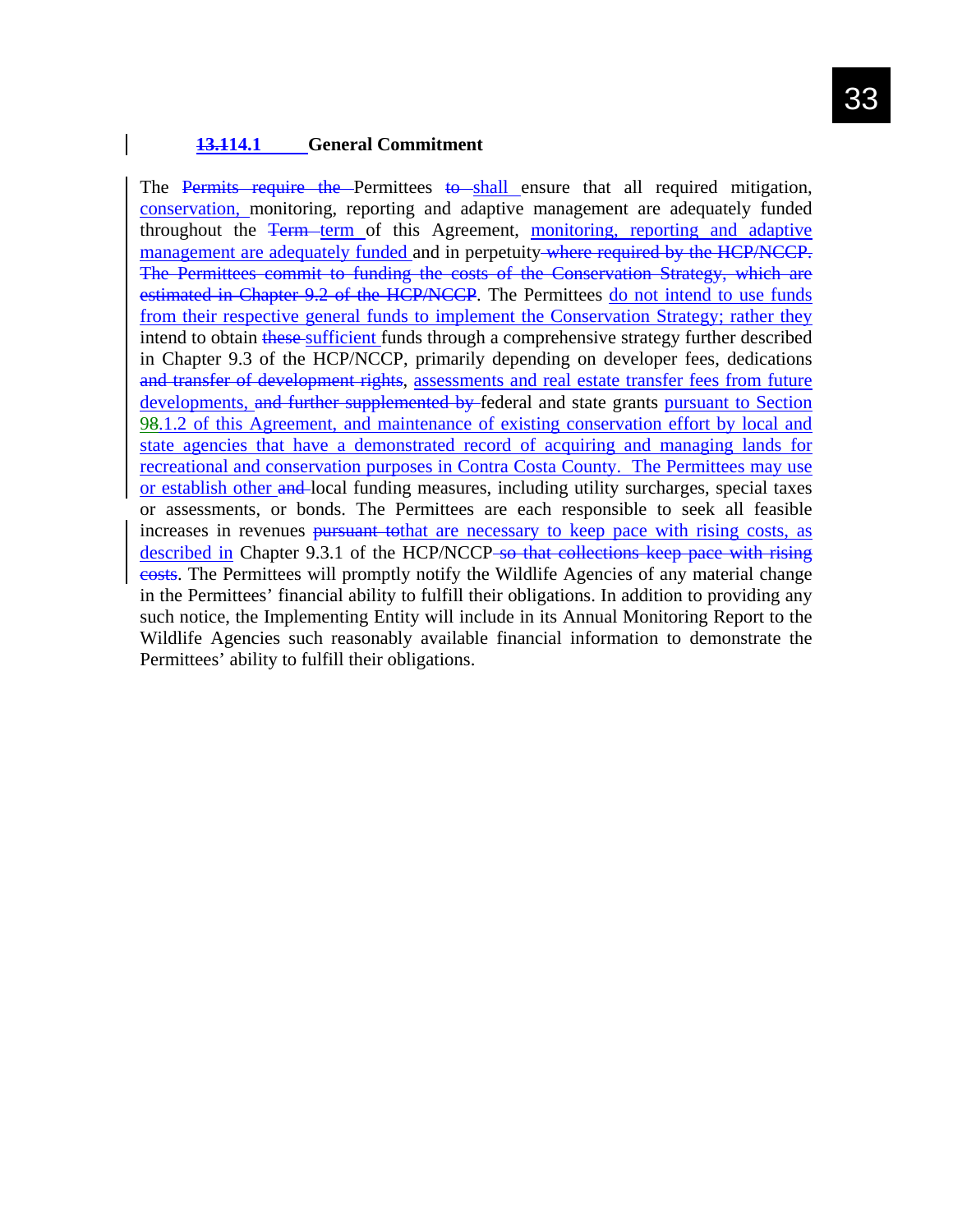### **14.2.315.2.3 Critical Habitat Designations in the Plan Area**

Provided that the Permittees have complied with  $\frac{1}{10}$  their obligations under this Agreement, the HCP/NCCP and the Federal Permit, USFWS shall ensureagrees that, unless otherwise required by law, to the maximum extent allowable after public review and comment, lands within the Inventory Area of the HCP/NCCP will not be designated as critical habitat for any Covered Species that is federally listed, including but not limited to California red-legged frog, California tiger salamander and Alameda whip snake. Subject to available funding, USFWS shall agreeagrees, unless otherwise required by law after public review and comment, to reassess and revise the boundaries of any existing designated critical habitat of Covered Species to exclude the HCP/NCCP Inventory Area, within agency funding limits, including but not limited to critical habitat designated for vernal pool fairy shrimp, longhorn fairy shrimp, and Contra Costa goldfields. The assurances provided by this Section 1415.2.3 shall not apply to lands within the city limits of the City of Antioch or within the action area of any proposed expansion of Los Vaqueros Reservoir.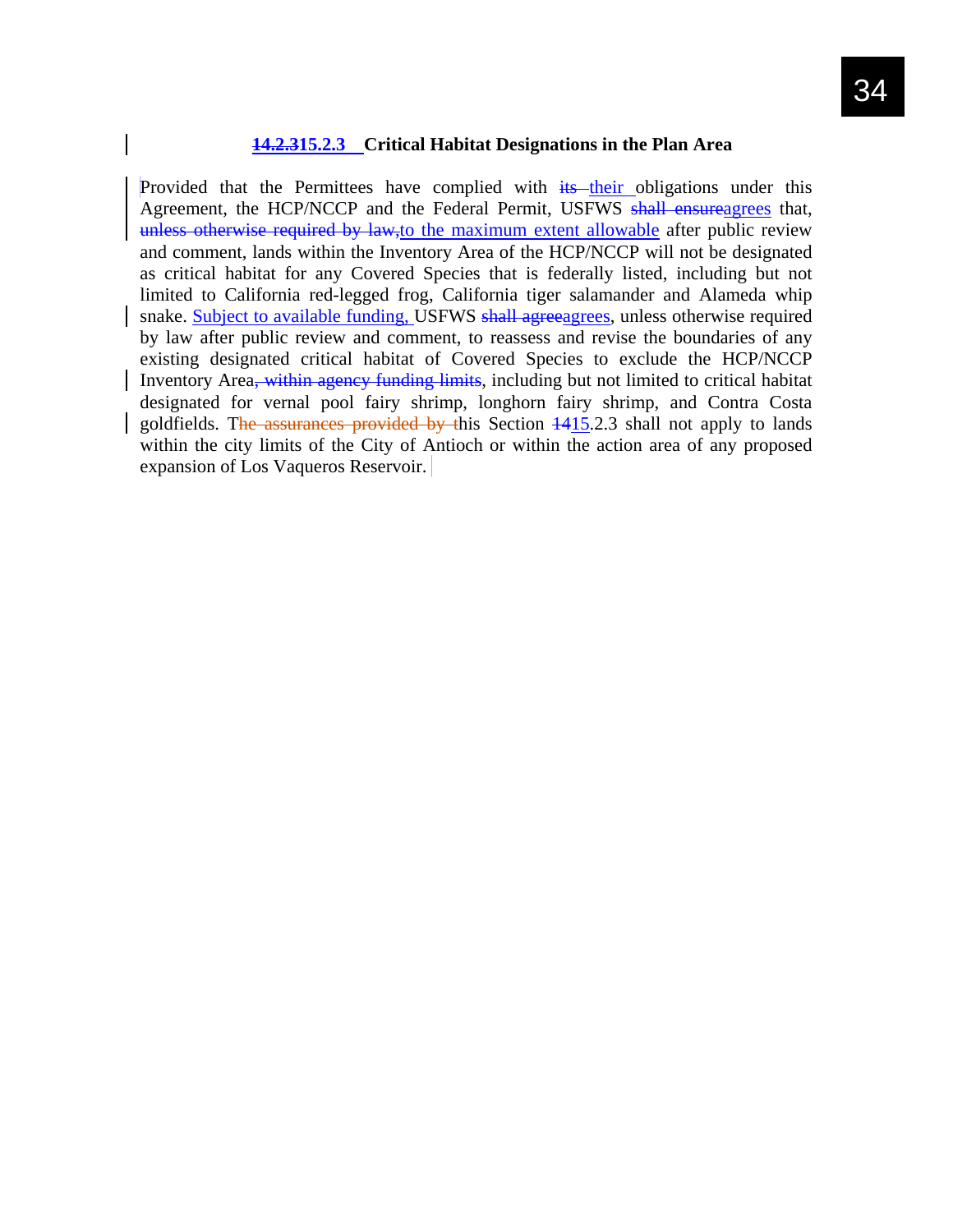#### **15.116.1 Section 7 Consultations with USFWS**

Nothing in this Agreement is intended to alter the obligation of a federal agency to consult USFWS pursuant to Section 7 of the FESA (16 U.S.C.  $\S$  1536(a)). Unless otherwise required by law or regulation, in any consultation under Section 7 involving the Permittees or an existing or prospective Third Party Participant and a proposed public or private development project in the Permit Area that may adversely affect one or more Covered Species that are Federal Listed Species, USFWS shall ensure that the biological opinion for the proposed project is consistent with the biological opinion issued for the HCP/NCCP and the Federal Permit, provided that the proposed project is consistent with the HCP/NCCP and the Federal Permit. Unless otherwise required by law or regulation, USFWS shall not impose measures on an existing or prospective Third Party Beneficiary in excess of those that have been or will be required by this Agreement, the HCP/NCCP, and the Permits.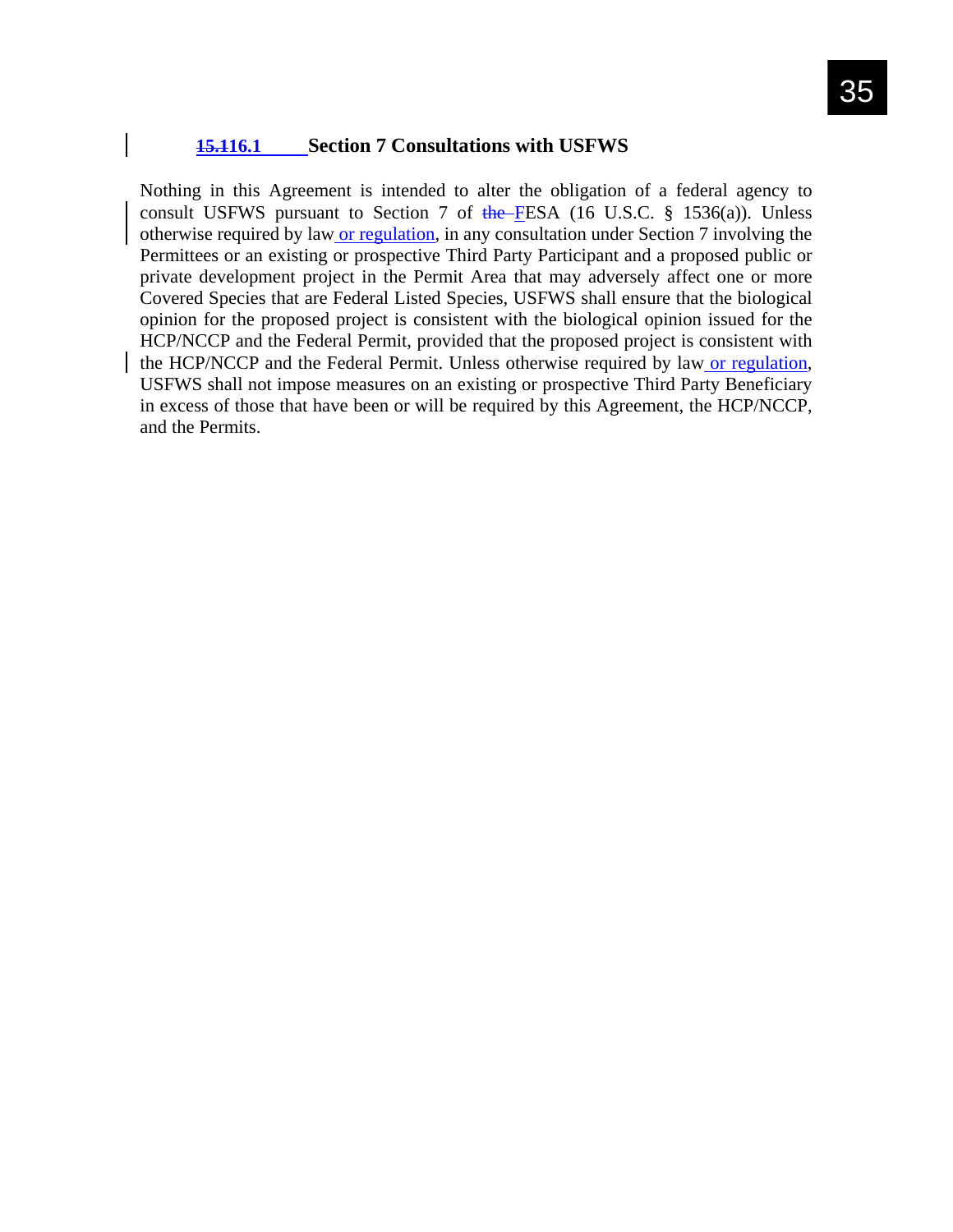# **21.1 Plan Implementation and Interpretation**

The Parties recognize that disputes concerning implementation or interpretation of this Agreement, the HCP/NCCP, and the Permits may arise from time to time. The Parties agree to work together in good faith to resolve such disputes using the informal dispute resolution procedure set forth in this section or such other procedures upon which the Parties may later agree. Any Party may seek any available remedy without regard to this Section 210.1 if the Party concludes that circumstances so warrant. However, unless the Parties agree upon another dispute resolution process, or unless a Party has initiated administrative proceedings or litigation related to the subject of the dispute in federal or state court, the Parties agree to use the following procedures to attempt to resolve disputes.

# **21.1.1 Meet and Confer**

If the USFWS or CDFG objects to any action or inaction by the Permittees or the Implementing Entity on the basis that the action or inaction is inconsistent with the HCP/NCCP, the Permits, or this Agreement, it shall so notify the Permittee(s) and the Implementing Entity in writing, explaining the basis of such objection. The Permittee(s) or Implementing Entity shall respond to the notice within thirty (30) days of receiving it, stating what actions the Permittee(s) or Implementing Entity proposes to take to resolve the objection or, alternatively, explaining why the objection is unfounded. If the response resolves the objection to the satisfaction of the objecting agency, the agency shall so notify the Permittee(s) and the Implementing Entity, and the Permittee(s) or Implementing entity, as appropriate, shall implement the actions, if any, proposed in the response to the agency. If the response does not resolve the objection to the agency's satisfaction, the agency shall notify the Permittee(s) or Implementing Entity accordingly, and the agency, the Permittee(s) and the Implementing Entity shall meet and confer to attempt to resolve the dispute. The meeting shall occur within 30 (days) after the Permittee(s) or Implementing Entity receives the objecting agency's response, or at such later time as the Permittee(s), the Implementing Entity and the agency may agree. The Implementing Entity shall take notes at the meeting, summarize the outcome, and distribute meeting notes to each Party in attendance.

The Implementing Entity or any other Permittee shall use the same procedure to resolve objections to any action or inaction of the USFWS or CDFG, and the USFWS and CDFG shall respond in the same manner to notices delivered by the Permittees.

### **21.1.1.1 Disputes Regarding Specific Projects**

If the dispute among the Parties pertains to a specific project, the proponent of the project shall be allowed to provide input into the dispute resolution process by reviewing the initial notice of objection and submitting its own response and, if applicable, by participating in the meeting among the Permittee(s), the Implementing Entity and the USFWS and/or CDFG. For purposes of this provision, a dispute pertains to a specific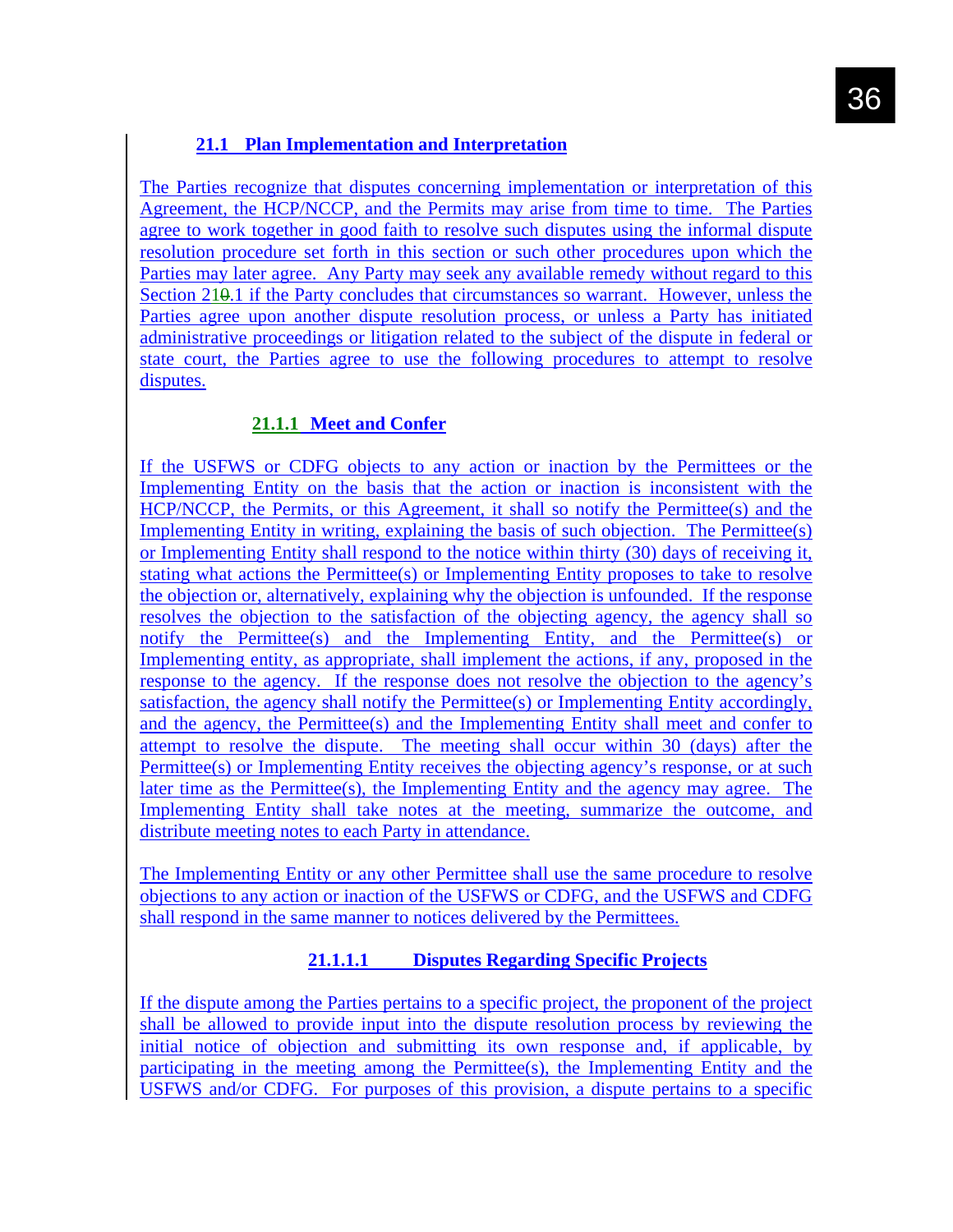project if the USFWS or CDFG object to an action or inaction by a Permittee with regard to a specific project, such as the Permittee's determination of appropriate mitigation requirements for the project, or a Permittee objects to an action or inaction by the USFWS or CDFG with regard to a specific project.

# **21.1.1.2 Elevation of Dispute**

If the Parties do not resolve a dispute after completing the dispute resolution procedure in Section 210.1.1, any one of the Parties may elevate the dispute to a meeting of the chief executives of the involved Parties. For purposes of this provision, "chief executive" shall mean the city manager of a city, the county executive of the County, the executive director of a special district, the executive director of the Implementing Entity, the CDFG Regional Manager, and the USFWS Field Supervisor. Each Party shall be represented in person by its chief executive at the meeting, and the meeting shall occur within forty-five (45) days of a request by any Party following completion of the dispute resolution procedure.